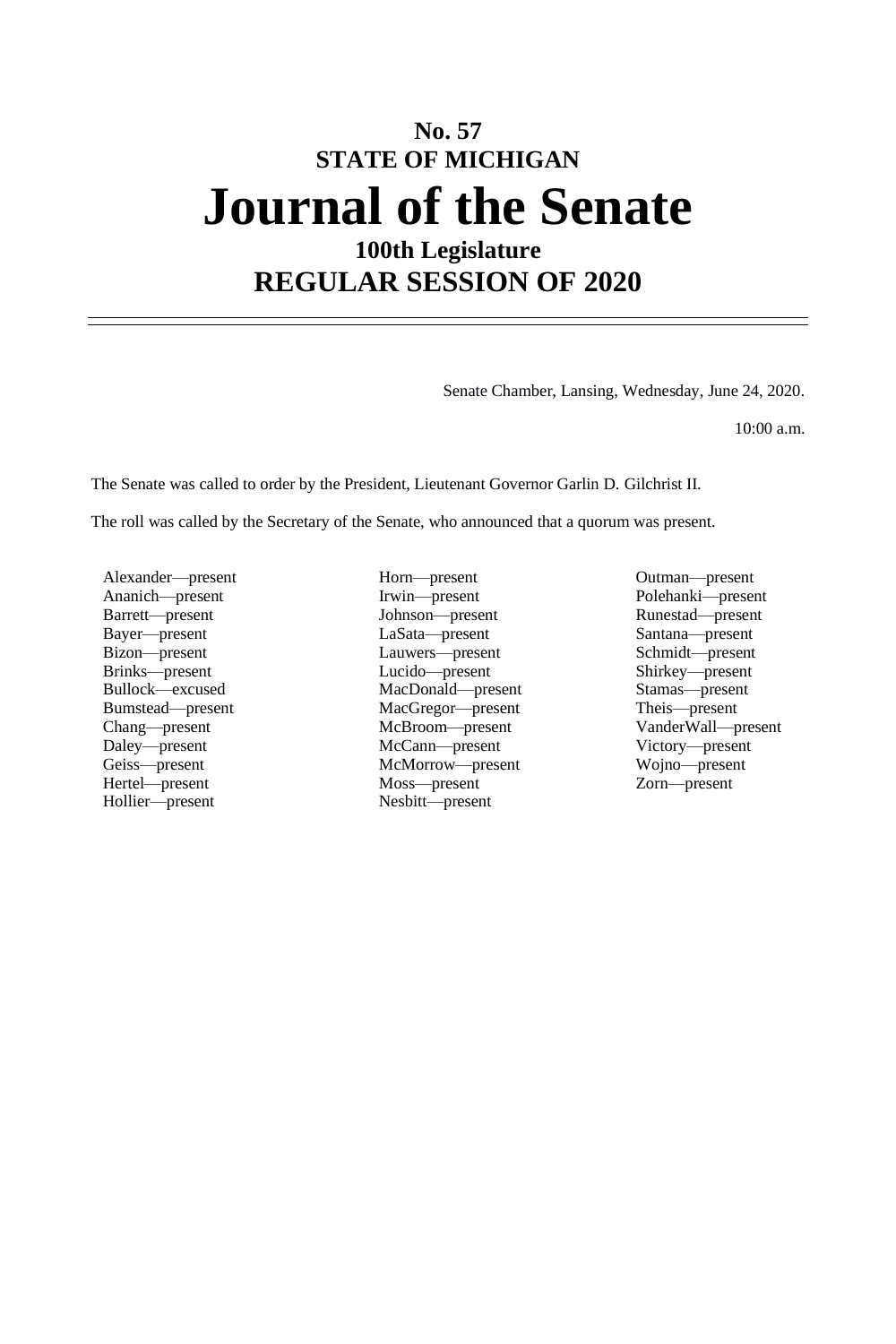Senator Ed McBroom of the 38th District offered the following invocation:

Dear Father, we give You praise that You've given us a beautiful day and that You've brought us here to serve the people of Michigan. Help our work today to be dedicated to You. Help us in all we do and say to reflect on how we work for You and that each moment of our day should be an act of worship.

Father I pray that You would guide us today in the work we have before us. That You would give us the wisdom we need. Father, I pray that You would help us to help the people of Michigan. That You would make us cognizant of those who are suffering, those who are in need. Help us to remember the mandate that You put on us to think of widows, orphans, those who are in poverty, those who are suffering and are outcast. Father, help our work to make life better and more acceptable for them. Father, I pray that You bring healing to our nation, to our state. That You would help each of us to recognize the sin and biases and problems that we carry and help us to focus on what is true and that You've created all of us. That You seek people to worship You in truth and in spirit. Help us this day to make it a day dedicated to You in the work that we have before us.

I pray this in Jesus' name. Amen.

The President, Lieutenant Governor Gilchrist, led the members of the Senate in recital of the *Pledge of Allegiance*.

## **Motions and Communications**

Senators Schmidt and Ananich entered the Senate Chamber.

Senator Chang moved that Senator Bullock be excused from today's session. The motion prevailed.

The following communication was received: Office of Senator Sylvia Santana

Please add my name to the list of co-sponsors for SJR K. If you have any questions, please reach out to my office.

> Sincerely, Sylvia A. Santana State Senator Michigan's 3rd District

The communication was referred to the Secretary for record.

Senator MacGregor moved that rule 3.901 be suspended to allow filming and photographs to be taken from the Senate Gallery.

The motion prevailed, a majority of the members serving voting therefor.

Senator MacGregor moved that the rules be suspended and that the following bill, now on Committee Reports, be placed on the General Orders calendar for consideration today:

**Senate Bill No. 897**

The motion prevailed, a majority of the members serving voting therefor.

## **Messages from the Governor**

The following messages from the Governor were received:

Date: June 23, 2020 Time: 2:33 p.m.

June 16, 2020

To the President of the Senate:

Sir—I have this day approved and signed

**Enrolled Senate Bill No. 278 (Public Act No. 93), being**

An act to amend 1949 PA 300, entitled "An act to provide for the registration, titling, sale, transfer, and regulation of certain vehicles operated upon the public highways of this state or any other place open to the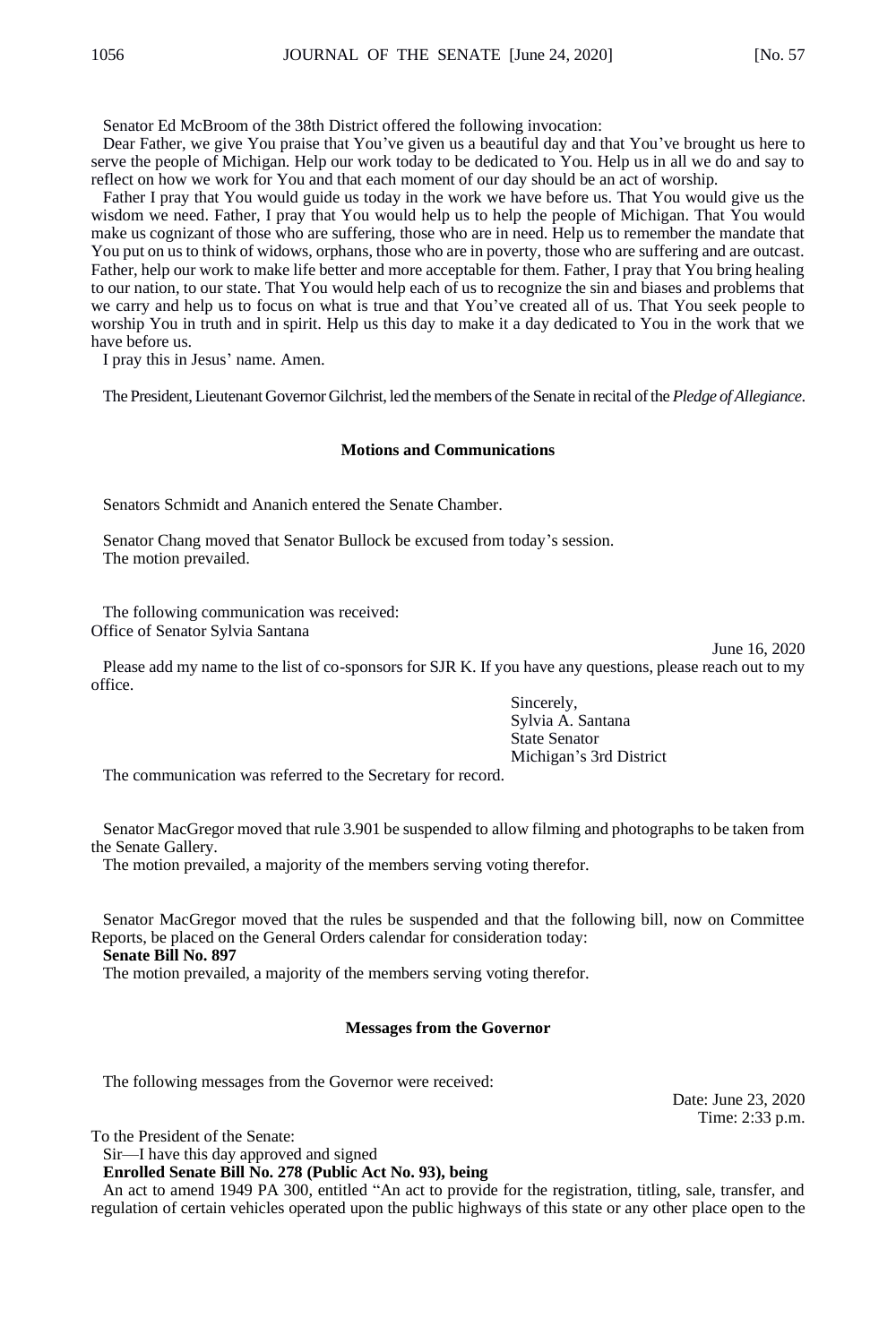general public or generally accessible to motor vehicles and distressed vehicles; to provide for the licensing of dealers; to provide for the examination, licensing, and control of operators and chauffeurs; to provide for the giving of proof of financial responsibility and security by owners and operators of vehicles; to provide for the imposition, levy, and collection of specific taxes on vehicles, and the levy and collection of sales and use taxes, license fees, and permit fees; to provide for the regulation and use of streets and highways; to create certain funds; to provide penalties and sanctions for a violation of this act; to provide for civil liability of manufacturers, the manufacturers of certain devices, the manufacturers of automated technology, upfitters, owners, and operators of vehicles and service of process on residents and nonresidents; to regulate the introduction and use of certain evidence; to regulate and certify the manufacturers of certain devices; to provide for approval and certification of installers and servicers of certain devices; to provide for the levy of certain assessments; to provide for the enforcement of this act; to provide for the creation of and to prescribe the powers and duties of certain state and local agencies; to impose liability upon the state or local agencies; to provide appropriations for certain purposes; to repeal all other acts or parts of acts inconsistent with this act or contrary to this act; and to repeal certain parts of this act on a specific date," by amending sections 221 and 310 (MCL 257.221 and 257.310), section 221 as amended by 1998 PA 64 and section 310 as amended by 2018 PA 177.

(Filed with the Secretary of State on June 23, 2020, at 3:14 p.m.)

Date: June 23, 2020 Time: 2:35 p.m.

To the President of the Senate:

Sir—I have this day approved and signed

## **Enrolled Senate Bill No. 279 (Public Act No. 94), being**

An act to amend 2008 PA 23, entitled "An act to authorize the secretary of state to issue enhanced driver licenses and state personal identification cards to United States citizens who reside in Michigan to facilitate travel between the United States and Canada; to establish certain funds and prescribe duties for certain officials; and to prohibit certain conduct and prescribe penalties," by amending section 5 (MCL 28.305), as amended by 2018 PA 606.

(Filed with the Secretary of State on June 23, 2020, at 3:16 p.m.)

Respectfully, Gretchen Whitmer Governor

The following messages from the Governor were received and read:

June 23, 2020

I respectfully submit to the Senate the following appointments to office pursuant to Public Act 451 of 1994, MCL 324.501:

## **Michigan Natural Resources Commission**

Mr. Michael J. Lashbrook of 1703 Cranston Court, East Lansing, Michigan 48823, county of Ingham, succeeding George Heartwell who was disapproved by the Senate, appointed to represent Democrats, for a term commencing June 23, 2020 and expiring December 31, 2023.

Mr. James R. "JR" Richardson of 36658 McGuire Road, Ontonagon, Michigan 49953, county of Ontonagon, succeeding John Walters who has resigned, appointed to represent Republicans, for a term commencing June 23, 2020 and expiring December 31, 2021.

Ms. Carol M. Rose of 18555 Glacier Trail, Hillman, Michigan 49746, county of Montmorency, succeeding Anna Mitterling who was disapproved by the Senate, appointed to represent Independents, for a term commencing June 23, 2020 and expiring December 31, 2023.

June 23, 2020

I respectfully submit to the Senate the following appointments to office pursuant to Public Act 451 of 1994, MCL 324.43532b:

#### **Michigan Wildlife Council**

Dr. Jason Garvon of 9483 W. Shenandoah Avenue, Brimley, Michigan 49715, county of Chippewa, succeeding James Hammill whose term has expired, appointed to represent individuals who have purchased hunting or fishing licenses in this state on a regular basis, at least once during each of the last 3 years, and are nominated by statewide sportsmen organizations, for a term commencing June 24, 2020 and expiring March 31, 2024.

Mr. Edgar Roy, III of 7140 Logan Lane, Traverse City, Michigan 49686, county of Grand Traverse, reappointed to represent individuals who have purchased hunting or fishing licenses in this state on a regular basis, at least once during each of the last 3 years, and are nominated by statewide sportsmen organizations, for a term commencing June 24, 2020 and expiring March 31, 2024.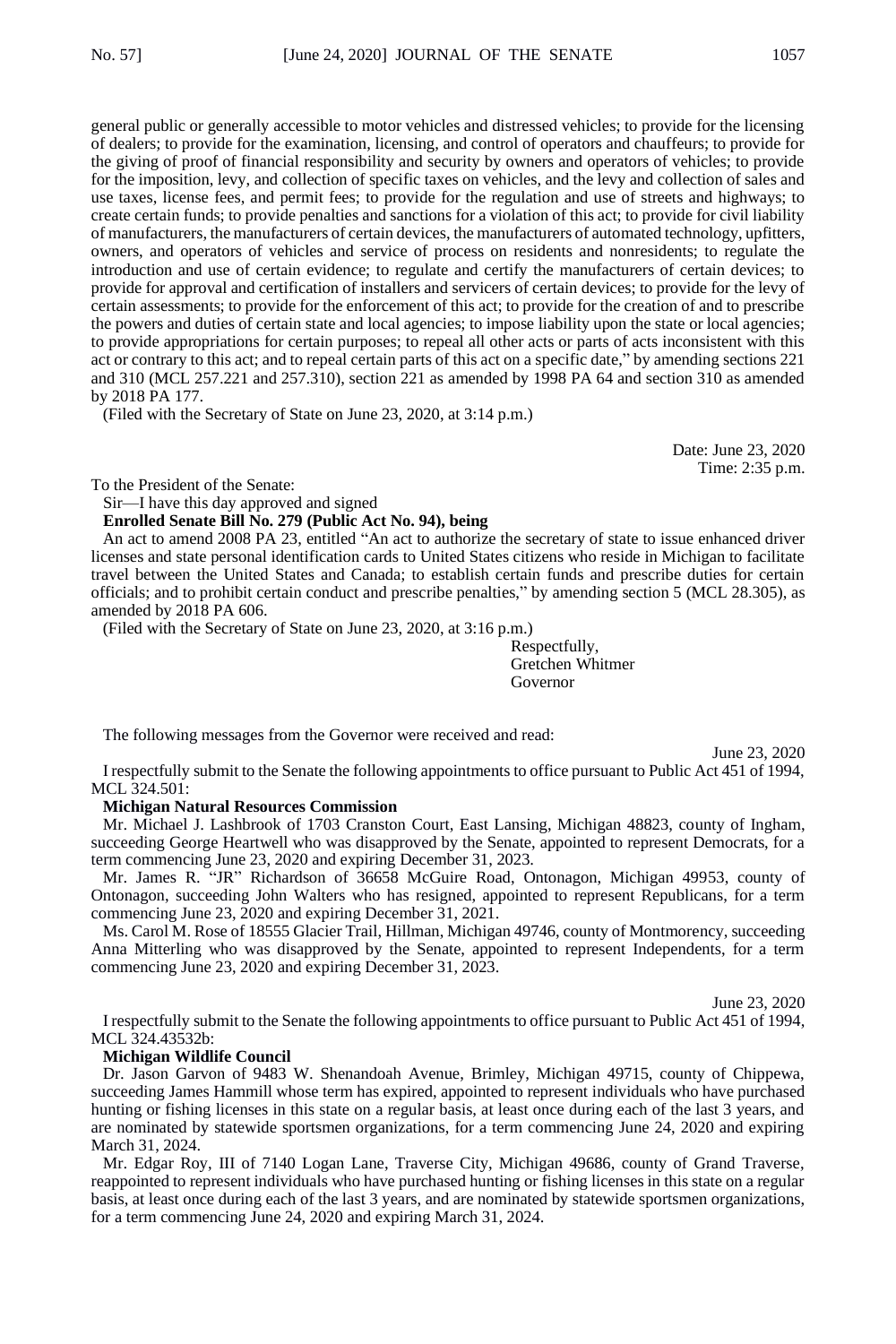Mr. Thomas Elliot Shafer of 449 Saddle Lane, Grosse Pointe Woods, Michigan 48236, county of Wayne, succeeding Carol Rose who has resigned, appointed to represent an individual with a media or marketing background who is not an employee of the department, for a term commencing June 24, 2020 and expiring March 31, 2022.

> Respectfully, Gretchen Whitmer Governor

The appointments were referred to the Committee on Advice and Consent.

By unanimous consent the Senate returned to the order of

## **Motions and Communications**

Senator MacGregor moved that rule 2.107 be suspended to allow committees to meet during Senate session.

The motion prevailed, a majority of the members serving voting therefor.

By unanimous consent the Senate proceeded to the order of **Messages from the House**

#### **Senate Bill No. 963, entitled**

A bill to amend 1984 PA 431, entitled "The management and budget act," by amending section 365 (MCL 18.1365), as added by 2019 PA 160.

The House of Representatives has passed the bill, ordered that it be given immediate effect and pursuant to Joint Rule 20, inserted the full title.

The Senate agreed to the full title.

The bill was referred to the Secretary for enrollment printing and presentation to the Governor.

#### **Recess**

Senator MacGregor moved that the Senate recess subject to the call of the Chair. The motion prevailed, the time being 10:06 a.m.

10:40 a.m.

The Senate was called to order by the President, Lieutenant Governor Gilchrist.

By unanimous consent the Senate proceeded to the order of

#### **General Orders**

Senator MacGregor moved that the Senate resolve itself into the Committee of the Whole for consideration of the General Orders calendar.

The motion prevailed, and the President, Lieutenant Governor Gilchrist, designated Senator McCann as Chairperson.

After some time spent therein, the Committee arose; and the President, Lieutenant Governor Gilchrist, having resumed the Chair, the Committee reported back to the Senate, favorably and without amendment, the following bills:

## **House Bill No. 4390, entitled**

A bill to amend 1966 PA 291, entitled "Firefighters training council act," by amending sections 2 and 9 (MCL 29.362 and 29.369), as amended by 2017 PA 144, and by adding section 9c.

#### **Senate Bill No. 897, entitled**

A bill to amend 1998 PA 58, entitled "Michigan liquor control code of 1998," by amending section 536 (MCL 436.1536), as amended by 2019 PA 131.

The bills were placed on the order of Third Reading of Bills.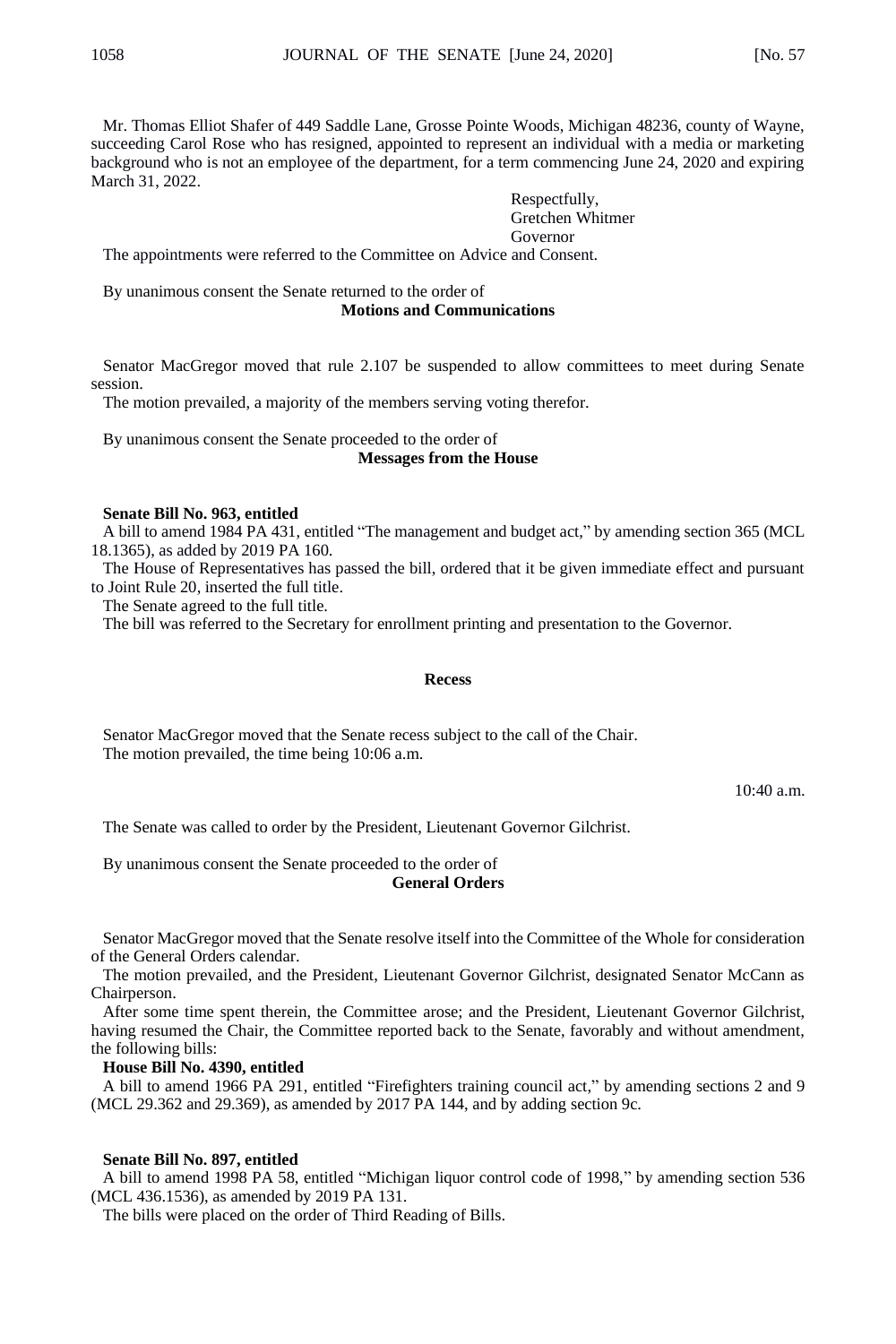The Committee of the Whole reported back to the Senate, favorably and with a substitute therefor, the following bill:

### **House Bill No. 4391, entitled**

A bill to amend 1974 PA 154, entitled "Michigan occupational safety and health act," by amending section 14 (MCL 408.1014), as amended by 2012 PA 415, and by adding section 14r. Substitute (S-1)

The Senate agreed to the substitute recommended by the Committee of the Whole, and the bill as substituted was placed on the order of Third Reading of Bills.

By unanimous consent the Senate returned to the order of

#### **Third Reading of Bills**

Senator MacGregor moved that the Senate proceed to consideration of the following bill: **House Bill No. 5781** The motion prevailed.

The following bill was read a third time:

**House Bill No. 5781, entitled**

A bill to amend 1998 PA 58, entitled "Michigan liquor control code of 1998," by amending section 1021 (MCL 436.2021), as amended by 2013 PA 235, and by adding section 551.

The question being on the passage of the bill,

The bill was passed, a majority of the members serving voting therefor, as follows:

## **Roll Call No. 225 Yeas—36**

| Alexander       | Geiss   | MacDonald   | Santana       |
|-----------------|---------|-------------|---------------|
| Ananich         | Hertel  | MacGregor   | Schmidt       |
| <b>Barrett</b>  | Hollier | McCann      | Shirkey       |
| Bayer           | Horn    | McMorrow    | <b>Stamas</b> |
| Bizon           | Irwin   | <b>Moss</b> | Theis         |
| <b>Brinks</b>   | Johnson | Nesbitt     | VanderWall    |
| <b>Bumstead</b> | LaSata  | Outman      | Victory       |
| Chang           | Lauwers | Polehanki   | Wojno         |
| Daley           | Lucido  | Runestad    | Zorn          |

**Nays—1**

McBroom

**Excused—1**

Bullock

**Not Voting—0**

In The Chair: President

Pursuant to Joint Rule 20, the full title of the act shall be inserted to read as follows:

"An act to create a commission for the control of the alcoholic beverage traffic within this state, and to prescribe its powers, duties, and limitations; to provide for powers and duties for certain state departments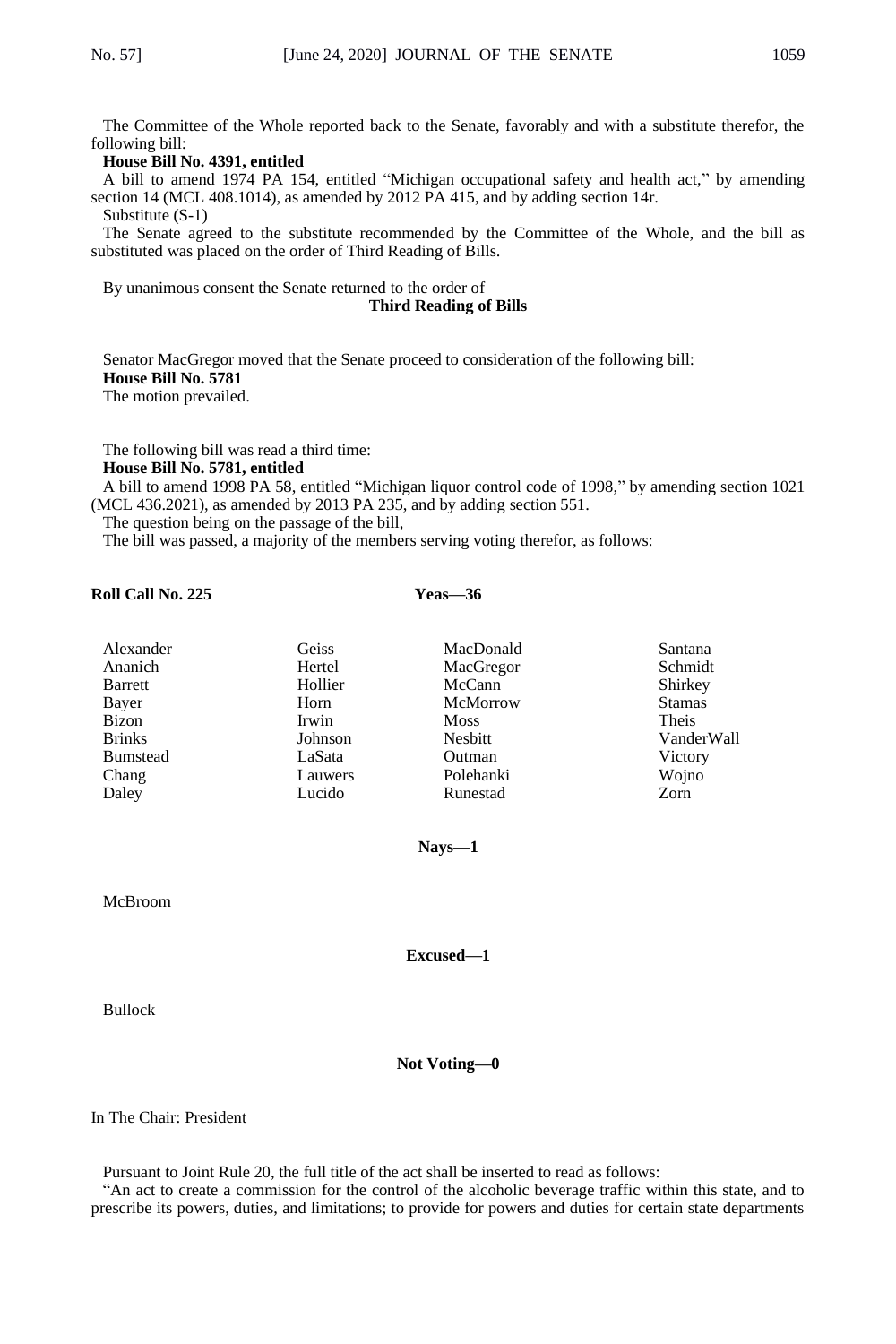and agencies; to impose certain taxes for certain purposes; to provide for the control of the alcoholic liquor traffic within this state and to provide for the power to establish state liquor stores; to prohibit the use of certain devices for the dispensing of alcoholic vapor; to provide for the care and treatment of alcoholics; to provide for the incorporation of farmer cooperative wineries and the granting of certain rights and privileges to those cooperatives; to provide for the licensing and taxation of activities regulated under this act and the disposition of the money received under this act; to prescribe liability for retail licensees under certain circumstances and to require security for that liability; to provide procedures, defenses, and remedies regarding violations of this act; to provide for the enforcement and to prescribe penalties for violations of this act; to provide for allocation of certain funds for certain purposes; to provide for the confiscation and disposition of property seized under this act; to provide referenda under certain circumstances; and to repeal acts and parts of acts,".

The Senate agreed to the full title.

The following bill was read a third time:

### **House Bill No. 5811, entitled**

A bill to amend 1998 PA 58, entitled "Michigan liquor control code of 1998," (MCL 436.1101 to 436.2303) by adding section 537a.

The question being on the passage of the bill,

**Roll Call No. 226 Yeas—36**

The bill was passed, a majority of the members serving voting therefor, as follows:

| Alexander       | Geiss   | MacDonald      | Santana       |
|-----------------|---------|----------------|---------------|
| Ananich         | Hertel  | MacGregor      | Schmidt       |
| <b>Barrett</b>  | Hollier | McCann         | Shirkey       |
| Bayer           | Horn    | McMorrow       | <b>Stamas</b> |
| <b>Bizon</b>    | Irwin   | <b>Moss</b>    | Theis         |
| <b>Brinks</b>   | Johnson | <b>Nesbitt</b> | VanderWall    |
| <b>Bumstead</b> | LaSata  | Outman         | Victory       |
| Chang           | Lauwers | Polehanki      | Wojno         |
| Daley           | Lucido  | Runestad       | Zorn          |
|                 |         |                |               |

**Nays—1**

McBroom

**Excused—1**

Bullock

**Not Voting—0**

In The Chair: President

Pursuant to Joint Rule 20, the full title of the act shall be inserted to read as follows:

"An act to create a commission for the control of the alcoholic beverage traffic within this state, and to prescribe its powers, duties, and limitations; to provide for powers and duties for certain state departments and agencies; to impose certain taxes for certain purposes; to provide for the control of the alcoholic liquor traffic within this state and to provide for the power to establish state liquor stores; to prohibit the use of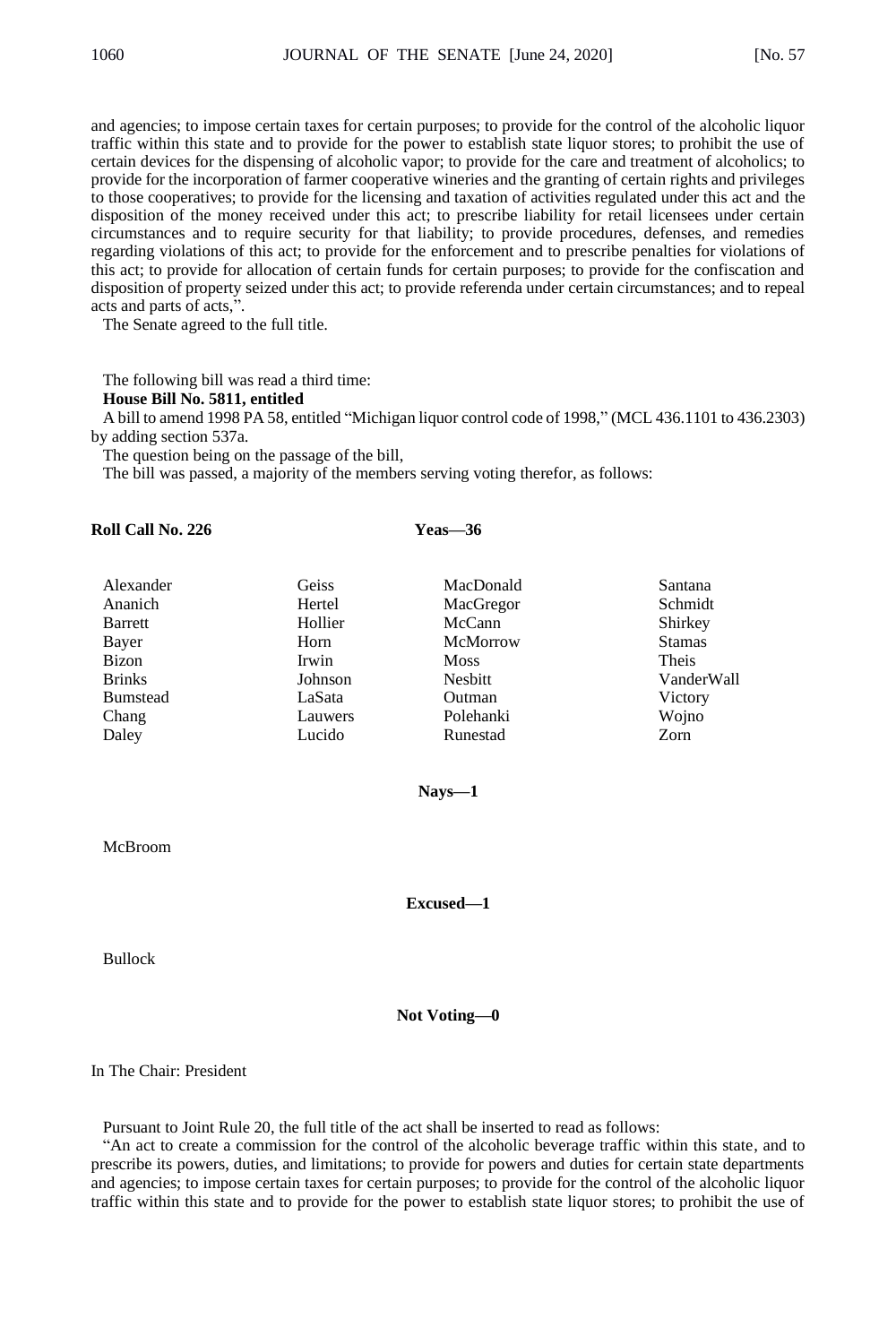certain devices for the dispensing of alcoholic vapor; to provide for the care and treatment of alcoholics; to provide for the incorporation of farmer cooperative wineries and the granting of certain rights and privileges to those cooperatives; to provide for the licensing and taxation of activities regulated under this act and the disposition of the money received under this act; to prescribe liability for retail licensees under certain circumstances and to require security for that liability; to provide procedures, defenses, and remedies regarding violations of this act; to provide for the enforcement and to prescribe penalties for violations of this act; to provide for allocation of certain funds for certain purposes; to provide for the confiscation and disposition of property seized under this act; to provide referenda under certain circumstances; and to repeal acts and parts of acts,'

The Senate agreed to the full title.

By unanimous consent the Senate proceeded to the order of **Introduction and Referral of Bills**

Senator LaSata introduced **Senate Bill No. 982, entitled**

A bill to amend 1994 PA 451, entitled "Natural resources and environmental protection act," by amending sections 8306 and 8314 (MCL 324.8306 and 324.8314), section 8306 as amended by 2004 PA 24 and section 8314 as amended by 2002 PA 418.

The bill was read a first and second time by title and referred to the Committee on Agriculture.

## Senators MacGregor, Stamas, Shirkey, VanderWall and Schmidt introduced **Senate Bill No. 983, entitled**

A bill to amend 1994 PA 204, entitled "The children's ombudsman act," by amending section 3 (MCL 722.923), as amended by 2004 PA 560.

The bill was read a first and second time by title and referred to the Committee on Families, Seniors, and Veterans.

Senators Hollier, Geiss, Santana, Wojno, Alexander, Moss, Hertel and Brinks introduced **Senate Bill No. 984, entitled**

A bill to make, supplement, and adjust appropriations for various state departments and agencies for the fiscal year ending September 30, 2020; and to provide for the expenditure of the appropriations.

The bill was read a first and second time by title and referred to the Committee on Appropriations.

By unanimous consent the Senate returned to the order of

## **Resolutions**

Senator MacGregor moved that the Senate proceed to consideration of the following resolution: **Senate Resolution No. 129** The motion prevailed.

Senator Bizon offered the following resolution:

## **Senate Resolution No. 129.**

A resolution to urge the United States Department of Defense to establish a policy to review, and change as necessary, the names of military installations and ships every 20 years.

Whereas, The United States military has over 400 military installations in the U.S. and more than 490 ships, many named after individuals; and

Whereas, Military installations and ships are often named after people who can serve as an inspiration to other military personnel. The U.S. Army's current naming policy, for instance, provides that army bases should be named after individuals who have distinguished themselves and can serve as inspirations to many different people including officers, engineers, soldiers, and others; and

Whereas, How a person's individual achievements are viewed can evolve over time. A name that is appropriate for a specific military installation or ship at one time, may not be appropriate in years to come. Establishing a policy to review names on a regular basis and suggest new honors provides the military flexibility to ensure that a military installation or ship bears the name of the most appropriate individual, while offering regular opportunities to honor other worthy people; now, therefore, be it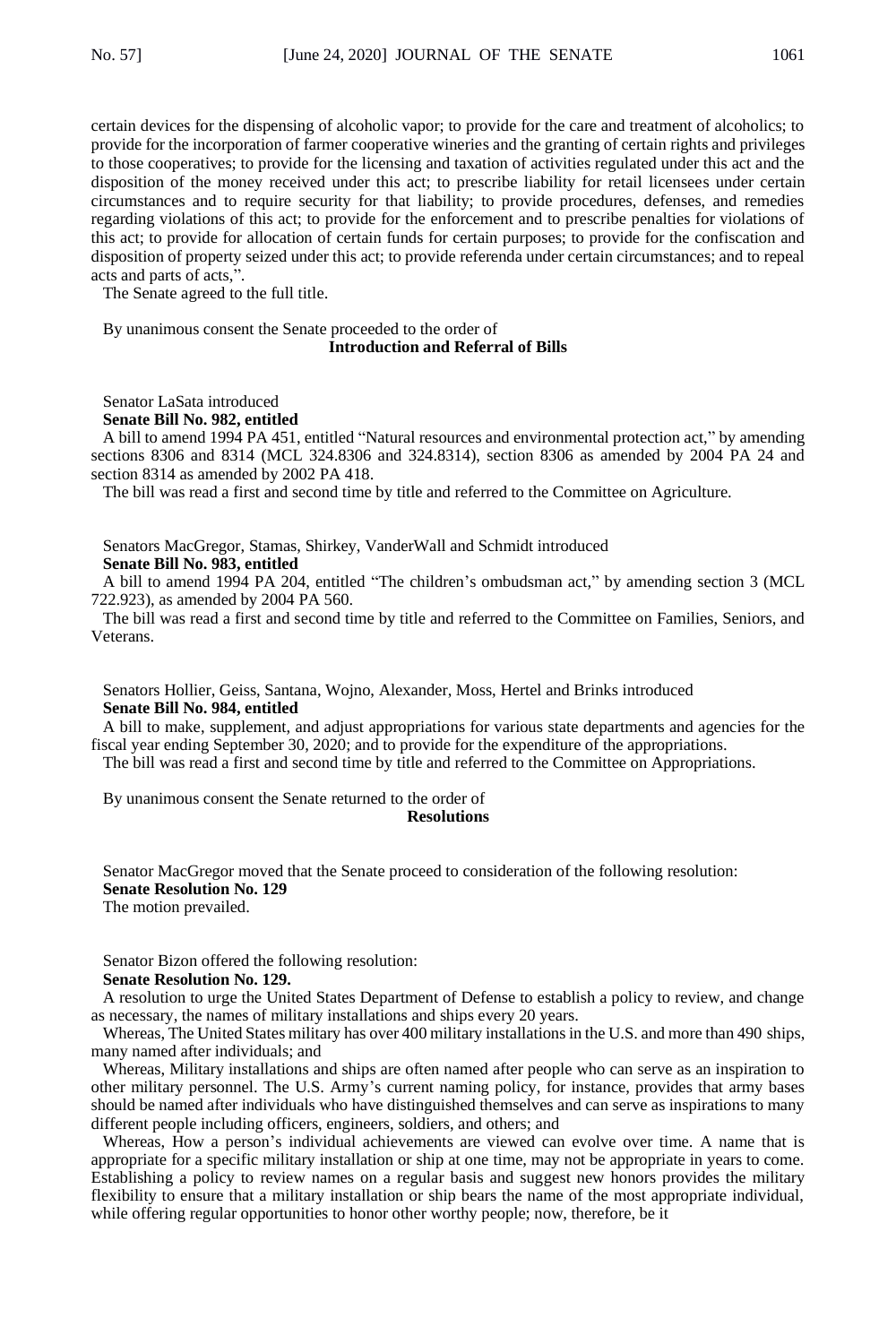Resolved by the Senate, That we urge the United States Department of Defense to establish a policy to review, and change as necessary, the names of military installations and ships every 20 years; and be it further

Resolved, That copies of this resolution be transmitted to United States Secretary of Defense.

Pending the order that, under rule 3.204, the resolution be referred to the Committee on Government Operations,

Senator MacGregor moved that the rule be suspended.

The motion prevailed, a majority of the members serving voting therefor.

The resolution was adopted.

Senator MacGregor moved that the Senate proceed to consideration of the following resolution: **Senate Resolution No. 130**

The motion prevailed.

Senator MacDonald offered the following resolution:

#### **Senate Resolution No. 130.**

A resolution to memorialize the Congress of the United States to explore further avenues of relief for businesses affected by the COVID-19 Pandemic.

Whereas, The COVID-19 Pandemic has dramatically affected Michigan and the United States. The first cases in Michigan were reported on March 10, 2020, and since these initial reports more than 56,000 cases have been confirmed and more than 5,000 Michiganders have lost their lives to the novel coronavirus. Nationally, there have been more than 1.7 million cases and 100,000 deaths; and

Whereas, Mitigating the spread of the virus has required extraordinary public health measures. Governor Gretchen Whitmer has issued executive orders prohibiting large gatherings, closing all primary and secondary schools, and requiring the temporary closure of all nonessential businesses. At the federal level, the White House Coronavirus Task Force's guidelines recommended the closure of places where people gather, including businesses, where there is evidence of community transmission. While some industries and regions of the state have begun to partially reopen, it is unclear how long mitigation measures will be necessary before normal operations can resume; and

Whereas, These measures have greatly impacted the livelihoods of business owners across the state and our nation. With the forced closures, small business owners have been forced to lay off workers and forgo income for months, while still needing to make payments for utilities, mortgages and rent, and other expenses. According to a survey by the Small Business Administration of Michigan, one in seven, or about 14 percent, of small businesses are not confident that they will survive the Pandemic. Nationally, a survey found that 7.5 million small businesses are at risk of shutting down; and

Whereas, Federal and state governments have a responsibility to assist small businesses since government mitigation measures, while for the greater good, contributed significantly to the current economic crisis. The economic uncertainty and devastation caused by the COVID-19 Pandemic and the related mitigation policies are not the fault of small business owners. It would be unjust to fail to help them and to allow them to bear an unfair share of the burden of addressing this crisis; and

Whereas, The failure of these businesses could have wide ranging negative effects for Michigan and the United States. Since the beginning of the crisis, more than 40 million Americans have filed for unemployment, including more than 1.7 million in Michigan. If small businesses are unable to reopen, many of these claimants may not be able to return to work, magnifying the already devastating economic impact of COVID-19; and

Whereas, The small business relief already enacted by Congress is not sufficient to mitigate these effects. As part of the Coronavirus Aid, Relief, and Economic Security (CARES) Act, Congress created the Paycheck Protection Program (PPP) to provide loans to small businesses. Even though additional money was subsequently appropriated to the program, the PPP has been unable to prove relief to millions of small businesses that have been affected by the crisis; now, therefore, be it

Resolved by the Senate, That we memorialize the Congress of the United States to explore further avenues of relief for businesses affected by the COVID-19 Pandemic; and be it further

Resolved, That copies of this resolution be transmitted to the Speaker of the United States House of Representatives, the President of the United States Senate, and the members of the Michigan congressional delegation.

Pending the order that, under rule 3.204, the resolution be referred to the Committee on Government Operations,

Senator MacGregor moved that the rule be suspended.

The motion prevailed, a majority of the members serving voting therefor.

The resolution was adopted.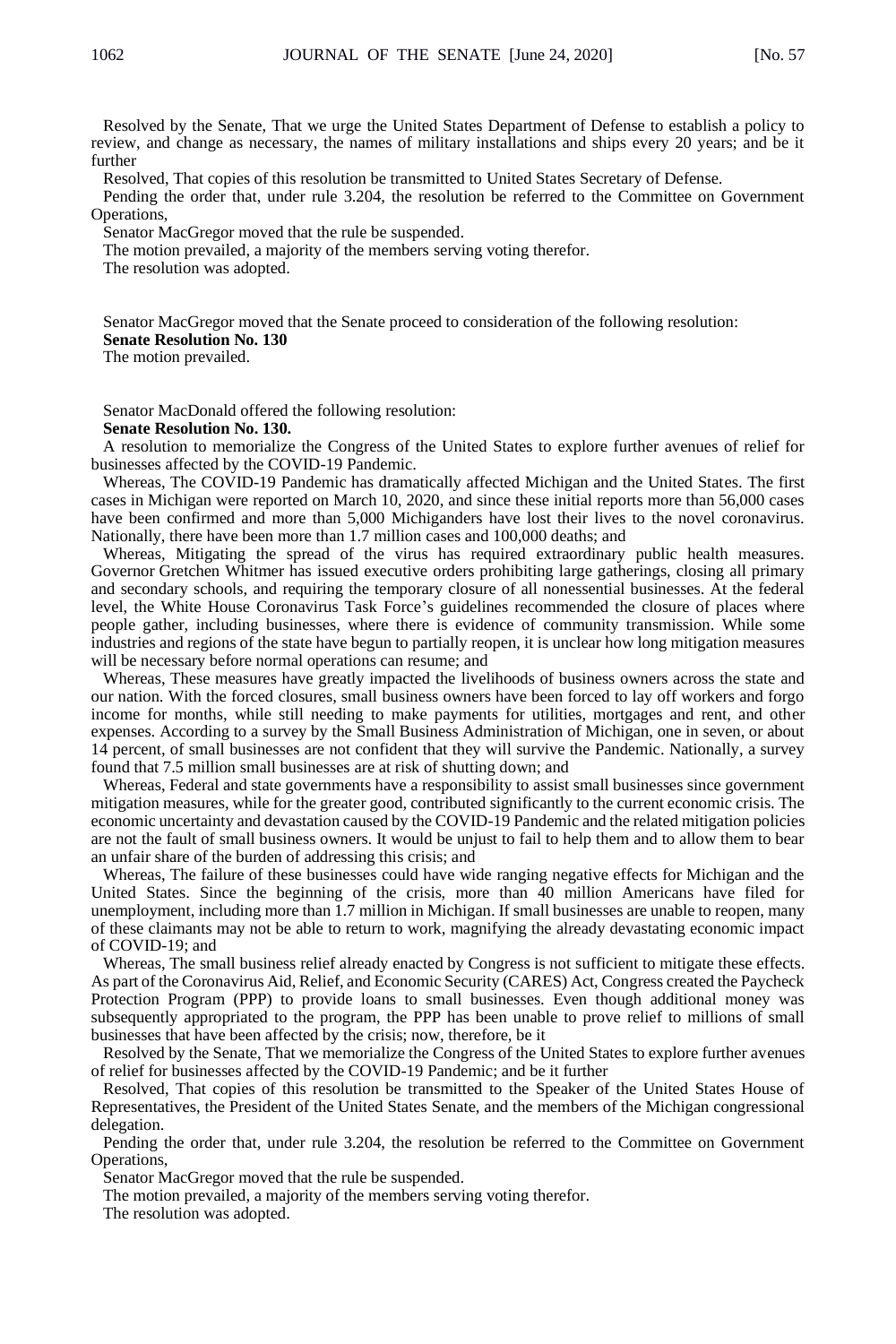By unanimous consent the Senate returned to the order of **Third Reading of Bills**

Senator MacGregor moved that House Bill No. 5781 be given immediate effect. The motion prevailed, 2/3 of the members serving voting therefor.

Senator MacGregor moved that House Bill No. 5811 be given immediate effect. The motion prevailed, 2/3 of the members serving voting therefor.

## **Recess**

Senator MacGregor moved that the Senate recess subject to the call of the Chair. The motion prevailed, the time being 11:04 a.m.

11:39 a.m.

The Senate was called to order by the President, Lieutenant Governor Gilchrist.

Senator MacGregor moved that the Senate proceed to consideration of the following bill: **Senate Bill No. 956** The motion prevailed.

The following bill was read a third time:

**Senate Bill No. 956, entitled**

A bill to amend 1978 PA 368, entitled "Public health code," by amending section 21717 (MCL 333.21717), as amended by 2014 PA 66, and by adding section 5145.

The question being on the passage of the bill,

Senator Hertel offered the following amendment:

1. Amend page 2, following line 11, by inserting:

"**(2) The plan required under subsection (1)(b) must provide for all of the following:**

**(a) That if an individual tests positive for coronavirus and needs to be transferred to a dedicated facility described in subsection (1)(b), a physician shall provide, in writing and in a timeframe and manner determined by the department, that the individual is medically stable for the transfer to the dedicated facility. The plan must specify where the individual may reside while awaiting a physician's determination.**

**(b) That the individual be transferred to a dedicated facility by a paramedic as that term is defined in section 20908.**" and renumbering the remaining subsection.

The question being on the adoption of the amendment,

Senator Chang requested the yeas and nays.

The yeas and nays were ordered, 1/5 of the members present voting therefor.

The amendment was not adopted, a majority of the members serving not voting therefor, as follows:

## **Roll Call No. 227 Yeas—15**

| Alexander     | Chang   | Irwin       | Polehanki      |
|---------------|---------|-------------|----------------|
| Ananich       | Geiss   | McCann      | <b>Santana</b> |
| Bayer         | Hertel  | McMorrow    | Woino          |
| <b>Brinks</b> | Hollier | <b>Moss</b> |                |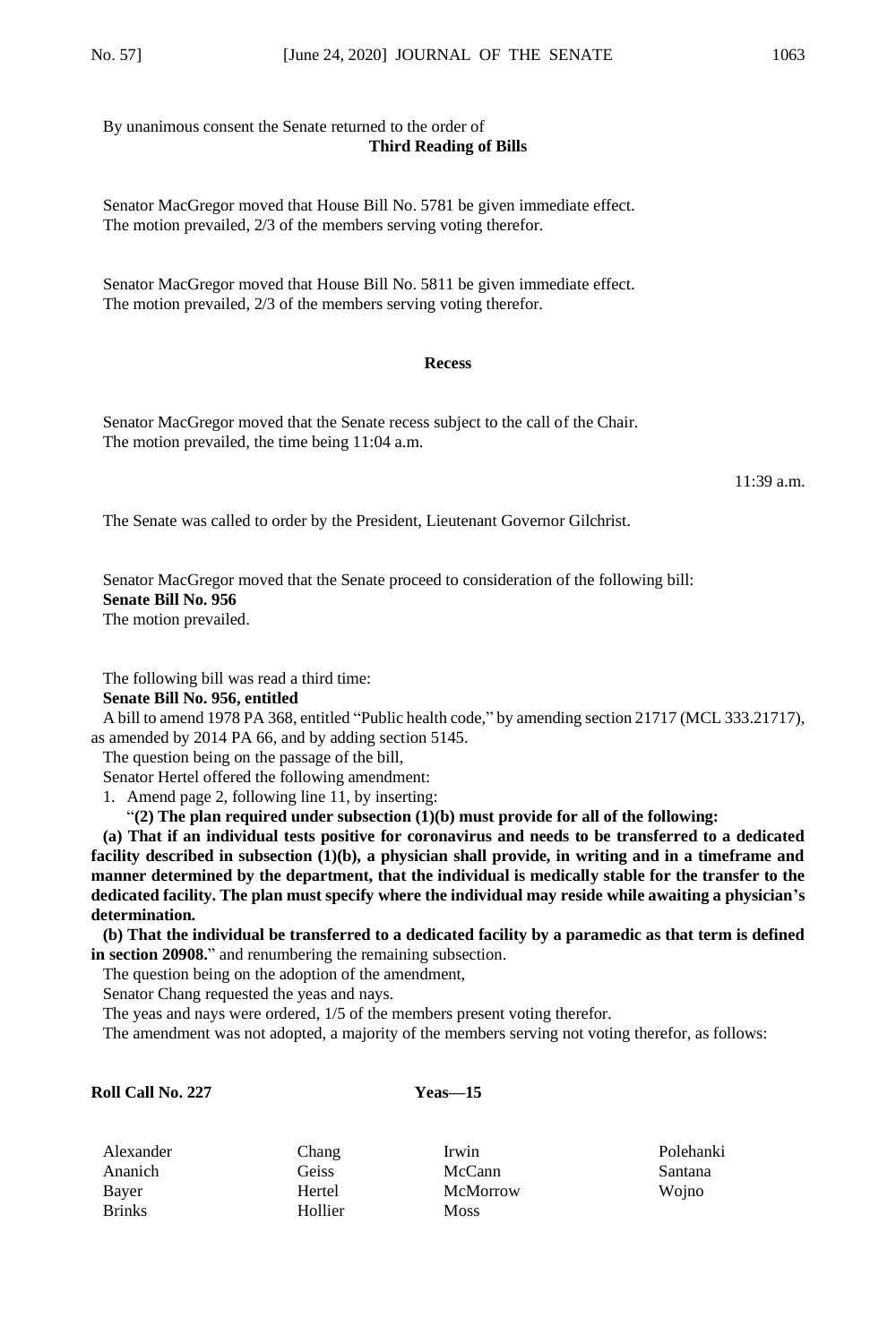### **Nays—22**

| Barrett         | LaSata               | <b>Nesbitt</b> | <b>Stamas</b> |
|-----------------|----------------------|----------------|---------------|
| <b>Bizon</b>    | Lauwers              | Outman         | Theis         |
| <b>Bumstead</b> | Lucido               | Runestad       | VanderWall    |
| Daley           | MacDonald            | Schmidt        | Victory       |
| Horn<br>Johnson | MacGregor<br>McBroom | Shirkey        | Zorn          |

## **Excused—1**

Bullock

## **Not Voting—0**

In The Chair: President

Senator Santana offered the following amendment:

1. Amend page 1, line 1, after "**department**" by inserting a comma and "**in consultation with the department of licensing and regulatory affairs,**".

The amendment was adopted, a majority of the members serving voting therefor.

Senator Brinks offered the following amendment:

1. Amend page 2, line 11, after "**section.**" by inserting "**The plan must provide for all of the following:**

**(***i***) 24 hour notice to the individual, the individual's family members, or the individual's legal representative regarding the transfer of the individual.** 

**(***ii)* **The ability for an individual described in subparagraph (***i***) to have a choice in the location of the transfer.** 

**(***iii***) The ability for an individual described in subparagraph (***i***) to appeal a decision regarding the transfer. The department shall develop an appeals process for purposes of this subparagraph that includes a timeframe to file an appeal and that designates where the individual who is the subject of the transfer may reside while the appeal is pending.**".

The question being on the adoption of the amendment,

Senator Chang requested the yeas and nays.

The yeas and nays were ordered, 1/5 of the members present voting therefor.

The amendment was not adopted, a majority of the members serving not voting therefor, as follows:

| Roll Call No. 228 |  |  |
|-------------------|--|--|
|-------------------|--|--|

#### **Roll Call No. 228 Yeas—15**

Alexander Chang Irwin Polehanki Brinks Hollier Moss

Ananich Geiss McCann Santana Bayer Hertel McMorrow Wojno

**Nays—22**

| Barrett         |
|-----------------|
| Bizon           |
| <b>Bumstead</b> |
|                 |

Barrett LaSata Nesbitt Stamas Bizon Lauwers Outman Theis

Bumstead Lucido Runestad VanderWall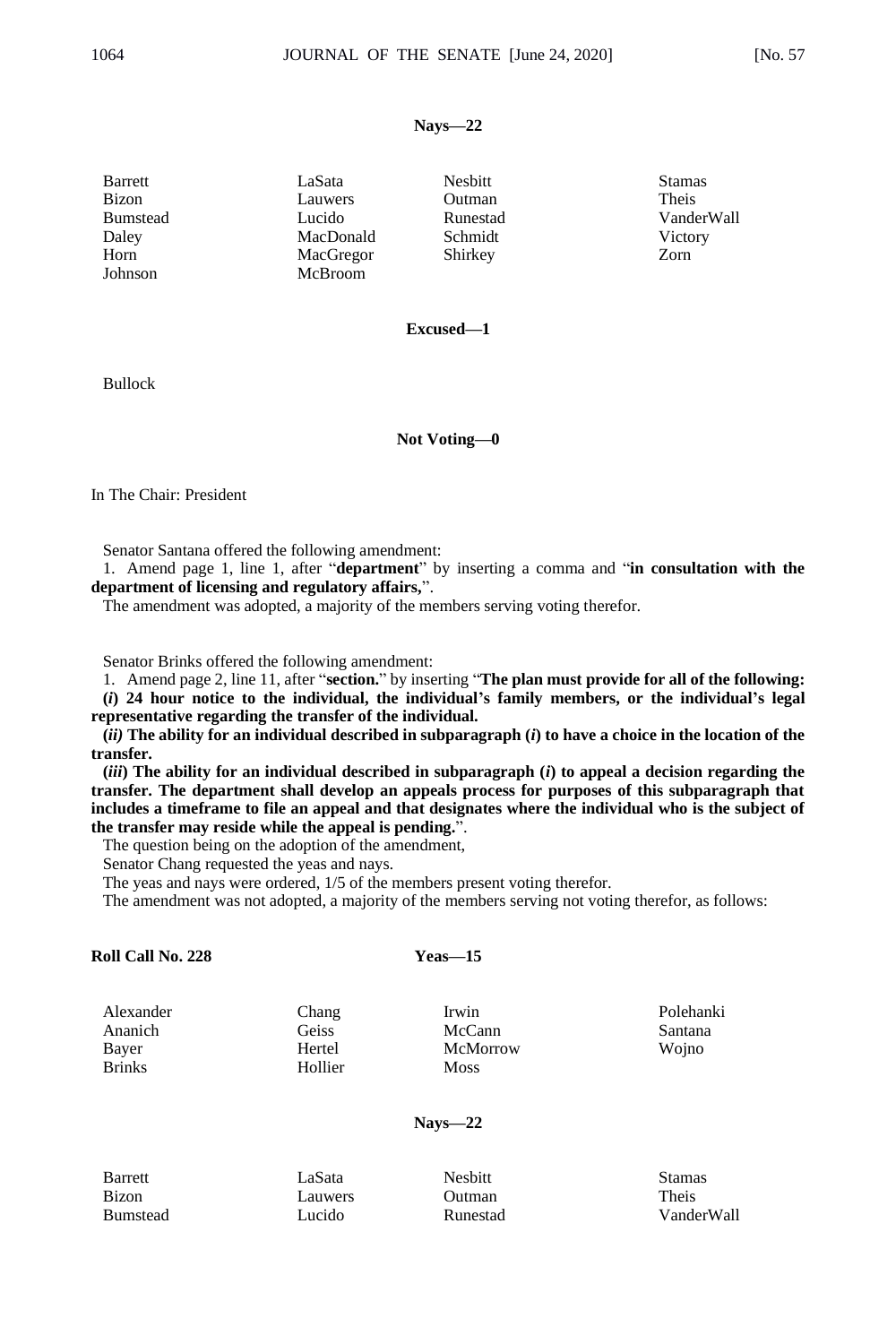Daley MacDonald Schmidt Victory Horn MacGregor Shirkey<br>Johnson McBroom McBroom McBroom

**Excused—1**

Bullock

**Not Voting—0**

In The Chair: President

Senator Lucido offered the following amendment:

1. Amend page 2, line 1, after "**policy**" by inserting a comma and "**based on relevant and updated guidance issued by the federal Centers for Disease Control and Prevention,**".

The amendment was adopted, a majority of the members serving voting therefor. The question being on the passage of the bill,

The bill was passed, a majority of the members serving voting therefor, as follows:

## **Roll Call No. 229 Yeas—24**

| Barrett         | LaSata    | Nesbitt   | <b>Stamas</b> |
|-----------------|-----------|-----------|---------------|
| Bizon           | Lauwers   | Outman    | Theis         |
| <b>Bumstead</b> | Lucido    | Polehanki | VanderWall    |
| Daley           | MacDonald | Runestad  | Victory       |
| Horn            | MacGregor | Schmidt   | Wojno         |
| Johnson         | McBroom   | Shirkey   | Zorn          |
|                 |           |           |               |

## **Nays—13**

| Alexander     | Chang  | Hollier | McMorrow    |
|---------------|--------|---------|-------------|
| Ananich       | Geiss  | Irwin   | <b>Moss</b> |
| Bayer         | Hertel | McCann  | Santana     |
| <b>Rrinks</b> |        |         |             |

## **Excused—1**

Bullock

## **Not Voting—0**

## In The Chair: President

The Senate agreed to the title of the bill.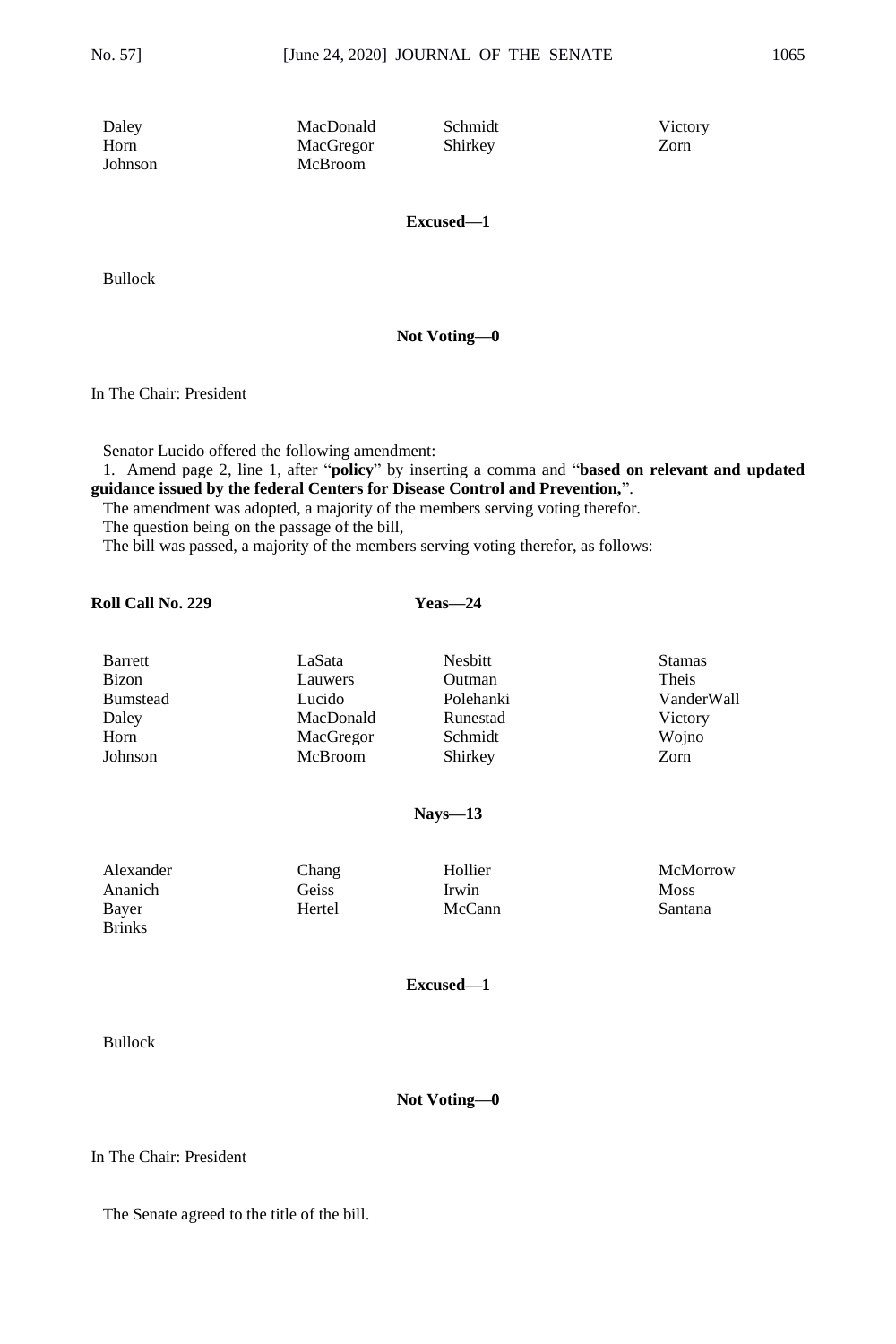### **Protests**

Senators Hertel, Moss, Irwin, Geiss, Hollier, Ananich, Brinks, McMorrow and Chang, under their constitutional right of protest (Art. 4, Sec. 18), protested against the passage of Senate Bill No. 956.

Senator Hertel moved that the statement he made during the discussion of the bill be printed as his reasons for voting "no."

Senator Hertel's statement, in which Senators Moss, Irwin, Geiss, Hollier, Ananich, Brinks, McMorrow and Chang concurred, is as follows:

I rise to give my "no" vote explanation.

I would like to vote "yes" on these bills. I think that it's a reasonable discussion that we should have about a review of what policies happened in the past. I think it's an important part and I would have like to have voted "yes" on that. I think it's important to review policies moving forward to make sure that outside people aren't being moved into nursing homes. That's a reasonable discussion as well.

I cannot vote for a bill that violates an individual's basic civil rights. And that's exactly what this bill does. The moment that someone tests positive, you remove all choice from them, their family, and their doctor. We are saying on the floor of the Michigan Senate that we are taking those rights away from them based on them testing positive for a disease. I think there is about a zero percent chance that any court in the nation will not read this bill and reject it because of those exact things. But I am not going to sit here and vote against a doctor being involved in the process, vote against that person's individual right to decide where they live, and vote against a family—we weren't even asking for family to have permission to say whether they would go someplace or not—but we just voted "no" on basic notification to a family. That we're going to take somebody out of where they live, transfer them God knows how far away and we're not even going to give the family enough respect to let them know that we're transferring their resident.

I understand the political process that happens in this body. I understand this bill being rushed because of some political discussions. But this is not how we do business. There is an enormous amount of work that has to be done on the bill, and as currently written, is fatally flawed. I ask that my colleagues reconsider. I ask that you vote "no" on this bill. And again, I regretfully am giving my "no" vote explanation. I think that this is an important issue that we should be discussing. But not like this and not in violation of peoples' rights.

Senators Hertel, Bayer, Lucido, Santana, Brinks, Nesbitt, Runestad and McMorrow asked and were granted unanimous consent to make statements and moved that the statements be printed in the Journal.

The motion prevailed.

Senator Hertel's first statement is as follows:

Colleagues my amendment would require a doctor's sign-off before a nursing home patient is transferred under this bill. It also requires, by the way, a licensed paramedic to do that transport. Study after study shows that the risk of transfers to someone who is medically frail are real and the results could be deadly. Transferring frail, older adults to new facilities not only could expose them to significant health risks, but transfers could also be extremely traumatic for patients, particularly those with diseases like Alzheimer's or dementia who are experiencing memory issues and other cognitive challenges.

Colleagues, a person doesn't stop being a person because they test positive for COVID. They don't lose their civil liberties because they tested positive. Their inalienable rights cannot be infringed upon. You don't lose your right to life because you have COVID or to decide your own manifest destiny. Your freedom to make choices of your own healthcare doesn't end because you have COVID. We've heard a lot about civil rights lately. I've heard some people say that making someone wear a mask is a violation of their civil rights. Or that limiting public gatherings is a violation of their civil liberties. Or the ability to not get a haircut is a violation of their civil liberties. This right here—if we don't adopt this amendment—will be the biggest affront to civil liberties ever passed by this body. The idea that we would say to somebody—regardless of what your doctor says, regardless of anything—you have no right to decide where you live. You have no right to decide you don't want to get into that ambulance. The moment you test positive, there is zero review, period. That is a direct violation to our founding documents. It is a direct violation of your right to life. It is a direct violation of your right to liberty.

It is reasonable to ask that if someone is going to be transferred—and in some cases in our larger regions like the Upper Peninsula where people will be transferred likely hundreds of miles to these facilities—that a doctor at least review that patient. But make sure that they are medically able to do so. Otherwise there is a high likelihood that we will be causing peoples' deaths through this bill. That makes zero sense to not at least allow for a medical determination if they are safe to transfer. We do not get to play God here. The idea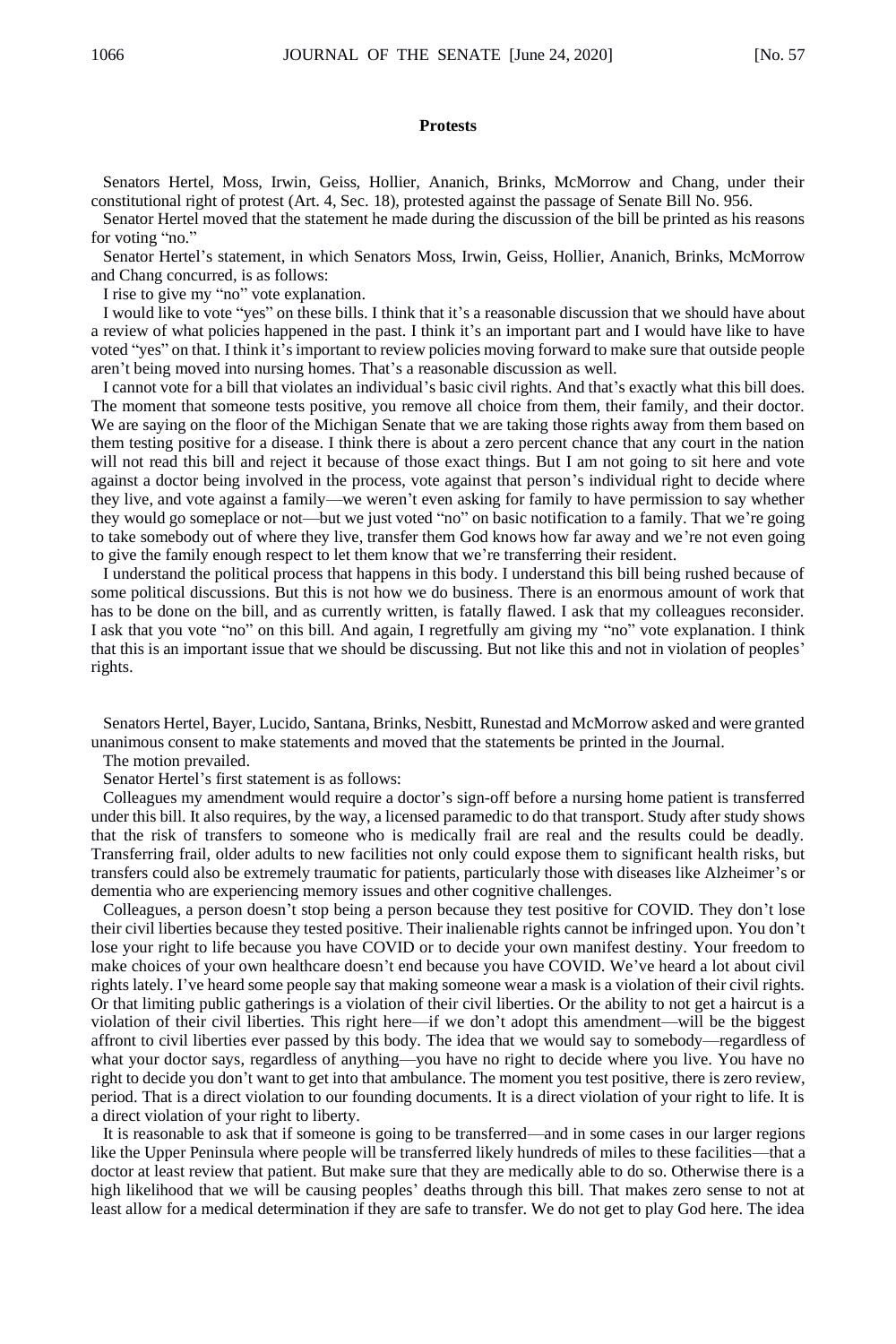that we are choosing one person's life over another and saying one is more important because they tested positive or not is not our role in state government. It's a direct violation of our Constitution. It's a direct violation of our civil rights. It's a direct violation of our founding documents. All I ask is that we reasonably say that a physician reviews a person's health to make sure that they are safe for transfer before we put them in an ambulance and transfer over.

By the way, under the current writing of the bill there is no requirement that the person is even transferred in an ambulance. No requirement that a paramedic is there. We care about the rest of the residents We have to care about that person as well. I agree with lots of points of this bill but this point right here is ridiculous. I ask that you pass my amendment and solve this problem inside the bill.

#### Senator Bayer's first statement is as follows:

Just a few short remarks from me to highlight my colleague's comments on this amendment and on this bill. My mom has tested positive for COVID-19. She has been asymptomatic for one month. The day she tested positive a person in her complex—her senior living nursing home complex—was sick. They tested the complex. My mother was found positive. They shuffled her off to another location. So my mother is on the edge of dementia. She is getting older. She is very flaky. This rush to put her in another place totally threw her off whack. She has gone, within a month, from a little flaky to full-blown dementia. We have got to treat our seniors—our parents—like the people they are and give them all their rights. This bill—as much as I know there are things we need to do better to take care of our seniors—this bill needs more work. We've got to stop rushing things through. We need to do it correctly and not put our family members at risk.

#### Senator Lucido's first statement is as follows:

Colleagues, I can appreciate the hard work and the words allocuted by the State Senators from the other side of the aisle. If you look at the amendment that's being offered, the Centers for Disease Control and Prevention guidelines must be followed. There is no reason or in rhyme that if a patient is too ill to be discharged from a hospital why they should not be admitted. In addition, if a patient has to be stated in a nursing home because of nursing care that they need, it is up to the doctor's orders, it's not up to us. We don't mandate what's going on in hospitals nor do we mandate what's going in in nursing care facilities. We leave that to the Department of Licensing and Regulatory Affairs and we leave that to the Department of Health and Human Services. In addition, you'll find that the policies that the guidelines need to be based on are the relevant, updated guidelines by the CDC. And therefore, let the experts do the expert policies and protocol, not us as legislators.

#### Senator Hertel's second statement is as follows:

Just to be clear, the CDC's guidelines—one, we have no control over. Two, only say that a doctor will be notified. It does not say that a doctor has the final say on whether someone can be transferred or not. That is not in the CDC guidelines, period. And for the previous speaker, with all due respect, when you say that we shouldn't be setting this policy, that's exactly what you're doing in this bill. We are saying directly in this legislation that nobody—not the doctor, not the family, not the resident, not LARA, not the CDC—anyone has any say whether that person can be in a nursing home any longer except for this body. We are making the medical decision here on the floor of the Michigan State Senate.

So to be clear again, if you do not want people who test positive to be placed in an ambulance without their families notice, without a doctor actually being involved in the decision, and transported to God knows where, you have to support this amendment. Period. If not, you are saying that the doctor has no say in this process. And that it is a legal requirement—not a request, a requirement—that they be removed from the nursing home. No timeline given in the bill by the way either. So they need to automatically immediately be removed regardless of what the doctor's actual recommendations are. It makes no sense. In fact under this bill if a doctor recommends they stay in the nursing home, they can't. So this requires us to violate the doctor's notice as well. The Michigan Senate doesn't have that power. It is a ridiculous read of the Constitution to think that we do. So again, I ask you to pass a very simple amendment that says that a doctor has the ability to review a patient and make sure they are okay to transfer. It is a reasonable request and I ask for a "yes" vote on my amendment.

#### Senator Santana's statement is as follows:

My amendment is simple. It requires the Department of Health and Human Services to work in consultation with the Department of Licensing and Regulatory Affairs in conducting the regional hub evaluation and developing a plan for safely cohorting residents. Given that LARA is the regulatory agency that licenses and inspects nursing homes, it only makes sense that they would also be at the table.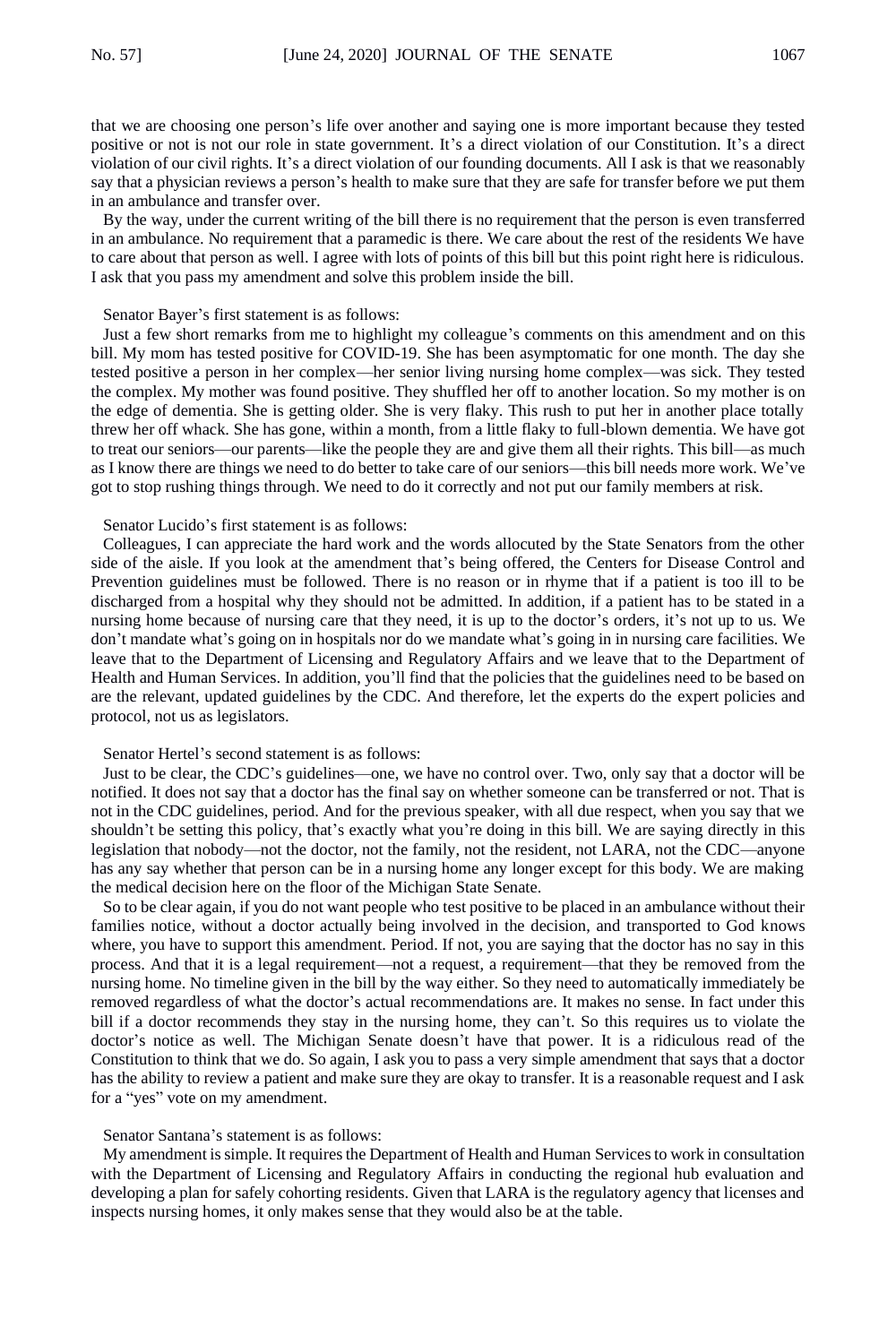In hearings before the Senate Oversight Committee on executive orders related to nursing homes, both Director Gordon as well as Director Hawks commented on the collaborative nature of their relationship as it relates to improving conditions in nursing homes. While we have a long way to go as a state in addressing the safety of our nursing home population, the two departments have made several improvements to date as a result of this partnership, such as mandatory testing, a clearer executive order—Executive Order No. 2020-123—more robust collection of nursing home data, and increased compliance with case reporting. They should continue these collaborative efforts going forward.

I ask for your support.

Senator Brinks' statement is as follows:

My amendment would require that the department, as part of their plan, notify a resident, their family, or their representative if they are going be transferred to another facility. This amendment would also give the resident and their family a say in the matter of which facility they are transferred to, and require that an appeals process be established for those residents.

Informed consent is an integral part of patient care. If a facility wants to transfer a patient, the patient and their family should be given the opportunity to make an informed decision about whether or not the transfer is in the best interest of their loved one. The patient and their loved ones should be given the chance to be apprised of all the risks facing the patient, including the risks attributed to a transfer as addressed in the Hertel amendment.

Let's also not forget that these facilities are the homes of these residents, and according to AARP, the Department of Health and Human Services, and the Department of Licensing and Regulatory Affairs, transfer trauma is a very real problem in the nursing home community. The idea of shipping residents to different facilities without their consent is frankly dehumanizing. It presents the potential to define a person simply by their COVID-19-positive status and it can have dangerous consequences.

For most of these patients, COVID-19 is not their only health issue. This is why they're in nursing homes to begin with. They need help—they need help with daily living, they need help with daily care, they have other emerging mental health and physical health issues, and those things need to be considered and they need to have family members and their caregivers consulted in any decision related to their care.

While I appreciate the intent of this legislation to put the health of nursing homes and residents first and to prevent unnecessary exposure to COVID-19 in healthy patients, we simply cannot do what this bill is attempting to do with wanton disregard for the health and well-being and the rights of these patients who do test positive for COVID-19.

I ask you to join me in supporting this common-sense amendment that protects the rights of nursing home residents.

Senator Lucido's second statement is as follows:

Members of this body, I've said it and I'll keep on saying it: that we have a CDC and we update those guidelines. I've had the privilege of having my daughter work in Atlanta, Georgia for the CDC and in addition she's now at the World Health Organization in Geneva, Switzerland. These policies are what these states are following—not just ours, but every one. And they are on a continuous rolling pattern as time goes on. And there's a reason we don't know much about COVID. That's why I supported Senator Santana's amendment because when LARA and MDHHS are working in tandem and in consideration of the licensee and the policies, the best outcomes will happen. I ask for your support on my amendment.

Senator Nesbitt's statement is as follows:

I rise today in strong support of Senate Bill No. 956. I rise to support the still-unknown number of Michigan families who have lost loved ones to COVID-19 in nursing homes and long-term care facilities here in this state unnecessarily.

Mr. President, our Governor, her administration, and some of my colleagues across the aisle insist that questions about the tragic policy of sending COVID-19-positive patients to nursing homes are somehow second-guessing. But it's their policy that sent them there, and we're getting blamed? It's ridiculous. The Department of Health and Human Services director brushed off questions by saying hindsight is 20/20. Our Governor said she wishes she had a time machine now that she knows more. Mr. President, nobody needed 20/20 hindsight or a DeLorean to go back in time to understand that COVID-19 preys on the elderly and those with pre-existing conditions. And where do a lot of elderly with pre-existing conditions live?

All they needed to do was read their mail. Just days after COVID-19 arrived in Michigan, nursing home experts here in Michigan warned our Governor against bringing recovering patients back to their facilities. She ignored them, and we still don't know how many paid the ultimate price because of these policies.

I pray for their families and I urge support for this bill to ensure it never happens again.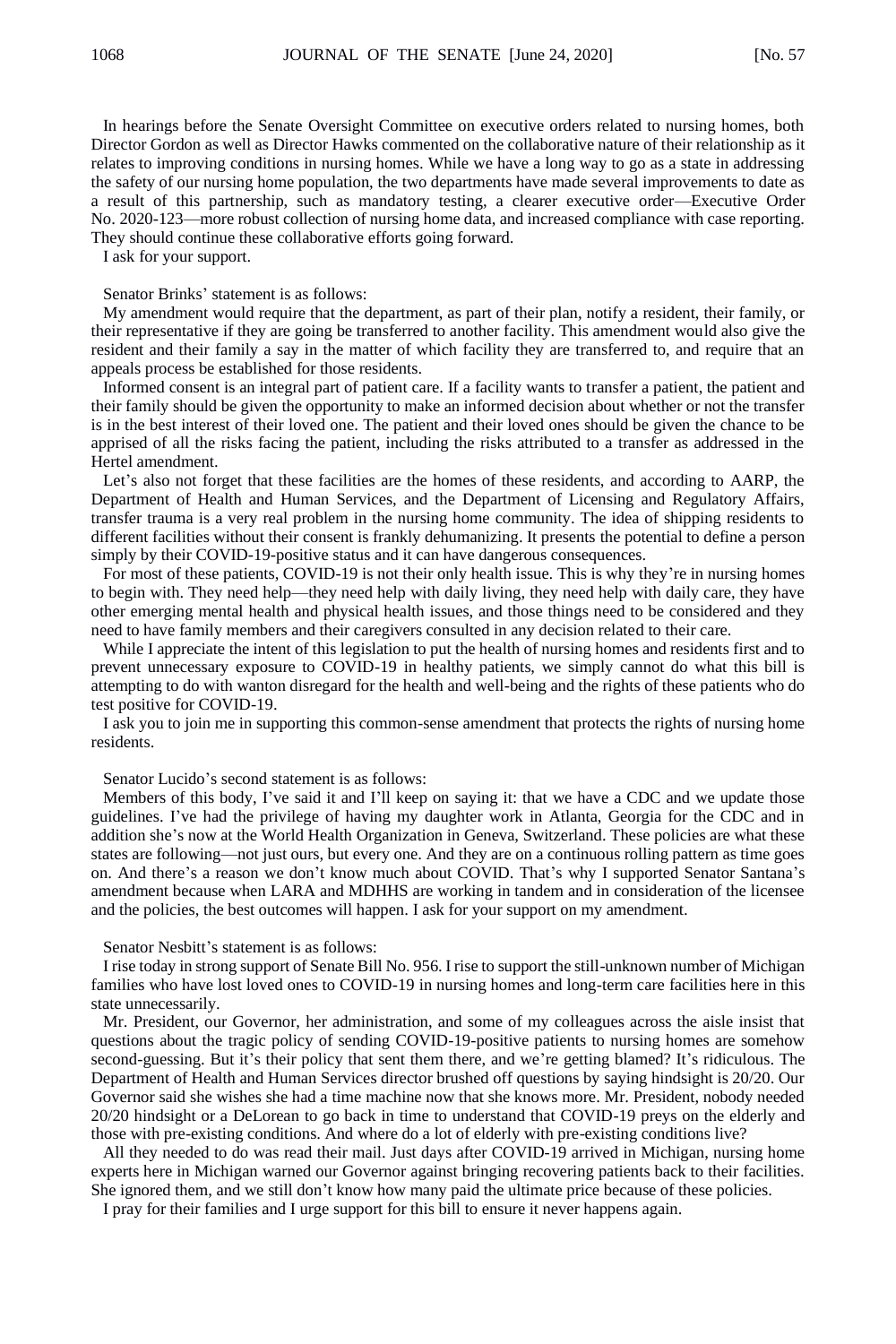Senator Bayer's second statement is as follows:

I just want to say, as a person who is going through this my family is shredded right now as we're watching our mom and the damage to her—the trauma that she went through, this stuff that just happened to her without any notification—just all of a sudden yanked and moved somewhere else and not understanding what's going on and see her decay over the last few weeks, we don't have to do it this way. I do agree that we need to fix some things. Why don't we take the time to do it correctly? We don't have to hurt the people who are there. I know we need to fix some stuff, but come on. These are our families we're talking about. Let's take another minute and do this the right way. I urge you to vote "no."

Senator Lucido's third statement is as follows:

This bill is for the benefit of those who cannot be admitted into a hospital. These are the ones who don't meet the threshold for a hospital. Those individuals this bill is aimed to protect, it's both in nursing homes, we want to protect them too and we want to save lives. I wish they could speak for themselves, then they wouldn't need a legislator to speak for them here on the Senate floor. I truly wish that their families could do the speaking for them, but unfortunately they're barred from even visiting them face-to-face in a nursing home. So, our job today is to go ahead and do what we need to do as legislators and be proactive to a policy that has failed.

First of all, from the earliest days of this pandemic, we learned about the virus and the effects on the elderly. Nobody can deny that. Even before our Governor issued the executive order to put COVID-19 patients in the nursing home facilities, there were objections and warnings that were clearly made by all of us in here, especially the Health Care Association of Michigan which represents over 350 nursing homes and rehabilitation facilities in the state. If I'm going to take advice from somebody, I'm going to take advice from the people who actually are doing the jobs for those with boots on the ground in the nursing homes. Those are the individuals I care about. HCAM sent a letter to our Governor and her esteemed health care team on March 13, clearly asking the Governor to specifically locate COVID-19 positive nursing home patients in vacant or new facilities to prevent the spread of the virus in existing facilities. That advice should have been taken by our Governor and her entire team, but the Governor ignored the recommendations of the nursing home professionals and issued her executive orders anyway.

Now, for some yet-unknown reason, state officials made these decisions to bring COVID-19 patients into the facilities with disastrous results. I don't even know how to begin to tell you that as you consider the escalation of the numbers, no one took the time to say, stop, enough. Cease, desist. No, that didn't happen, but it happened in other states. They stopped it. Despite the inherent risk to the elderly population, the state gave these facilities an extra \$5,000 for each approved bed made available for COVID-19 patients, as well as \$200 per day for any of the occupied beds. We gave incentives. This was on top of the additional funding that the hubs received for patient care, then on top of that, we gave immunity from COVID-19-related lawsuits. I don't understand how these orders—because I don't see any science and data that can correct this.

Despite the risk to health and life, the state of Michigan went even further. They incentivized bringing COVID-19 patients into nursing homes. They sweetened the deal. Well, what happened? More than one-third of the Michigan COVID-19-related deaths occurred at the nursing homes, and to date I really don't even know if that's the number because we weren't provided with any science or data on those numbers. You know, the elderly are the most vulnerable people and in the nursing homes they go because they need to be nursed to care, to be taken care of. By the state's own admission, that's exactly what happened—the deaths were caused as a result of the spread of COVID-19.

Read the news. You'll hear the stories of so many families who have lost vulnerable, elderly loved ones because of the Governor's decision and apathy. We also heard similar stories from families during the committee testimony on this bill.

I can tell you this—as of today, I'm still appalled that this has happened

Senator Runestad's statement is as follows:

I just wanted to also rise and just relate some of the same concerns that the sponsor has with this deadly situation, this deadly disease, that was made by the Governor, and a real contrast to what occurred in Michigan is what occurred in the state of Florida.

Florida has about 150,000 nursing home patients; Michigan has about 38,000. So they have vastly more patients and what happened with the death rate in Florida versus Michigan? In Florida, they had 1,637 deaths; Michigan with way less patients—about one-fourth—had 1,947 deaths. On top of that, Florida counts other facilities like assisted living in their numbers. We don't. On top of that, the health department in Detroit said it's probably an undercount, our numbers, here in Michigan. We've had the toughest time even getting accurate numbers. So, Florida with a vastly-higher number of patients and a better count—a larger count including assisted living—had less deaths than the state of Michigan.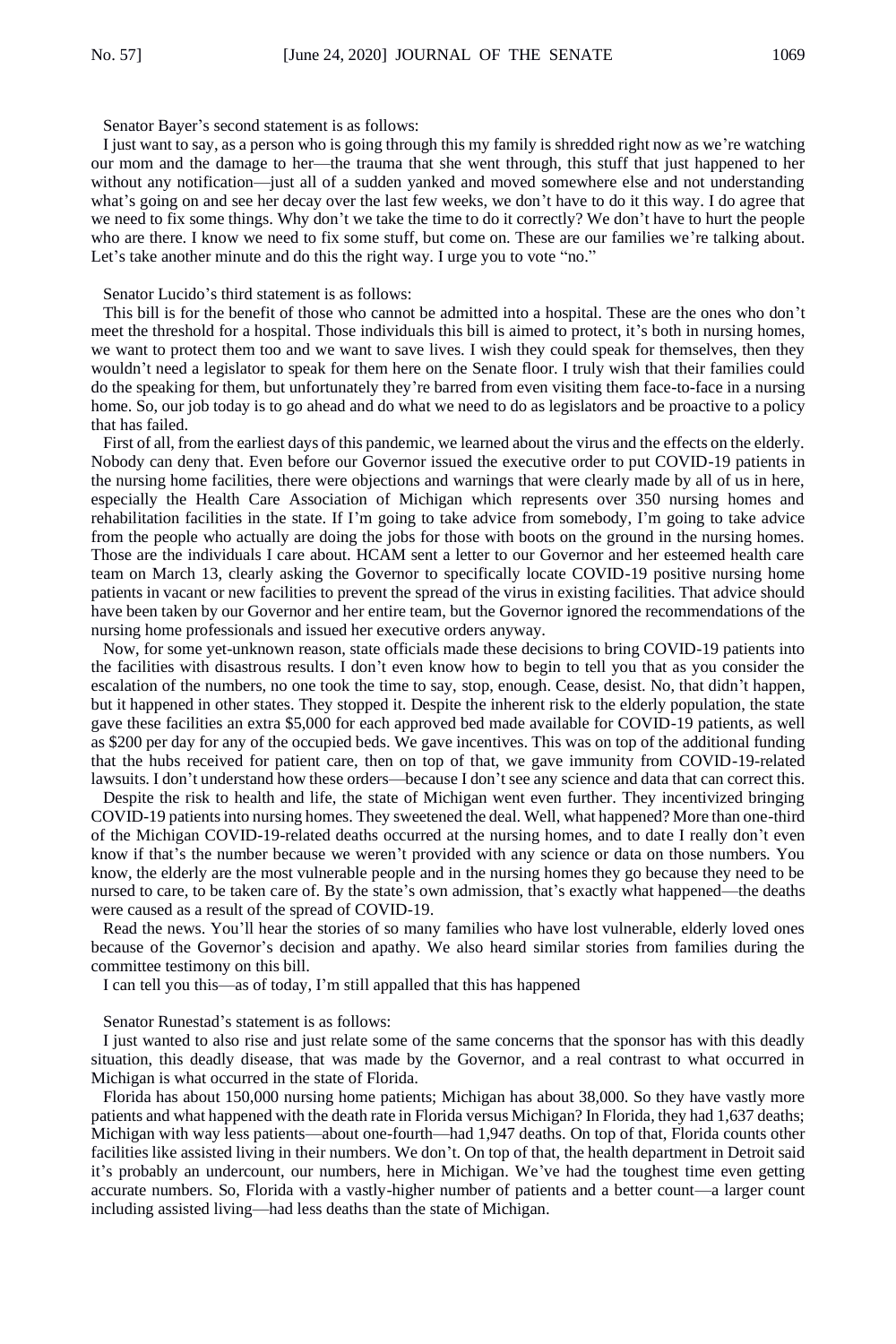How did it happen? What did they do differently? They did just as Senator Lucido described. They had facilities set aside—either facilities that were closed or unutilized—and all the infected patients went to those facilities, so they were not putting infected patients in with non-affected patients like the state of Michigan did. It was a deadly decision here in the state of Michigan for our most vulnerably, infirm individuals here in the state of Michigan. The nursing homes in Michigan asked for this to be done and it was denied by the Governor.

This is a bill that absolutely has to be passed right now to save and help protect these seniors.

Senator McMorrow's statement is as follows:

I rise to speak on this bill, particularly in the wake of my colleague referencing Florida. As we look around at the COVID-19 situation in the state of Michigan, it's hard for some of us to remember what March felt like, when we saw photos of bodies piled up in hospitals in Detroit, and when we had stories from our residents about the devastating situations of losing family members. A friend of mine lost both of his parents over the past week and a half to COVID-19. It's jarring to me that we would hold Florida up as an example because right now, Michigan is leading the country in controlling the spread of COVID-19. Florida's cases are skyrocketing. This is a challenging situation, and I think we all need to take the time to work together to figure out how we protect the most vulnerable among us, but to call out a state like Florida as an example, I think, is reckless and dangerous.

By unanimous consent the Senate returned to the order of

#### **General Orders**

Senator MacGregor moved that the Senate resolve itself into the Committee of the Whole for consideration of the General Orders calendar.

The motion prevailed, and the President, Lieutenant Governor Gilchrist, designated Senator McCann as Chairperson.

After some time spent therein, the Committee arose; and the President, Lieutenant Governor Gilchrist, having resumed the Chair, the Committee reported back to the Senate, favorably and with a substitute therefor, the following bill:

#### **House Bill No. 4217, entitled**

A bill to amend 1978 PA 368, entitled "Public health code," by amending sections 7333, 16221, 16221b, 16226, 17744, 17751, and 17754 (MCL 333.7333, 333.16221, 333.16221b, 333.16226, 333.17744, 333.17751, and 333.17754), section 7333 as amended by 2018 PA 34, sections 16221 and 16226 as amended by 2018 PA 463, section 16221b as added by 2017 PA 249, section 17744 as added by 2012 PA 209, section 17751 as amended by 2017 PA 165, and section 17754 as amended by 2014 PA 525, and by adding section 17754a.

Substitute (S-4)

The Senate agreed to the substitute recommended by the Committee of the Whole, and the bill as substituted was placed on the order of Third Reading of Bills.

The Committee of the Whole reported back to the Senate, favorably and with a substitute therefor, the following bill:

#### **House Bill No. 4546, entitled**

A bill to amend 2000 PA 258, entitled "Career and technical preparation act," by amending sections 3 and 4 (MCL 388.1903 and 388.1904), section 3 as amended by 2012 PA 132 and section 4 as amended by 2012 PA 133.

Substitute (S-1)

The following are the amendments to the substitute recommended by the Committee of the Whole:

1. Amend page 5, line 21, after "**by**" by striking out "**his or her**" and inserting "**the**".

2. Amend page 5, line 22, after "**district**" by inserting "**or state approved nonpublic school in which he or she is enrolled**".

The Senate agreed to the substitute as amended recommended by the Committee of the Whole, and the bill as substituted was placed on the order of Third Reading of Bills.

The Committee of the Whole reported back to the Senate, favorably and with a substitute therefor, the following bill:

#### **House Bill No. 4547, entitled**

A bill to amend 1996 PA 160, entitled "Postsecondary enrollment options act," by amending sections 3 and 4 (MCL 388.513 and 388.514), section 3 as amended by 2018 PA 11 and section 4 as amended by 2012 PA 134.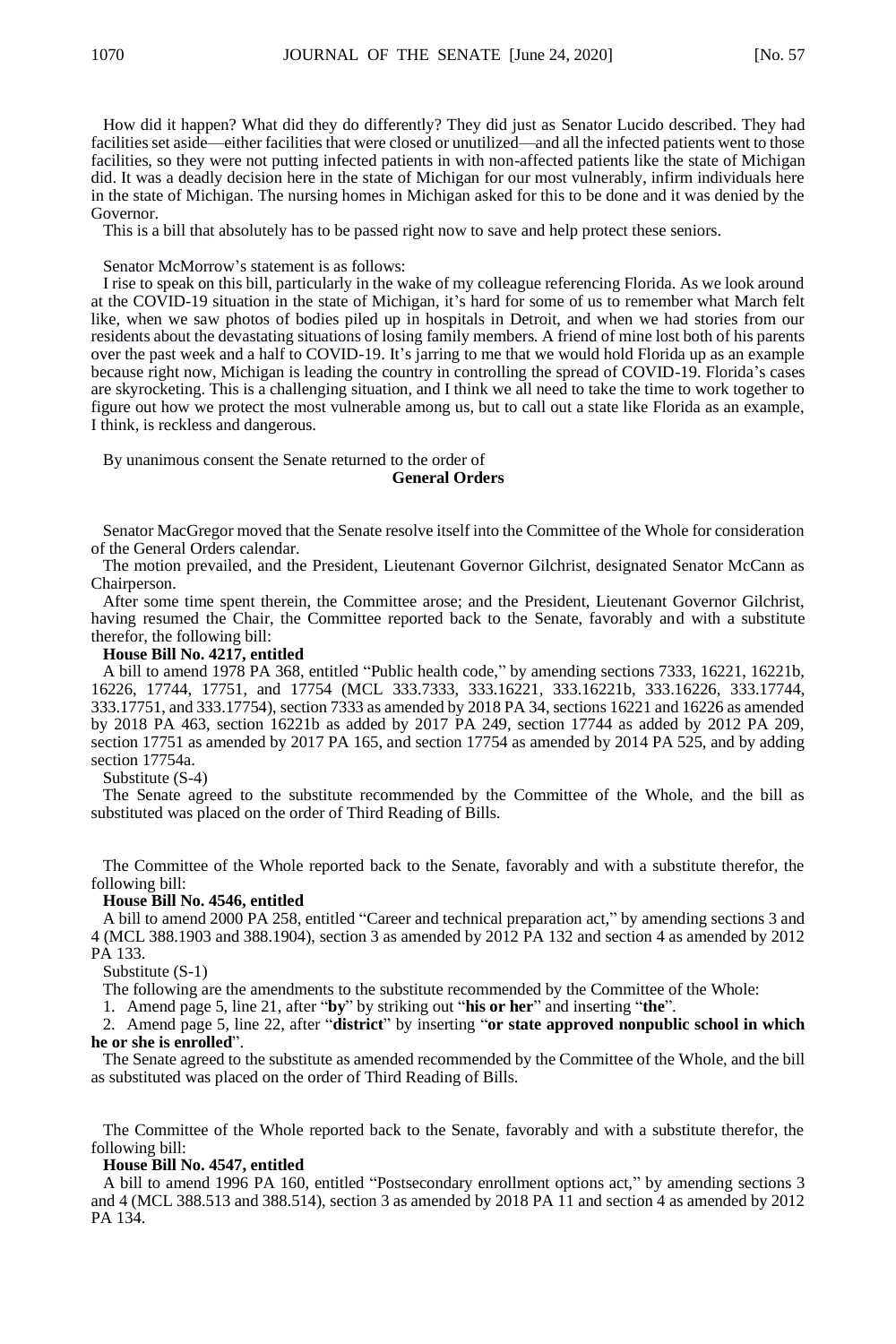The following are the amendments to the substitute recommended by the Committee of the Whole:

1. Amend page 3, line 11, after "**in**" by striking out "**a**" and inserting "**an eligible**".

2. Amend page 3, line 15, after "**by**" by striking out "**his or her**" and inserting "**the**".

3. Amend page 3, line 16, after "**district**" by inserting "**or state approved nonpublic school in which he or she is enrolled**".

4. Amend page 6, line 19, after the first "**student**" by inserting "**and is not subject to the limitation described in the immediately preceding sentence**".

5. Amend page 6, line 20, after "**by**" by striking out "**his or her**" and inserting "**the**".

6. Amend page 6, line 20, after "**district**" by inserting "**or state approved nonpublic school in which he or she is enrolled**".

The Senate agreed to the substitute as amended recommended by the Committee of the Whole, and the bill as substituted was placed on the order of Third Reading of Bills.

By unanimous consent the Senate returned to the order of

#### **Motions and Communications**

Senator MacGregor moved that the rules be suspended and that the following bills, now on Third Reading of Bills, be placed on their immediate passage:

**House Bill No. 4217 House Bill No. 4546 House Bill No. 4547**

The motion prevailed, a majority of the members serving voting therefor.

By unanimous consent the Senate returned to the order of

## **Third Reading of Bills**

Senator MacGregor moved that the Senate proceed to consideration of the following bills: **House Bill No. 4217 House Bill No. 4546 House Bill No. 4547** The motion prevailed.

The following bill was read a third time: **House Bill No. 4217, entitled**

A bill to amend 1978 PA 368, entitled "Public health code," by amending section 17754 (MCL 333.17754), as amended by 2014 PA 525, and by adding section 17754a.

The question being on the passage of the bill,

The bill was passed, a majority of the members serving voting therefor, as follows:

## **Roll Call No. 230 Yeas—35**

| Alexander       | Hertel    | MacGregor   | Schmidt       |
|-----------------|-----------|-------------|---------------|
| Ananich         | Hollier   | McBroom     | Shirkey       |
| Barrett         | Horn      | McCann      | <b>Stamas</b> |
| Bayer           | Irwin     | McMorrow    | Theis         |
| Bizon           | Johnson   | <b>Moss</b> | VanderWall    |
| <b>Brinks</b>   | LaSata    | Nesbitt     | Victory       |
| <b>Bumstead</b> | Lauwers   | Outman      | Wojno         |
| Chang           | Lucido    | Polehanki   | Zorn          |
| Daley           | MacDonald | Runestad    |               |
|                 |           |             |               |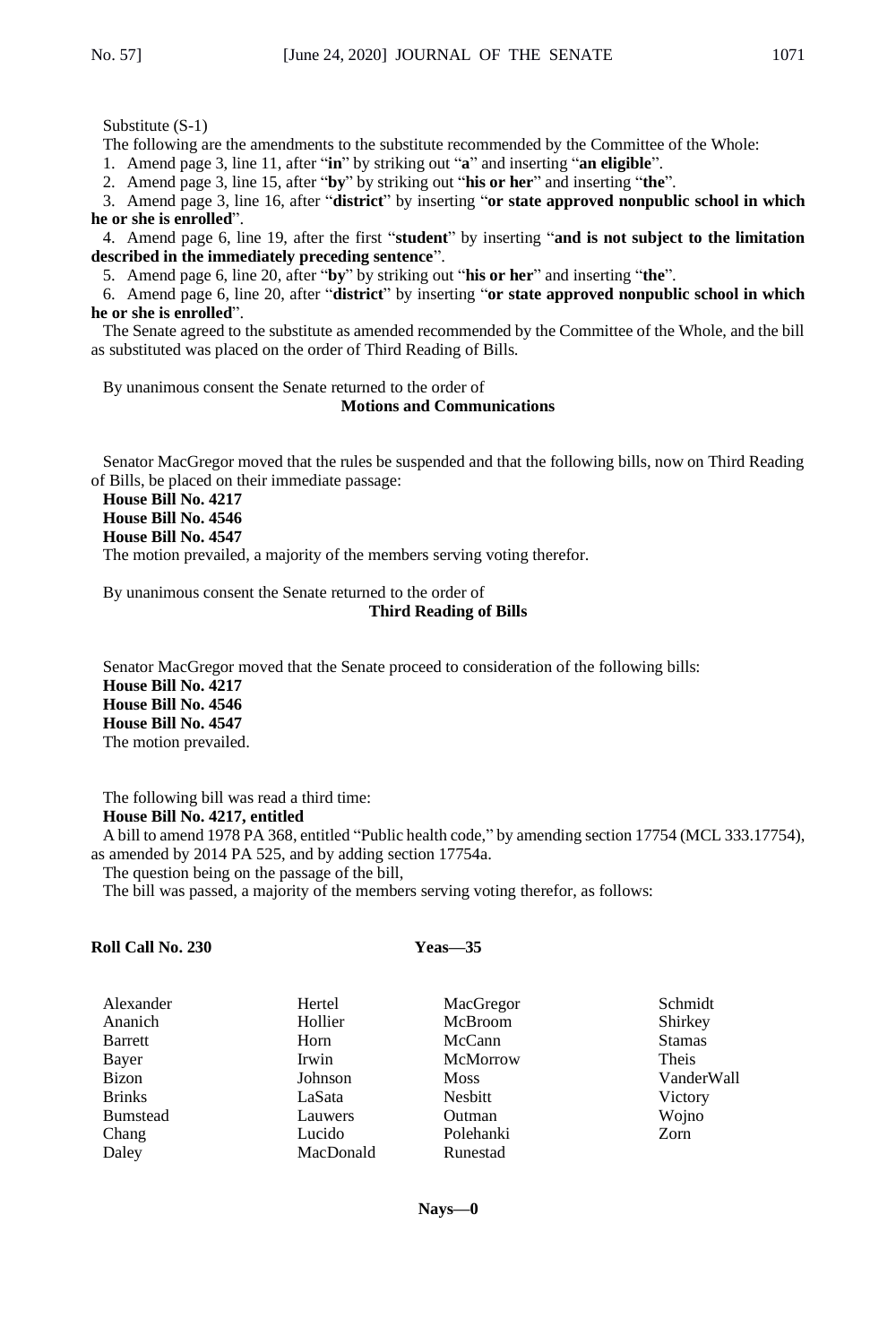## **Excused—1**

Bullock

## **Not Voting—2**

Geiss Santana

In The Chair: President

The question being on concurring in the committee recommendation to give the bill immediate effect, The recommendation was concurred in, 2/3 of the members serving voting therefor.

Senator MacGregor moved to reconsider the vote by which the bill was passed. The motion prevailed, a majority of the members serving voting therefor. The question being on the passage of the bill, The bill was passed, a majority of the members serving voting therefor, as follows:

## **Roll Call No. 231 Yeas—37**

| Alexander       | Hertel    | MacGregor   | Santana       |
|-----------------|-----------|-------------|---------------|
| Ananich         | Hollier   | McBroom     | Schmidt       |
| Barrett         | Horn      | McCann      | Shirkey       |
| Bayer           | Irwin     | McMorrow    | <b>Stamas</b> |
| Bizon           | Johnson   | <b>Moss</b> | Theis         |
| <b>Brinks</b>   | LaSata    | Nesbitt     | VanderWall    |
| <b>Bumstead</b> | Lauwers   | Outman      | Victory       |
| Chang           | Lucido    | Polehanki   | Wojno         |
| Daley           | MacDonald | Runestad    | Zorn          |
| Geiss           |           |             |               |

**Nays—0**

**Excused—1**

Bullock

**Not Voting—0**

In The Chair: President

Pursuant to Joint Rule 20, the full title of the act shall be inserted to read as follows:

"An act to protect and promote the public health; to codify, revise, consolidate, classify, and add to the laws relating to public health; to provide for the prevention and control of diseases and disabilities; to provide for the classification, administration, regulation, financing, and maintenance of personal, environmental, and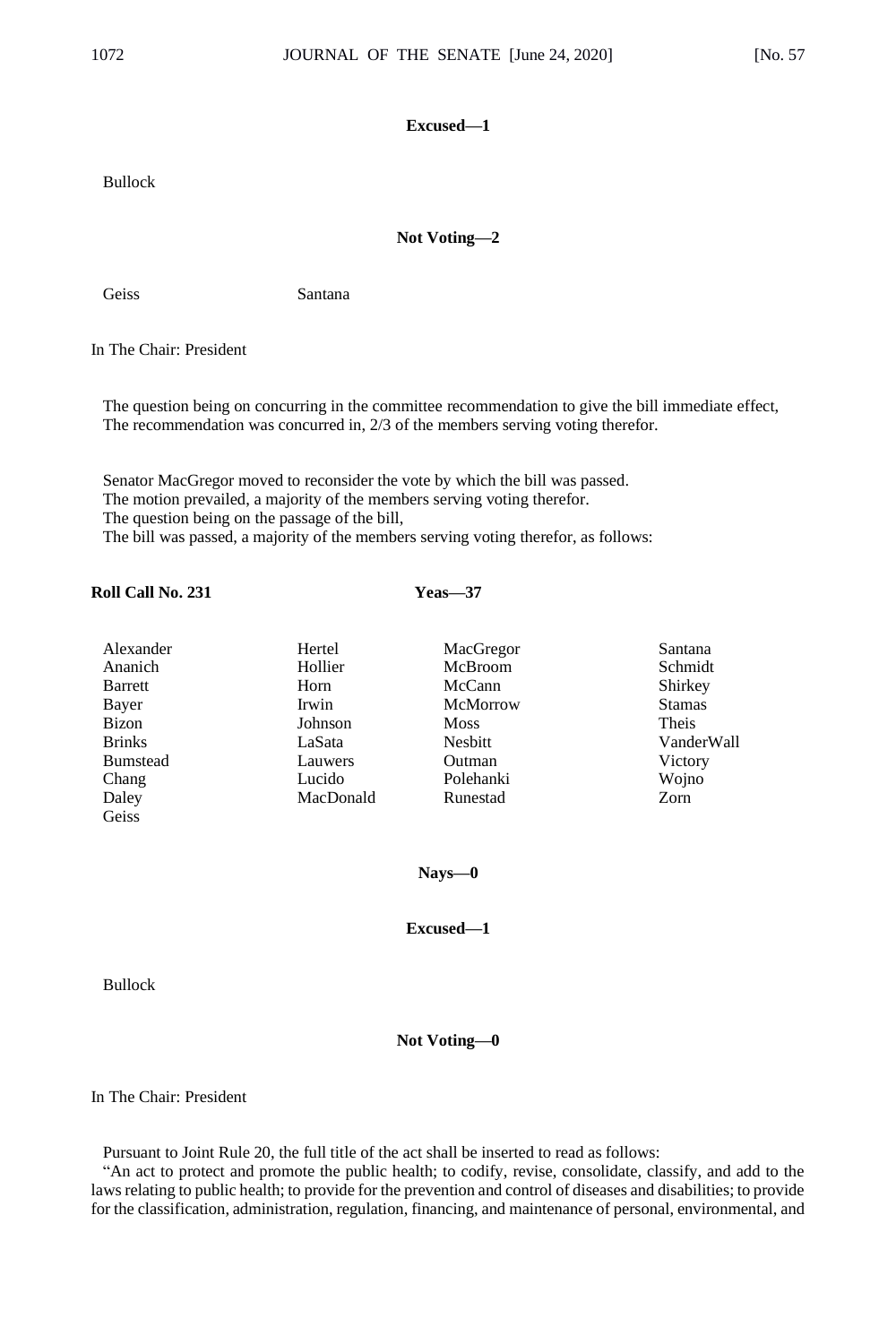other health services and activities; to create or continue, and prescribe the powers and duties of, departments, boards, commissions, councils, committees, task forces, and other agencies; to prescribe the powers and duties of governmental entities and officials; to regulate occupations, facilities, and agencies affecting the public health; to regulate health maintenance organizations and certain third party administrators and insurers; to provide for the imposition of a regulatory fee; to provide for the levy of taxes against certain health facilities or agencies; to promote the efficient and economical delivery of health care services, to provide for the appropriate utilization of health care facilities and services, and to provide for the closure of hospitals or consolidation of hospitals or services; to provide for the collection and use of data and information; to provide for the transfer of property; to provide certain immunity from liability; to regulate and prohibit the sale and offering for sale of drug paraphernalia under certain circumstances; to provide for the implementation of federal law; to provide for penalties and remedies; to provide for sanctions for violations of this act and local ordinances; to provide for an appropriation and supplements; to repeal certain acts and parts of acts; to repeal certain parts of this act; and to repeal certain parts of this act on specific dates,".

The Senate agreed to the full title.

The following bill was read a third time: **House Bill No. 4546, entitled**

A bill to amend 2000 PA 258, entitled "Career and technical preparation act," by amending sections 3 and 4 (MCL 388.1903 and 388.1904), section 3 as amended by 2012 PA 132 and section 4 as amended by 2012 PA 133.

The question being on the passage of the bill,

The bill was passed, a majority of the members serving voting therefor, as follows:

## **Roll Call No. 232 Yeas—37**

| Alexander       | Hertel    | MacGregor   | Santana       |
|-----------------|-----------|-------------|---------------|
| Ananich         | Hollier   | McBroom     | Schmidt       |
| Barrett         | Horn      | McCann      | Shirkey       |
| Bayer           | Irwin     | McMorrow    | <b>Stamas</b> |
| Bizon           | Johnson   | <b>Moss</b> | Theis         |
| <b>Brinks</b>   | LaSata    | Nesbitt     | VanderWall    |
| <b>Bumstead</b> | Lauwers   | Outman      | Victory       |
| Chang           | Lucido    | Polehanki   | Wojno         |
| Daley           | MacDonald | Runestad    | Zorn          |
| Geiss           |           |             |               |

**Nays—0**

**Excused—1**

Bullock

**Not Voting—0**

In The Chair: President

The question being on concurring in the committee recommendation to give the bill immediate effect, The recommendation was concurred in, 2/3 of the members serving voting therefor.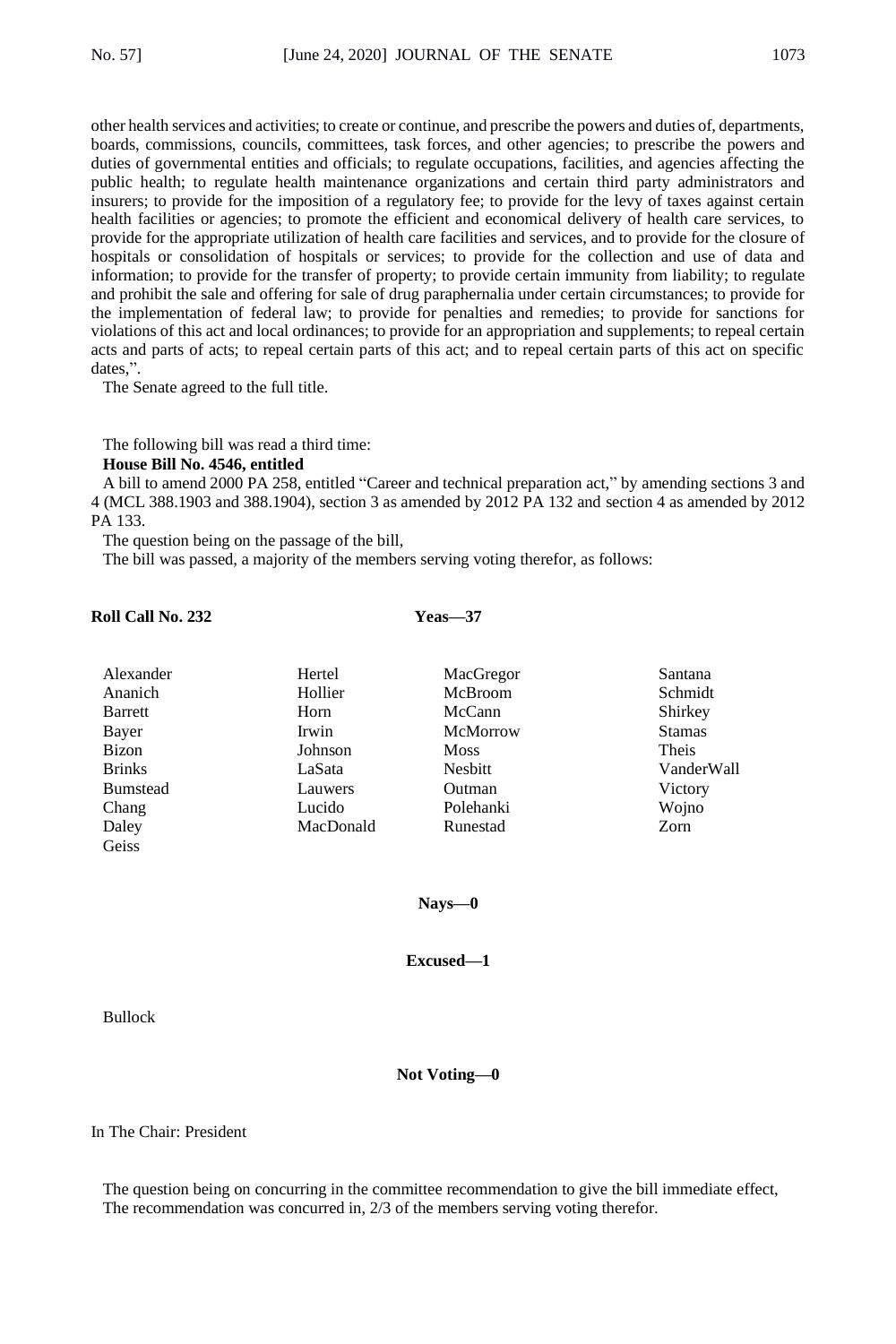Pursuant to Joint Rule 20, the full title of the act shall be inserted to read as follows:

"An act to establish career and technical preparation enrollment options for certain students enrolled in Michigan schools; to prescribe certain duties of public schools, certain nonpublic schools, and certain postsecondary institutions; to prescribe certain powers and duties of certain state departments, officials, and agencies; and to repeal acts and parts of acts,".

The Senate agreed to the full title.

The following bill was read a third time:

## **House Bill No. 4547, entitled**

A bill to amend 1996 PA 160, entitled "Postsecondary enrollment options act," by amending sections 3 and 4 (MCL 388.513 and 388.514), section 3 as amended by 2018 PA 11 and section 4 as amended by 2012 PA 134.

The question being on the passage of the bill,

The bill was passed, a majority of the members serving voting therefor, as follows:

## **Roll Call No. 233 Yeas—37**

| Alexander       | Hertel    | MacGregor   | Santana       |
|-----------------|-----------|-------------|---------------|
| Ananich         | Hollier   | McBroom     | Schmidt       |
| Barrett         | Horn      | McCann      | Shirkey       |
| Bayer           | Irwin     | McMorrow    | <b>Stamas</b> |
| Bizon           | Johnson   | <b>Moss</b> | Theis         |
| <b>Brinks</b>   | LaSata    | Nesbitt     | VanderWall    |
| <b>Bumstead</b> | Lauwers   | Outman      | Victory       |
| Chang           | Lucido    | Polehanki   | Wojno         |
| Daley           | MacDonald | Runestad    | Zorn          |
| Geiss           |           |             |               |

## **Nays—0**

## **Excused—1**

Bullock

## **Not Voting—0**

In The Chair: President

The question being on concurring in the committee recommendation to give the bill immediate effect, The recommendation was concurred in, 2/3 of the members serving voting therefor.

Pursuant to Joint Rule 20, the full title of the act shall be inserted to read as follows:

"An act to establish a postsecondary enrollment options program for certain students enrolled in Michigan schools; to prescribe certain duties of public schools, certain nonpublic schools, and certain postsecondary institutions; to prescribe certain powers and duties of certain state departments, officials, and agencies; and to repeal acts and parts of acts,".

The Senate agreed to the full title.

#### **Recess**

Senator MacGregor moved that the Senate recess until 2:30 p.m. The motion prevailed, the time being 12:35 p.m.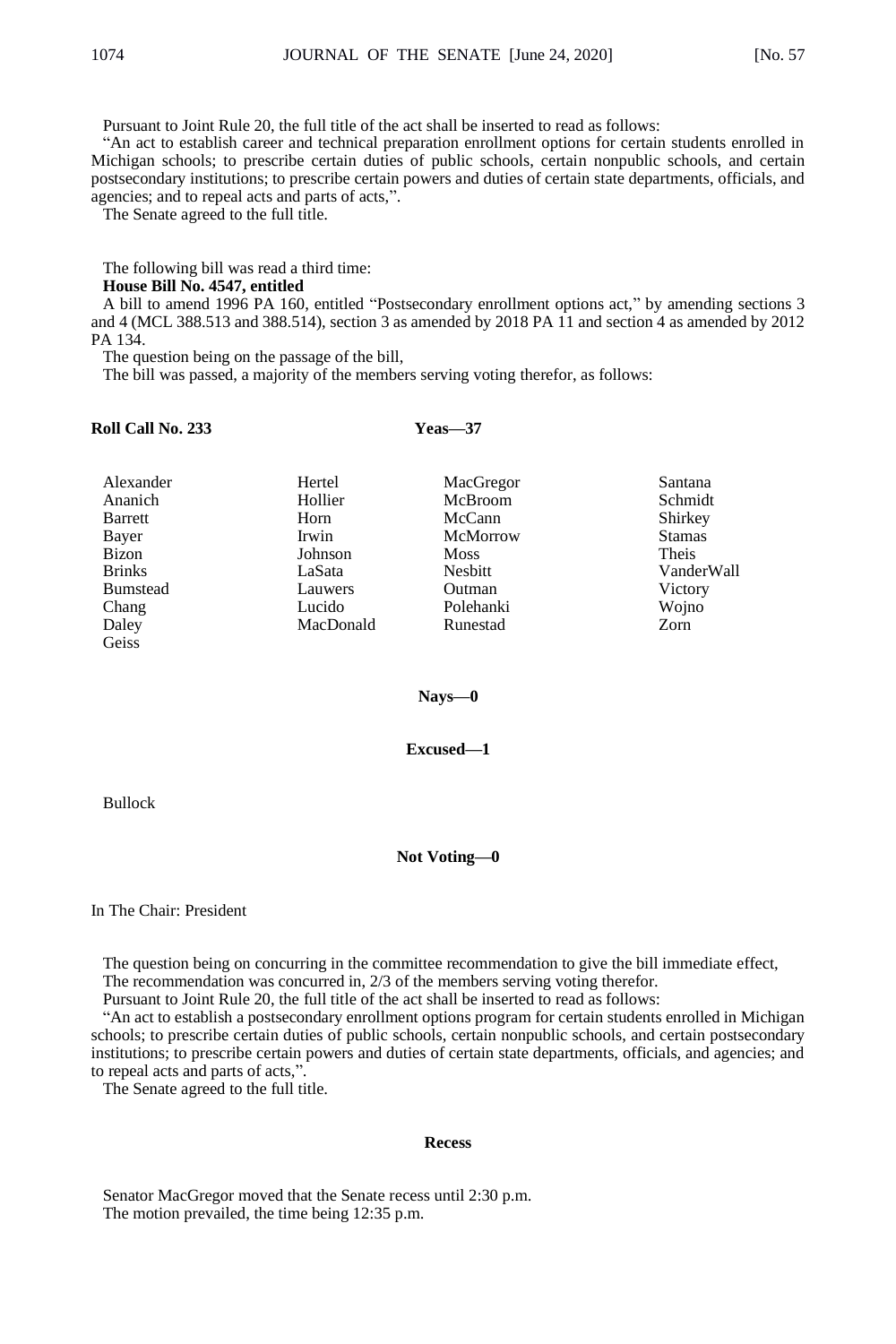The Senate reconvened at the expiration of the recess and was called to order by the President, Lieutenant Governor Gilchrist.

By unanimous consent the Senate returned to the order of **Messages from the Governor**

The following message from the Governor was received:

Date: June 24, 2020 Time: 10:19 a.m.

To the President of the Senate:

Sir—I have this day approved and signed

**Enrolled Senate Bill No. 940 (Public Act No. 96), being**

An act to amend 1893 PA 206, entitled "An act to provide for the assessment of rights and interests, including leasehold interests, in property and the levy and collection of taxes on property, and for the collection of taxes levied; making those taxes a lien on the property taxed, establishing and continuing the lien, providing for the sale or forfeiture and conveyance of property delinquent for taxes, and for the inspection and disposition of lands bid off to the state and not redeemed or purchased; to provide for the establishment of a delinquent tax revolving fund and the borrowing of money by counties and the issuance of notes; to define and limit the jurisdiction of the courts in proceedings in connection with property delinquent for taxes; to limit the time within which actions may be brought; to prescribe certain limitations with respect to rates of taxation; to prescribe certain powers and duties of certain officers, departments, agencies, and political subdivisions of this state; to provide for certain reimbursements of certain expenses incurred by units of local government; to provide penalties for the violation of this act; and to repeal acts and parts of acts," by amending section 7cc (MCL 211.7cc), as amended by 2018 PA 633.

(Filed with the Secretary of State on June 24, 2020, at 11:17 a.m.)

Respectfully, Gretchen Whitmer Governor

The following message from the Governor was received on June 24, 2020, and read:

EXECUTIVE ORDER No. 2020-131

#### **Encouraging the use of electronic signatures and remote notarization, witnessing, and visitation during the COVID-19 pandemic**

#### **Rescission of Executive Order 2020-74**

The novel coronavirus (COVID-19) is a respiratory disease that can result in serious illness or death. It is caused by a new strain of coronavirus not previously identified in humans and easily spread from person to person. There is currently no approved vaccine or antiviral treatment for this disease.

On March 10, 2020, the Department of Health and Human Services identified the first two presumptivepositive cases of COVID-19 in Michigan. On that same day, I issued Executive Order 2020-4. This order declared a state of emergency across the state of Michigan under section 1 of article 5 of the Michigan Constitution of 1963, the Emergency Management Act, 1976 PA 390, as amended (EMA), MCL 30.401 *et seq*., and the Emergency Powers of the Governor Act of 1945, 1945 PA 302, as amended (EPGA), MCL 10.31 *et seq*.

Since then, the virus spread across Michigan, bringing deaths in the thousands, confirmed cases in the tens of thousands, and deep disruption to this state's economy, homes, and educational, civic, social, and religious institutions. On April 1, 2020, in response to the widespread and severe health, economic, and social harms posed by the COVID-19 pandemic, I issued Executive Order 2020-33. This order expanded on Executive Order 2020-4 and declared both a state of emergency and a state of disaster across the State of Michigan under section 1 of article 5 of the Michigan Constitution of 1963, the Emergency Management Act, and the Emergency Powers of the Governor Act of 1945. And on April 30, 2020, finding that COVID-19 had created emergency and disaster conditions across the State of Michigan, I issued Executive Order 2020-67 to continue the emergency declaration under the EPA, as well as Executive Order 2020-68 to issue new emergency and disaster declarations under the EMA.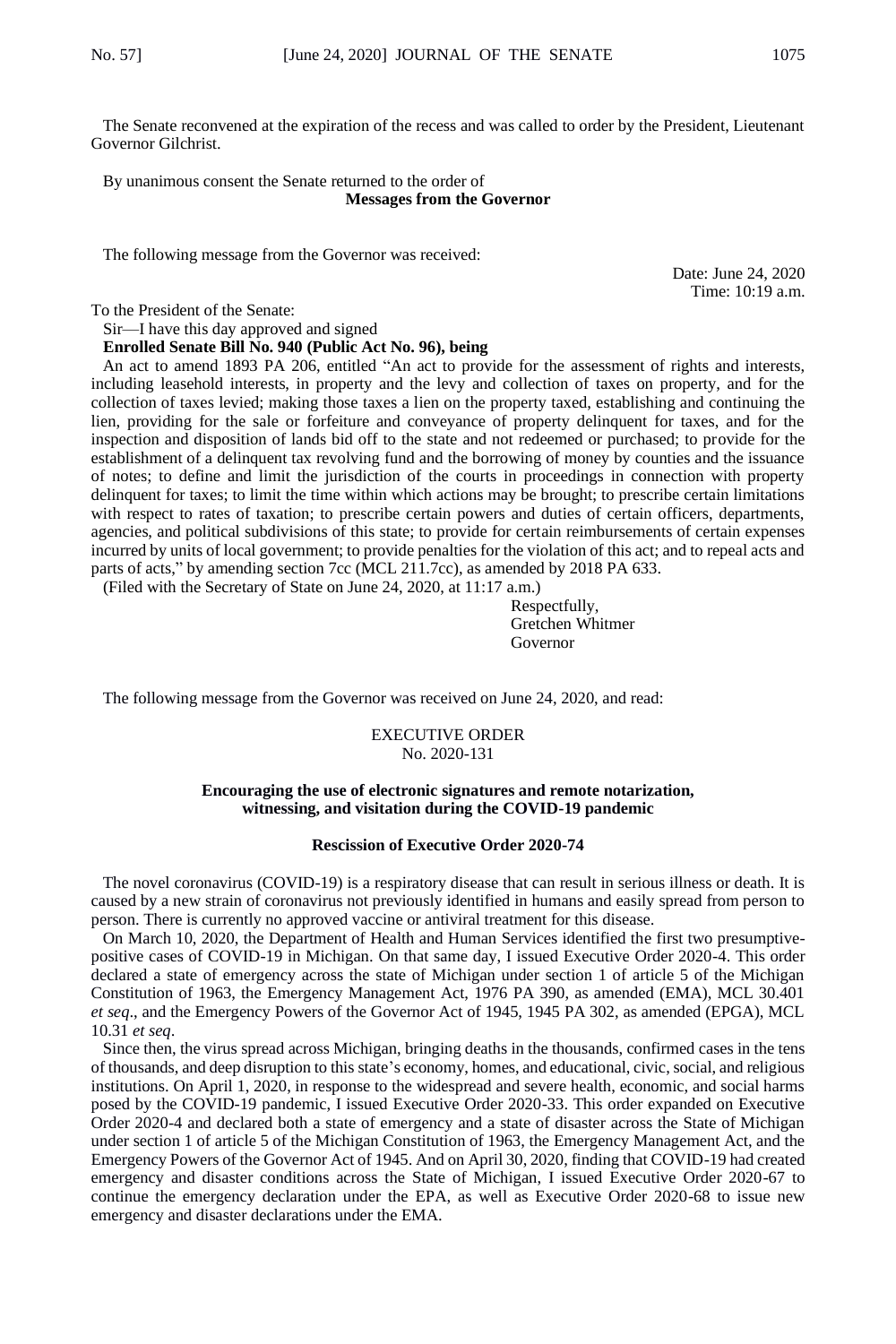Those executive orders have been challenged in *Michigan House of Representatives and Michigan Senate v. Whitmer*. On May 21, 2020, the Court of Claims ruled that Executive Order 2020-67 is a valid exercise of authority under the Emergency Powers of the Governor Act but that Executive Order 2020-68 is not a valid exercise of authority under the Emergency Management Act. Both of those rulings are being challenged on appeal.

On June 18, 2020, I issued Executive Order 2020-127, again finding that the COVID-19 pandemic constitutes a disaster and emergency throughout the State of Michigan. That order constituted a state of emergency declaration under the Emergency Powers of the Governor Act of 1945. And, to the extent the governor may declare a state of emergency and a state of disaster under the Emergency Management Act when emergency and disaster conditions exist yet the legislature had declined to grant an extension request, that order also constituted a state of emergency and state of disaster declaration under that act.

The Emergency Powers of the Governor Act provides a sufficient legal basis for issuing this executive order. In relevant part, it provides that, after declaring a state of emergency, "the governor may promulgate reasonable orders, rules, and regulations as he or she considers necessary to protect life and property or to bring the emergency situation within the affected area under control." MCL 10.31(1).

Nevertheless, subject to the ongoing litigation and the possibility that current rulings may be overturned or otherwise altered on appeal, I also invoke the Emergency Management Act as a basis for executive action to combat the spread of COVID-19 and mitigate the effects of this emergency on the people of Michigan, with the intent to preserve the rights and protections provided by the EMA. The EMA vests the governor with broad powers and duties to "cop[e] with dangers to this state or the people of this state presented by a disaster or emergency," which the governor may implement through "executive orders, proclamations, and directives having the force and effect of law." MCL 30.403(1)–(2). This executive order falls within the scope of those powers and duties, and to the extent the governor may declare a state of emergency and a state of disaster under the Emergency Management Act when emergency and disaster conditions exist yet the legislature has not granted an extension request, they too provide a sufficient legal basis for this order.

To mitigate the spread of COVID-19, protect the public health, and provide essential protections to vulnerable Michiganders, it is crucial that all Michiganders limit in-person contact to the fullest extent possible. This includes social distancing and minimizing in-person work and interaction to only that which is strictly necessary. To that end, it is reasonable and necessary to provide limited and temporary relief from certain rules and requirements so as to enable and encourage the use of electronic signatures, remote notarizations, remote witness attestations and acknowledgments, and remote visitations. This will help ensure that necessary transactions and interactions may continue to occur during this time of crisis without unduly compromising the health and safety of this state and its residents.

Executive Order 2020-41 provided that relief, and Executive Order 2020-74 extended and expanded it. This order further extends that relief because it remains reasonable and necessary in light of the ongoing COVID-19 pandemic. With this order, Executive Order 2020-74 is rescinded.

Acting under the Michigan Constitution of 1963 and Michigan law, I order the following:

1. Strict compliance with rules and procedures under the Uniform Electronic Transactions Act ("UETA"), 2000 PA 305, as amended, MCL 450.831 *et seq*., and the Uniform Real Property Electronic Recording Act ("URPERA"), 2010 PA 123, as amended, MCL 565.841 *et seq*., is temporarily suspended to the extent necessary to permit the use of an electronic signature for a transaction whenever a signature is required under Michigan law, unless the law specifically mandates a physical signature. As provided in section 7 of the UETA, MCL 450.837, a signature will not be denied legal effect or enforceability solely because it is in electronic form and if a law requires a signature, an electronic signature satisfies the law.

2. Strict compliance with rules and procedures under section 18 of the UETA, MCL 450.848, is temporarily suspended so as to permit each state department to send and accept electronic records and electronic signatures to and from other persons without a determination from or approval by the Department of Technology, Management and Budget.

3. Strict compliance the Michigan Law on Notarial Acts, 2003 PA 238, as amended, MCL 55.261 *et seq*., is temporarily suspended, to the extent it requires a notary to be in the physical presence of an individual seeking the notary's services or of any required witnesses.

4. To minimize in-person interaction and facilitate remote work during the declared states of emergency and disaster:

(a) Governmental agencies and officials of this state are encouraged to use or permit the use of electronic records and electronic signatures for transaction of business, processing of applications, and recognition of the validity of legal instruments, and, when a notarized signature is mandated by law, to use a remote electronic notary pursuant to the Michigan Law on Notarial Acts, MCL 55.261 *et seq*.

(b) Persons and entities engaged in transactions are encouraged to use electronic records and electronic signatures and, when a notarized signature is mandated by law, to use a remote electronic notary pursuant to the Michigan Law on Notarial Acts, MCL 55.261 *et seq*.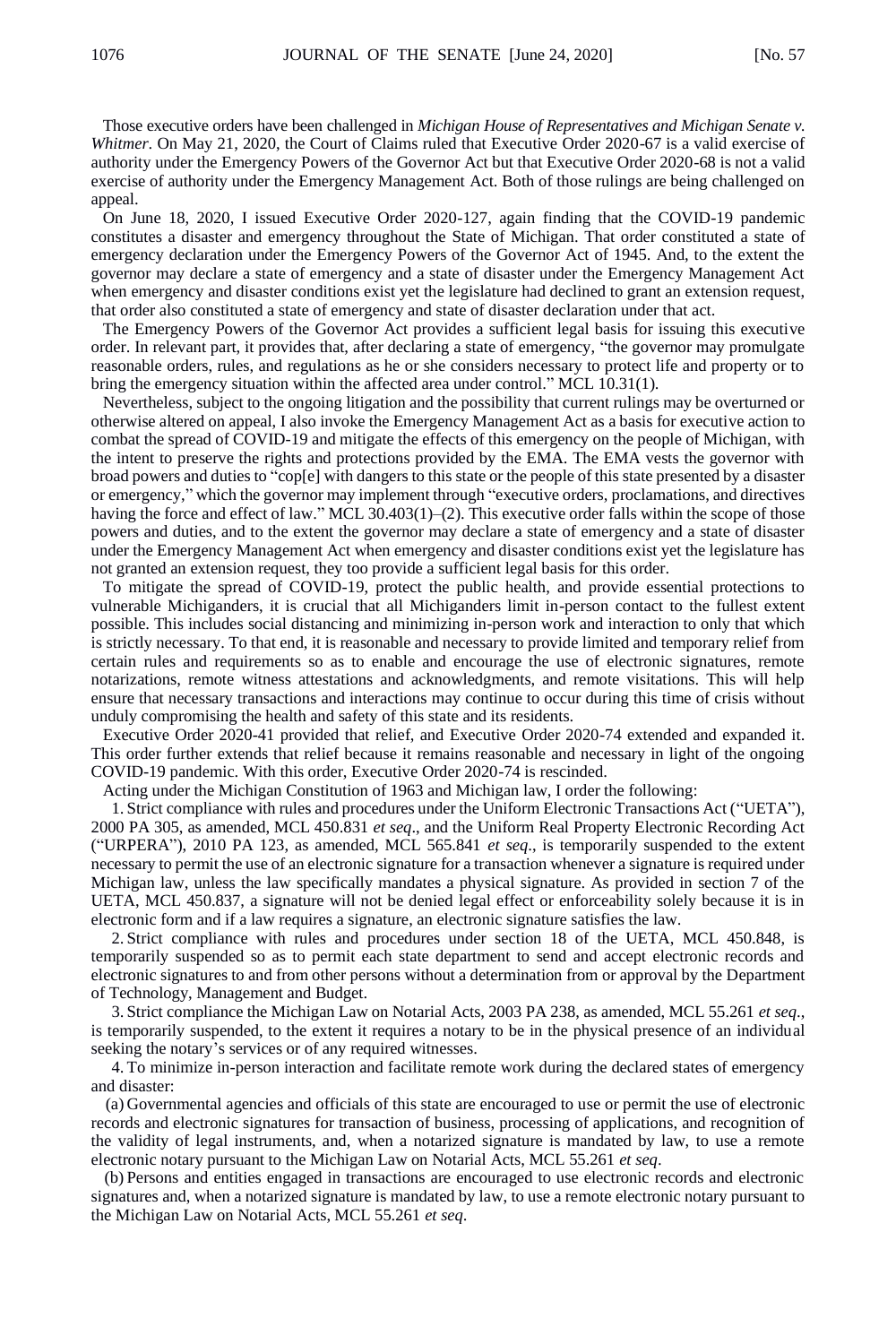5. In addition to other means available by law, any notarial act that is required under Michigan law may be performed by a notary who currently holds a valid notarial commission in this state ("notary") utilizing two-way real-time audiovisual technology, provided that all of the following conditions are met:

(a) The two-way real-time audiovisual technology must allow direct interaction between the individual seeking the notary's services, any witnesses, and the notary, wherein each can communicate simultaneously by sight and sound through an electronic device or process at the time of the notarization.

(b) The two-way real-time audiovisual technology must be capable of creating an audio and visual recording of the complete notarial act and such recording must be made and retained as a notarial record in accordance with sections 26b(7) to 26b(9) of the Michigan Law on Notarial Acts, MCL 55.286b(7) to 55.286b(9).

(c) The individual seeking the notary's services and any required witnesses, if not personally known to the notary, must present satisfactory evidence of identity (e.g., a valid state-issued photo identification) to the notary during the video conference, not merely transmit it prior to or after the transaction, to satisfy the requirements of the Michigan Law on Notarial Acts, MCL 55.261 *et seq*., and any other applicable law.

(d) The individual seeking the notary's services must affirmatively represent either that the individual is physically situated in this state, or that the individual is physically located outside the geographic boundaries of this state and that either:

- (1) The document is intended for filing with or relates to a matter before a court, governmental entity, public official, or other entity subject to the jurisdiction of this state; or
- (2) The document involves property located in the territorial jurisdiction of this state or a transaction substantially connected to this state.

If an individual is physically located outside of the geographic boundaries of this state, the notary must have no actual knowledge that the individual's act of making the statement or signing the document is prohibited by the laws of the jurisdiction in which the individual is physically located.

(e) The individual seeking the notary's services, any required witnesses, and the notary must be able to affix their signatures to the document in a manner that renders any subsequent change or modification of the remote online notarial act to be tamper evident.

(f) The individual seeking the notary's services or the individual's designee must transmit by fax, mail, or electronic means a legible copy of the entire signed document directly to the notary on the same date it was signed. This requirement shall apply regardless of the manner in which the document is signed.

(g) Once the notary has received a legible copy of the document with all necessary signatures, the notary may notarize the document and transmit the notarized document back to the individual seeking the notary's services.

(h) The official date and time of the notarization shall be the date and time when the notary witnesses the signature via two-way real-time audiovisual technology as required under this section.

6. Any requirement under Michigan law that an in-person witness attest to or acknowledge an instrument, document, or deed may be satisfied by the use of two-way real-time audiovisual technology, provided that all of the following conditions are met:

(a) The two-way real-time audiovisual technology must allow direct, contemporaneous interaction by sight and sound between the individual signing the document (the "signatory") and the witness(es).

(b) The interaction between the signatory and the witness(es) must be recorded and preserved by the signatory or the signatory's designee for a period of at least three years, unless a law of this state requires a different period of retention.

(c) The signatory must affirmatively represent either that the signatory is physically situated in this state, or that the signatory is physically located outside the geographic boundaries of this state and that either of the following apply:

- (1) The document is intended for filing with or relates to a matter before a court, governmental entity, public official, or other entity subject to the jurisdiction of this state; or
- (2) The document involves property located in the territorial jurisdiction of this state or a transaction substantially connected to this state.

(d) The signatory must affirmatively state during their interaction with the witness(es) on the two-way realtime audiovisual technology what document they are executing.

(e) Each title page and signature page of the document being witnessed must be shown to the witness(es) on the two-way real-time audiovisual technology in a manner clearly legible to the witness(es), and every page of the document must be numbered to reflect both the page number of the document and the total number of pages of the document.

(f) Each act of signing the document must be captured sufficiently up close on the two-way real-time audiovisual technology for the witness(es) to observe.

(g) The signatory or the signatory's designee must transmit by fax, mail, or electronic means a legible copy of the entire signed document directly to the witness(es) within 72 hours of when it is executed.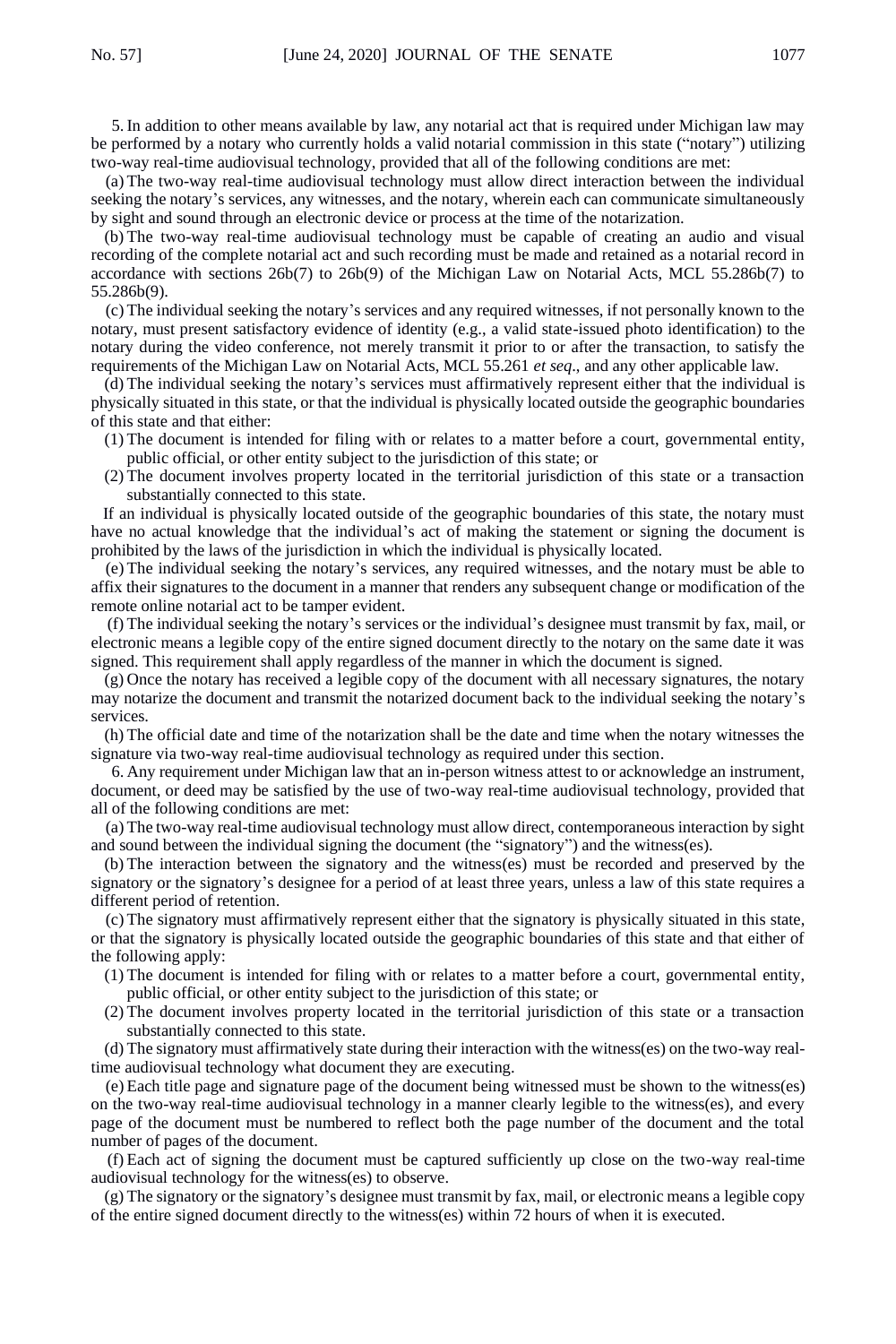(h) Within 72 hours of receipt, the witness(es) must sign the transmitted copy of the document as a witness and return the signed copy of the document to the signatory or the signatory's designee by fax, mail, or electronic means.

7. Notwithstanding any law or regulation of this state to the contrary, absent an express prohibition in the document against signing in counterparts, any document signed under this order may be signed in counterparts.

8. A guardian, guardian ad litem, or visitor may satisfy any requirement concerning a visit with a person, including but not limited to a visit in the physical presence of a person under the Estates and Protected Individuals Code, 1998 PA 386, as amended, MCL 700.1101 *et seq*., by instead conferring with that person via two-way real-time audiovisual technology that allows direct, contemporaneous interaction by sight and sound between the person being visited and the guardian, guardian ad litem, or visitor.

9. Any law of this state requiring an individual to appear personally before or be in the presence of either a notary at the time of a notarization or a witness at the time of attestation or acknowledgment shall be satisfied if the individual, the witness(es), and/or the notary are not in the physical presence of each other but can communicate simultaneously by sight and sound via two-way real-time audiovisual technology at the time of the notarization, attestation, or acknowledgment.

10. For the duration of this order and any order that may follow from it, financial institutions and registers of deeds must not refuse to record a tangible copy of an electronic record on the ground that it does not bear the original signature of a person, witness, or notary, if the notary before whom it was executed certifies that the tangible copy is an accurate copy of the electronic record.

11. Strict compliance with section 9(2) of the Michigan Law on Notarial Acts, as amended, MCL 55.269(2), is temporarily suspended to the extent necessary to extend until July 31, 2020 the validity of a notarial commission that expired or is set to expire between March 1, 2020 and July 31, 2020.

12. For purposes of the "verified user agreement" requirement of section 4 of the URPERA, MCL 565.844(4), a county recording office must deem all financial institutions and all licensed title insurers or their employed or contracted settlement agents as covered by a verified user agreement for the duration of this order and any order that may follow from it. The recorder may ask the financial institution or title insurance company for verification of a notary's employment or contractual association.

13. As used in this order:

(a) "Electronic," "electronic record," "electronic signature," "governmental agency," "person," and "transaction" mean those terms as defined under section 2 of the UETA, MCL 450.832.

(b) "Financial institution" means that term as defined in section 4(c) of the Michigan Strategic Fund Act, 1984 PA 270, as amended, MCL 125.2004(c).

14. This order is effective immediately and continues through July 31, 2020 at 11:59 p.m.

Given under my hand and the Great Seal of the State of Michigan.

Date: June 24, 2020 Time: 1:18 p.m.

Gretchen Whitmer [SEAL] Governor

> By the Governor: Jocelyn Benson Secretary of State

The executive order was referred to the Committee on Government Operations.

By unanimous consent the Senate returned to the order of **Motions and Communications**

Senator MacGregor moved that the rules be suspended and that the following bills, now on Committee Reports, be placed on the General Orders calendar for consideration today:

**House Bill No. 5761 House Bill No. 5810 Senate Bill No. 943** The motion prevailed, a majority of the members serving voting therefor.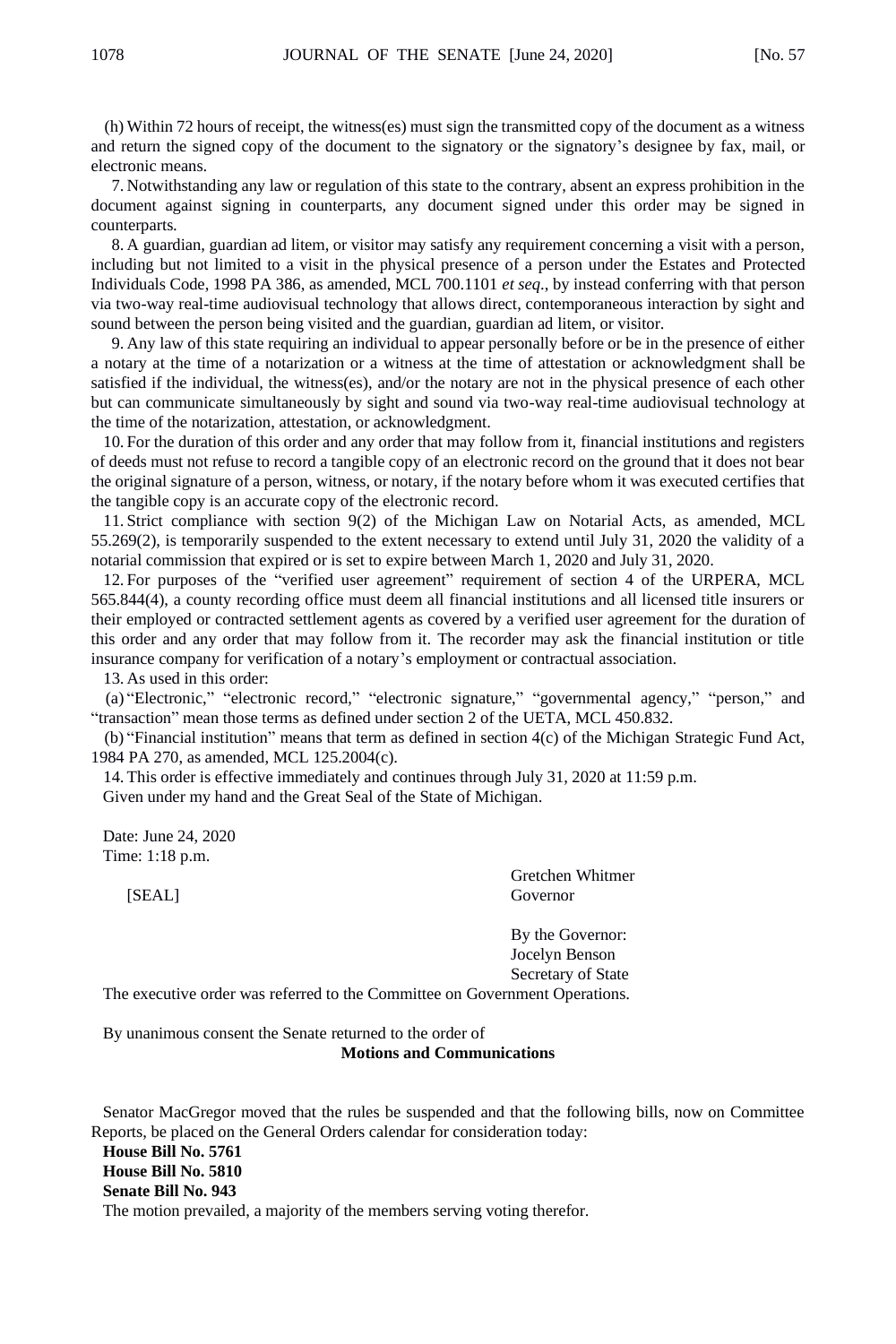By unanimous consent the Senate returned to the order of

## **General Orders**

Senator MacGregor moved that the Senate resolve itself into the Committee of the Whole for consideration of the General Orders calendar.

The motion prevailed, and the President, Lieutenant Governor Gilchrist, designated Senator McCann as Chairperson.

After some time spent therein, the Committee arose; and the President, Lieutenant Governor Gilchrist, having resumed the Chair, the Committee reported back to the Senate, favorably and with a substitute therefor, the following bill:

## **House Bill No. 5761, entitled**

A bill to amend 1893 PA 206, entitled "The general property tax act," by amending section 78a (MCL 211.78a), as amended by 2014 PA 499, and by adding section 44e.

Substitute (S-1)

The Senate agreed to the substitute recommended by the Committee of the Whole, and the bill as substituted was placed on the order of Third Reading of Bills.

The Committee of the Whole reported back to the Senate, favorably and with a substitute therefor, the following bill:

### **House Bill No. 5810, entitled**

A bill to amend 1893 PA 206, entitled "The general property tax act," (MCL 211.1 to 211.155) by adding section 44f.

Substitute (S-1)

The Senate agreed to the substitute recommended by the Committee of the Whole, and the bill as substituted was placed on the order of Third Reading of Bills.

The Committee of the Whole reported back to the Senate, favorably and with a substitute therefor, the following bill:

#### **Senate Bill No. 943, entitled**

A bill to amend 1893 PA 206, entitled "The general property tax act," by amending section 78a (MCL 211.78a), as amended by 2014 PA 499, and by adding section 44e.

Substitute (S-1)

The Senate agreed to the substitute recommended by the Committee of the Whole, and the bill as substituted was placed on the order of Third Reading of Bills.

#### **Recess**

Senator MacGregor moved that the Senate recess subject to the call of the Chair. The motion prevailed, the time being 2:43 p.m.

2:48 p.m.

The Senate was called to order by the President, Lieutenant Governor Gilchrist.

By unanimous consent the Senate returned to the order of **Motions and Communications**

Senator MacGregor moved that the rules be suspended and that the following bill, now on Third Reading of Bills, be placed on its immediate passage:

**House Bill No. 5761 House Bill No. 5810 Senate Bill No. 943** The motion prevailed, a majority of the members serving voting therefor.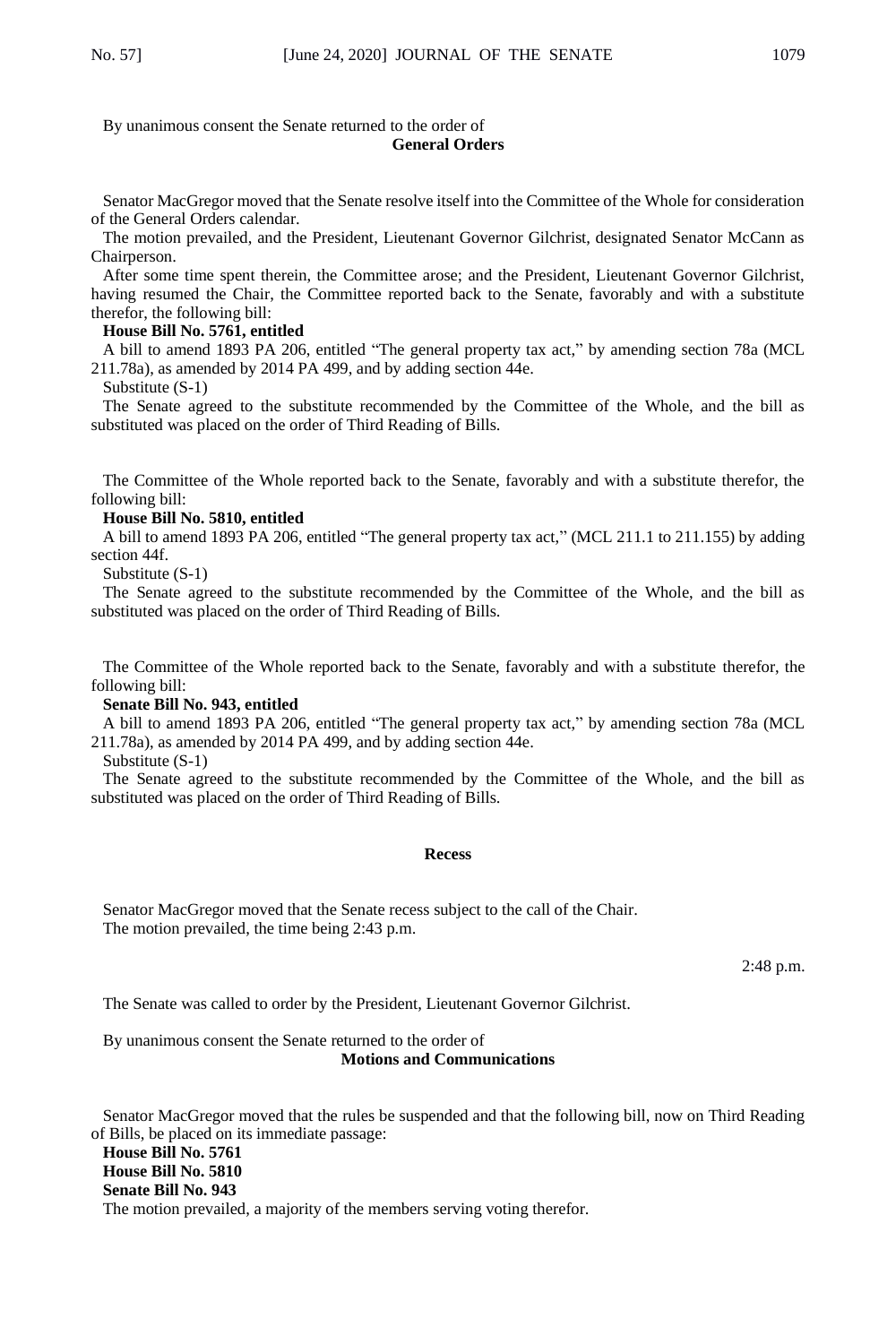By unanimous consent the Senate returned to the order of

## **Third Reading of Bills**

Senator MacGregor moved that the Senate proceed to consideration of the following bills: **House Bill No. 5761 House Bill No. 5810 Senate Bill No. 943** The motion prevailed.

The following bill was read a third time: **House Bill No. 5761, entitled** A bill to amend 1893 PA 206, entitled "The general property tax act," by amending section 78a (MCL

211.78a), as amended by 2014 PA 499, and by adding section 44e.

The question being on the passage of the bill,

The bill was passed, a majority of the members serving voting therefor, as follows:

## **Roll Call No. 234 Yeas—33**

| Alexander       | Irwin     | McCann      | Schmidt       |
|-----------------|-----------|-------------|---------------|
| Barrett         | Johnson   | McMorrow    | Shirkey       |
| Bayer           | LaSata    | <b>Moss</b> | <b>Stamas</b> |
| Bizon           | Lauwers   | Nesbitt     | Theis         |
| <b>Brinks</b>   | Lucido    | Outman      | VanderWall    |
| <b>Bumstead</b> | MacDonald | Polehanki   | Victory       |
| Daley           | MacGregor | Runestad    | Wojno         |
| Geiss           | McBroom   | Santana     | Zorn          |
| Horn            |           |             |               |
|                 |           |             |               |

## **Nays—4**

Ananich Chang Hertel Hollier

**Excused—1**

Bullock

## **Not Voting—0**

## In The Chair: President

Senator MacGregor moved that the bill be given immediate effect.

The motion prevailed, 2/3 of the members serving voting therefor.

Pursuant to Joint Rule 20, the full title of the act shall be inserted to read as follows:

"An act to provide for the assessment of rights and interests, including leasehold interests, in property and the levy and collection of taxes on property, and for the collection of taxes levied; making those taxes a lien on the property taxed, establishing and continuing the lien, providing for the sale or forfeiture and conveyance of property delinquent for taxes, and for the inspection and disposition of lands bid off to the state and not redeemed or purchased; to provide for the establishment of a delinquent tax revolving fund and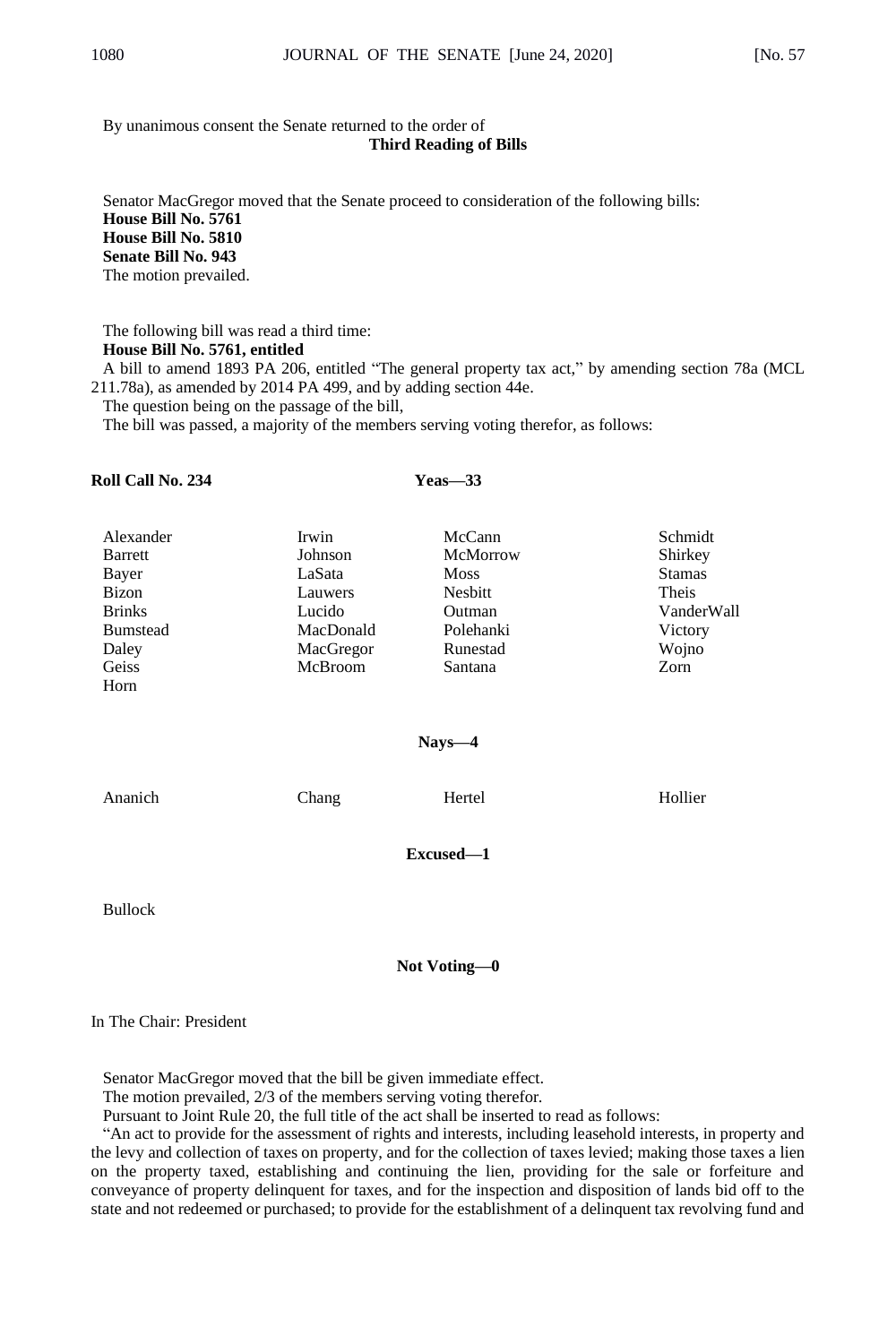the borrowing of money by counties and the issuance of notes; to define and limit the jurisdiction of the courts in proceedings in connection with property delinquent for taxes; to limit the time within which actions may be brought; to prescribe certain limitations with respect to rates of taxation; to prescribe certain powers and duties of certain officers, departments, agencies, and political subdivisions of this state; to provide for certain reimbursements of certain expenses incurred by units of local government; to provide penalties for the violation of this act; and to repeal acts and parts of acts,".

The Senate agreed to the full title.

The following bill was read a third time:

### **House Bill No. 5810, entitled**

A bill to amend 1893 PA 206, entitled "The general property tax act," (MCL 211.1 to 211.155) by adding section 44f.

The question being on the passage of the bill,

The bill was passed, a majority of the members serving voting therefor, as follows:

| <b>Roll Call No. 235</b>                                                                             | Yeas—33                                                                              |                                                                                            |                                                                                        |
|------------------------------------------------------------------------------------------------------|--------------------------------------------------------------------------------------|--------------------------------------------------------------------------------------------|----------------------------------------------------------------------------------------|
| Alexander<br>Barrett<br>Bayer<br>Bizon<br><b>Brinks</b><br><b>Bumstead</b><br>Daley<br>Geiss<br>Horn | Irwin<br>Johnson<br>LaSata<br>Lauwers<br>Lucido<br>MacDonald<br>MacGregor<br>McBroom | McCann<br>McMorrow<br><b>Moss</b><br>Nesbitt<br>Outman<br>Polehanki<br>Runestad<br>Santana | Schmidt<br>Shirkey<br><b>Stamas</b><br>Theis<br>VanderWall<br>Victory<br>Wojno<br>Zorn |
|                                                                                                      |                                                                                      | $Nays - 4$                                                                                 |                                                                                        |
| Ananich                                                                                              | Chang                                                                                | Hertel                                                                                     | Hollier                                                                                |
|                                                                                                      |                                                                                      | Excused-1                                                                                  |                                                                                        |

Bullock

## **Not Voting—0**

In The Chair: President

Senator MacGregor moved that the bill be given immediate effect.

The motion prevailed, 2/3 of the members serving voting therefor.

Pursuant to Joint Rule 20, the full title of the act shall be inserted to read as follows:

"An act to provide for the assessment of rights and interests, including leasehold interests, in property and the levy and collection of taxes on property, and for the collection of taxes levied; making those taxes a lien on the property taxed, establishing and continuing the lien, providing for the sale or forfeiture and conveyance of property delinquent for taxes, and for the inspection and disposition of lands bid off to the state and not redeemed or purchased; to provide for the establishment of a delinquent tax revolving fund and the borrowing of money by counties and the issuance of notes; to define and limit the jurisdiction of the courts in proceedings in connection with property delinquent for taxes; to limit the time within which actions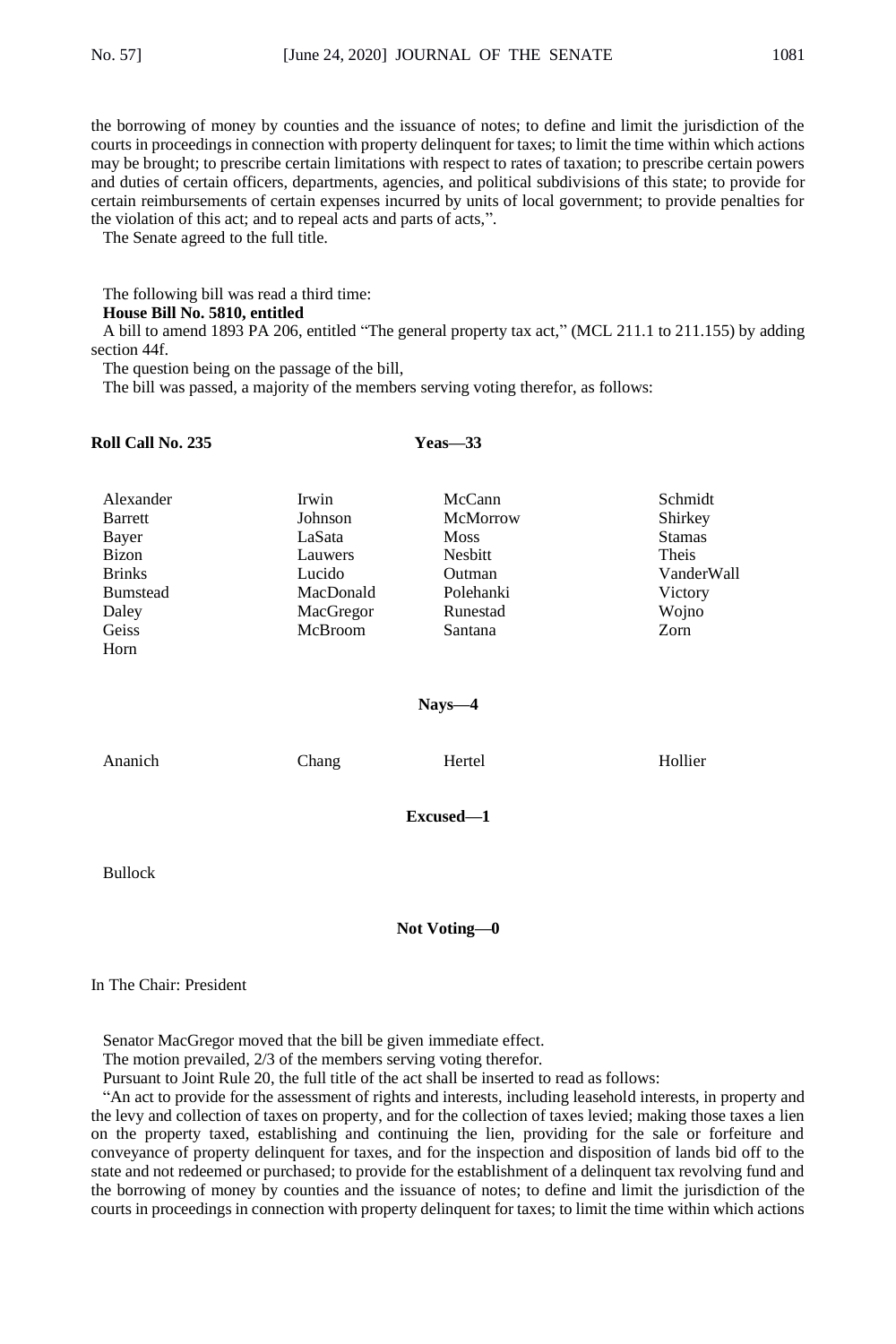may be brought; to prescribe certain limitations with respect to rates of taxation; to prescribe certain powers and duties of certain officers, departments, agencies, and political subdivisions of this state; to provide for certain reimbursements of certain expenses incurred by units of local government; to provide penalties for the violation of this act; and to repeal acts and parts of acts,".

The Senate agreed to the full title.

The following bill was read a third time:

### **Senate Bill No. 943, entitled**

A bill to amend 1893 PA 206, entitled "The general property tax act," by amending section 78a (MCL 211.78a), as amended by 2014 PA 499, and by adding sections 44e and 44f.

The question being on the passage of the bill,

The bill was passed, a majority of the members serving voting therefor, as follows:

## **Roll Call No. 236 Yeas—33**

| Alexander       | Irwin     | McCann      | Schmidt       |
|-----------------|-----------|-------------|---------------|
| <b>Barrett</b>  | Johnson   | McMorrow    | Shirkey       |
| Bayer           | LaSata    | <b>Moss</b> | <b>Stamas</b> |
| Bizon           | Lauwers   | Nesbitt     | Theis         |
| <b>Brinks</b>   | Lucido    | Outman      | VanderWall    |
| <b>Bumstead</b> | MacDonald | Polehanki   | Victory       |
| Daley           | MacGregor | Runestad    | Wojno         |
| Geiss           | McBroom   | Santana     | Zorn          |
| Horn            |           |             |               |

## **Nays—4**

| Ananich        | Chang | Hertel                                                                                     | Hollier |
|----------------|-------|--------------------------------------------------------------------------------------------|---------|
|                |       | Excused-1                                                                                  |         |
| <b>Bullock</b> |       |                                                                                            |         |
|                |       | $\mathbf{v}$ $\mathbf{v}$ $\mathbf{v}$ $\mathbf{v}$ $\mathbf{v}$ $\mathbf{v}$ $\mathbf{v}$ |         |

#### **Not Voting—0**

In The Chair: President

Senator MacGregor moved that the bill be given immediate effect. The motion prevailed, 2/3 of the members serving voting therefor. The Senate agreed to the title of the bill.

By unanimous consent the Senate proceeded to the order of **Statements**

Senators McMorrow, Polehanki, Moss, Hollier, Geiss and Brinks asked and were granted unanimous consent to make statements and moved that the statements be printed in the Journal. The motion prevailed.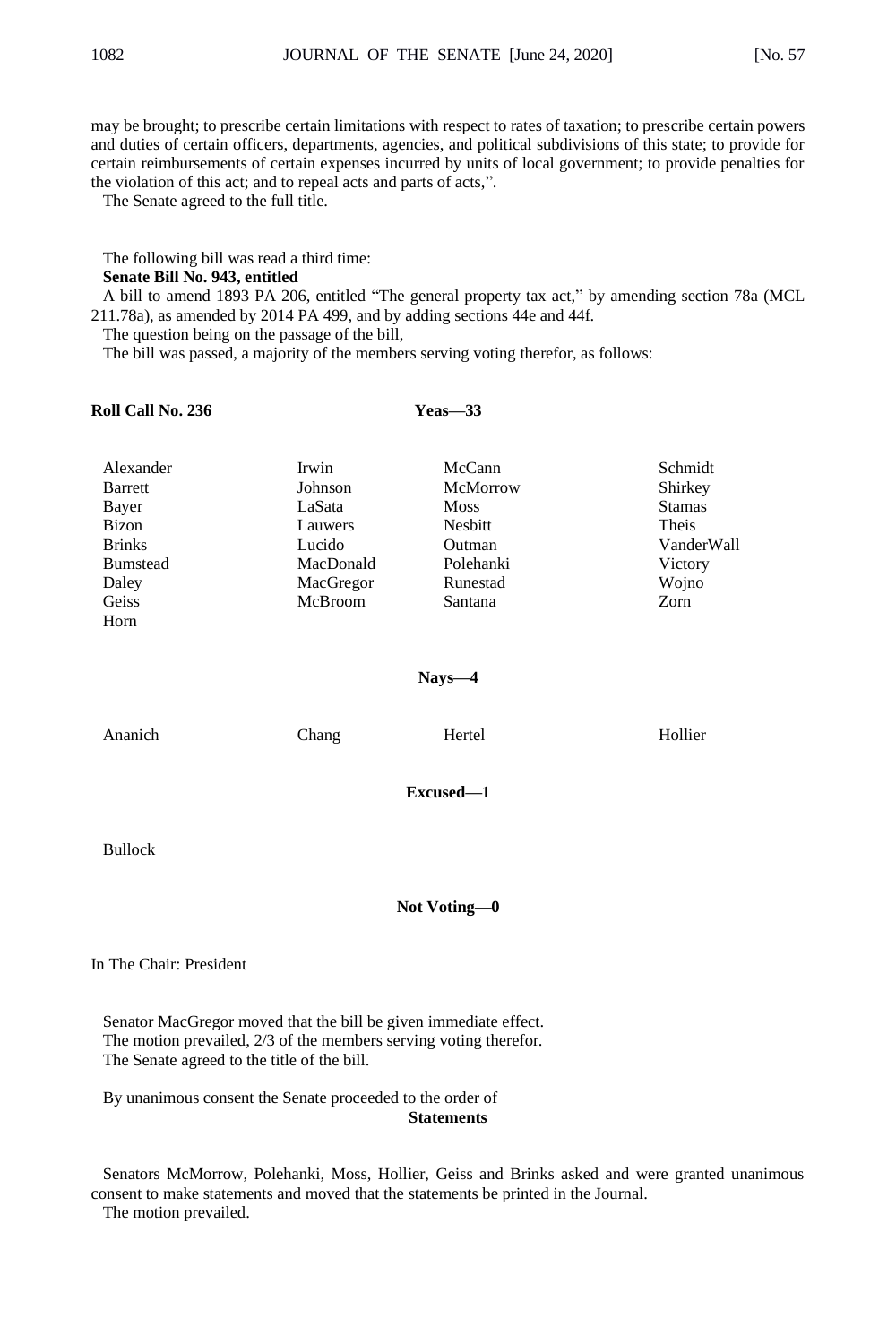Senator McMorrow's statement is as follows:

We are nearing the end of June. June is widely recognized as Pride Month, a month when we recognize and celebrate the members of the LGBTQ community. It has been disappointing to say the least that my colleague, Senator Jeremy Moss, has introduced a resolution to recognize June as Pride Month six years in a row and that that hasn't been adopted.

I want to share a story that a friend shared with me recently out of the state of Montana where my friends live and though he and his wife are a straight couple, they hung a pride flag on their house this year. He posted a picture and story of the note that was left on his house by somebody who said that as a queer resident in a community in a very conservative community in Montana, how moving it was to see a pride flag in their community and that for the first time in their life, this resident—not knowing my friends—felt welcome and seen. My friends responded and posted the picture online and said, if the person who posted this note sees this, you're welcome anytime for a beer. And that's how community starts.

By refusing to adopt this resolution for the sixth year in a row, it sends a message from the state of Michigan that you're not welcome and you're not seen. And as my colleague pointed out earlier, we recognize Craft Beer Week and Dairy Foods Day. We've even recognized private companies here in this chamber. We've recognized McDonald's and Biggby for their contributions to the state, but for six years running, we haven't recognized the thousands of members of the LGBTQ community who are Michiganders who are our friends and neighbors and family members who just want to feel seen and acknowledged and heard.

My hope before we leave here this week is that we will adopt this resolution and send the message to all of our friends and neighbors and family members—even those who we may not know are members of the LGBTQ community—that we see you and we love you and you are welcome.

Senator Polehanki's statement is as follows:

Today I have a greenback on my desk available for co-sponsorship. This concurrent resolution urges the United States Department of Education to waive the federal mandates for standardized tests for the 2020-2021 school year. Our resolution requests waivers for the M-STEP test given to students in grades K-8 and the 8th grade PSAT test. Last week Republican Governor Brian Kemp requested a similar waiver for the state of Georgia.

Standardized tests are already grueling and time-consuming. After a long hiatus of in-person instruction due to the COVID-19 pandemic, parents are yearning for their kids to have meaningful facetime with their teachers and as much precious in-person instructional time as possible in order to recapture lost learning and move forward to new learning. However, social distancing in schools may require mitigation strategies like staggered scheduling or significantly reduced capacity in testing rooms and computer labs. This will double or can even quadruple the amount of time needed to administer state or federally-mandated standardized tests.

Instead, schools need flexibility to serve the needs of students that a strict and onerous testing regimen does not allow for. The M-STEP is a federally-mandated summative test that captures student learning at one point in time. It does nothing to drive instruction and monitor progress in real time like a formative or benchmark test would do. And unfortunately connectivity issues and academic integrity issues make standardized testing from home currently untenable. Moreover, using test data for accountability purpose during the massive disruption that this pandemic has caused is unfair to students and educators.

Finally, in a time of budget uncertainty, the millions of tax dollars spent on standardized tests could be reprioritized to support the unique needs of students in this unprecedented time. I listened to the Speaker of the Michigan House tell a local news reporter yesterday

> We need to empower our local school officials to make some of these decisions themselves. [W]hen we do that and allow for that local flexibility, that's when education will be at its finest; not when every and answer and dictate is coming from Lansing. This may be a surprise, but government doesn't always have the answer, we need to trust our local officials.

I couldn't agree more with the Speaker that our local school officials need for us in Lansing to be flexible when it comes to state and federally mandated standardized tests during a pandemic and that's why I ask my colleagues to co-sponsor this resolution.

## Senator Moss' statement is as follows:

I've got five more minutes this month to talk about this, and I'm begging for respect in the chamber here. I want to share a true story from this weekend that I'm still trying to digest. Like most of us, I've been finding respite from this health crisis in the many walks I've been taking around my neighborhood and this past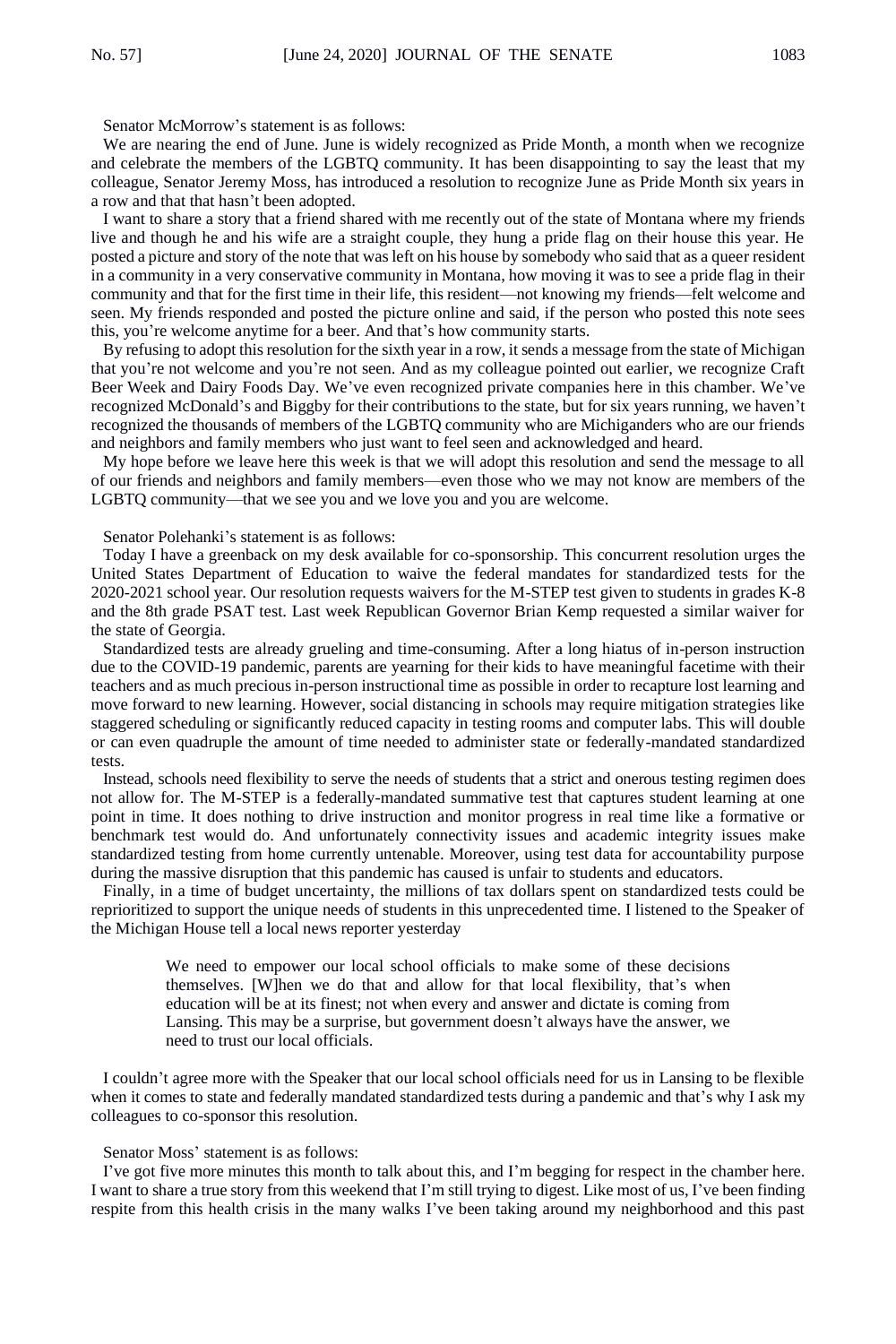Sunday was no different. I think about if I had left my house five minutes sooner or five minutes later or if the walk had been five minutes longer or five minutes shorter, I would not have any incident to report but that's not what happened. Really, the timing was remarkable. As I was walking up the side of my home on my way back inside, a guy around my age was pushing a toddler in a stroller walking right in front of my house, talking loudly on his cell phone and right as I passed him to go up to my porch, he blasted the person he was talking to saying, 'I don't want your kids to be faggots.' And he repeated it again about those faggot kids.

Got your attention. There's a lot to unpack there. Am I a victim? No, not really. But am I aggrieved? Demoralized? Dehumanized? Yes. On my front lawn at my home in my neighborhood in my city which itself just declared LGBT Pride Month in the city for the first time. Moments like these, which every LGBTQ person experiences, present a fight-or-flight moment. We all know that if we defend ourselves against this type of language, the grievance will always be flipped—it's going to be us who are shoving homosexuality in their face. And if we confront hateful language, we do face the very real risk of being victims of hateful actions.

So I didn't do anything, and I've been sick in torture about it for three days. I think about the kids. I have no idea what the other end of the phone call was about, but these kids have been disparaged by an adult, that being gay is a bad thing, so bad that they should be slurred for it. I feel bad for the toddler in the stroller who has had no concept of what's going on, but is being exposed to homophobia right from the very beginning. This is a learned behavior, a learned behavior that this Senate refuses to take a stand on. I wasn't able to confront this man, but I will use this platform to confront this institution.

I think about my first personal experience of the Legislature promoting homophobia. I was a legislative staffer in the House in 2011. The Civil Service Commission had just granted same-sex partner benefits to state employees and the Republican majority in the House quickly moved to strip the commission of its authority. Many of you were there. One of the speeches on the floor is seared into my memory nine years later. A Republican House member gave long remarks that blasted the decision as attacking children. The infant mortality rate was infused into his speech. I was 24 years old and that House member, along with the vote of the House, sent a message that people like me were harming kids, never mind the fact that homophobic neighbors that exist both now and then are harming kids. I still carry that moment with me, how damaging it was to our community for the Michigan Legislature to send that message. I vowed then and there to make sure that our community had a voice in this institution, and interestingly enough here I am now serving with that Republican House member in this body today.

And I will continue to push, just as I push every year, to declare June as LGBTQ Pride Month and every year it's rejected. Rejecting these resolutions is not just the absence of recognition, it is an intentional act of injustice. We have one more session day this month to declare June 2020 as LGBTQ Pride Month. There's no way to retroactively do it after tomorrow. It's done; it's gone. I've spent this month talking about my community's history of struggle, our value to the state of Michigan, and our progress as we gain acceptance. If this resolution does not pass, accept the fact—because I will—that you intentionally reject it and sanction this type of behavior on my lawn and in neighborhoods across the state for yet one more year. Don't be silent. Pass Senate Resolution No. 123.

#### Senator Hollier's statement is as follows:

Colleagues, I just wanted to speak in support of my dear friend Senator Moss because he called me this week and said he was reminded to speak and encouraged to do so after I recounted a time when I was confronted by racism as an adult. And I thought about my own role in this thing and my role as a father and my role as a person and said I grew up doing the wrong thing. Too often people like me stand and talk about what we should be doing better but we fail to talk about what we've done wrong. I grew up wrong. When I grew up, it was perfectly acceptable as little kids instead of saying something was bad or not cool, to call it gay. I was a college student before I realized the error of my ways. But I learned and I think the people in this chamber are generally good people who want to do the right thing and want to take care of our constituents and the residents of Michigan.

As my colleague told me this story—this heartfelt story about how he was feeling—he was like should he talk about it, how do you talk about it. How do you say this is a problem without making people feel like you're saying you're the problem. I can say I'm the problem. I don't have to say you are. I am the problem in this regard because I'm not stepping up to make sure that Jeremy doesn't have to—that we don't have to have people stepping up to say that it's unacceptable to go off on each other. I'm raising a child and, God willing, another one soon. As we talk about those kinds of things, we talk about what are we sewing into our children. What are we raising? What are we doing? And this week—tomorrow—we have an opportunity to say that we see you. I can't tell you how much that means to me. I had a conversation with one of my colleagues who I share military service with and when I told him how much it meant to me that he was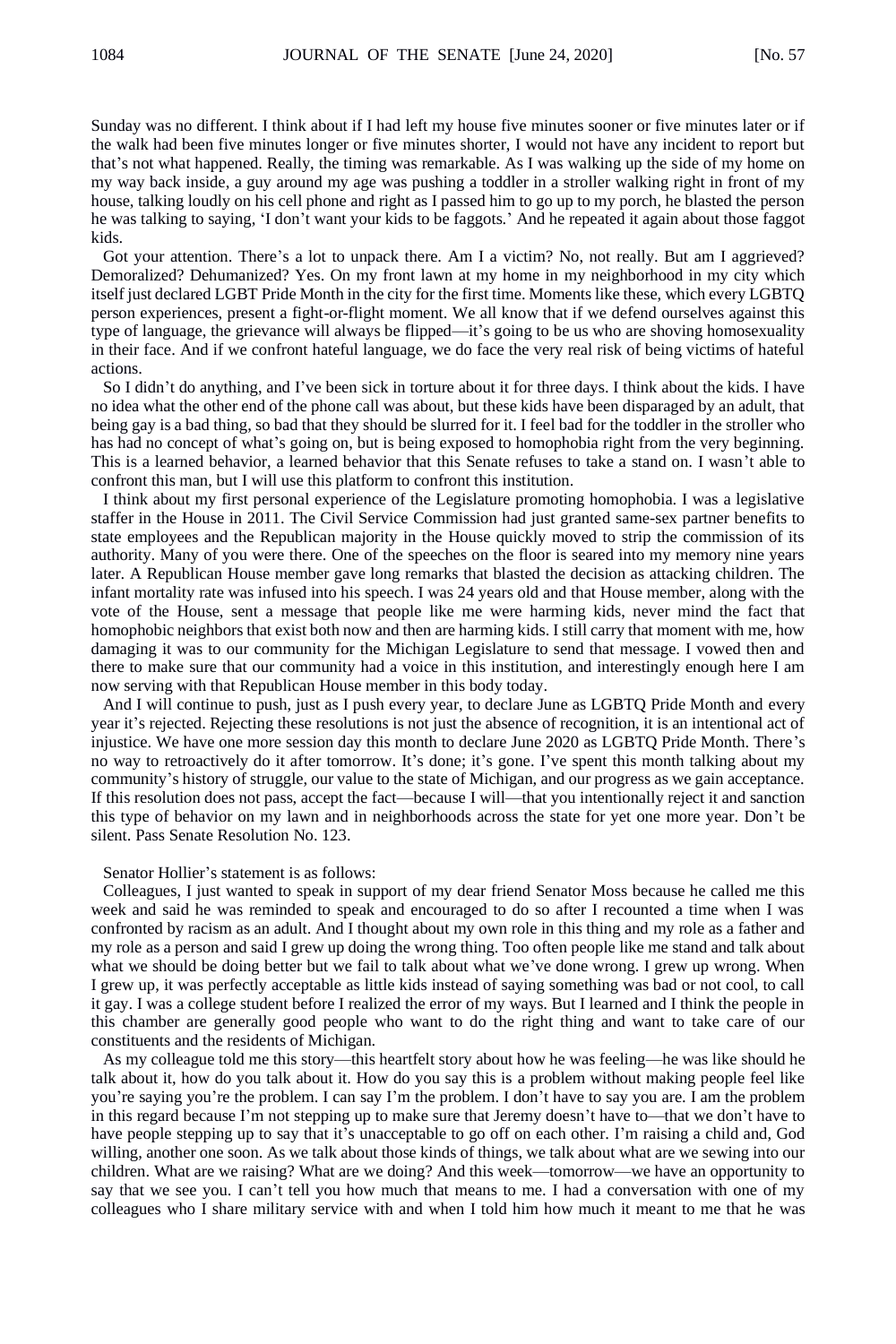willing to talk about Juneteenth on the Senate floor and that he was probably the first Republican in the Senate to ever talk about what freedom meant for Black people in the South post slavery in this chamber, it meant a lot. And so I know resolutions don't seem like a lot when they do not affect your community. But sometimes they do and they mean so much to people who have never gotten this kind of thing.

One of my daughter's daycare instructors watches Facebook Lives and he's like 'Man, I really appreciate you talking about this.' This is someone who takes care of my daughter on a daily basis and I had no idea he was a member of the LGBTQ community. But that day he heard me talking about it, he felt seen. He felt taken care of. He felt appreciated. And I know that's what we're all here to do. We're all here to make sure that the people we see are taken care of. That we take care of them. And this is an opportunity to say to one of our colleagues, 'I see you. I care about you and I want to make sure that you're valued in this community.' That's all it is. It doesn't change how you feel politically. It doesn't change many other things. It says we see you and we value you. And I hope that you all will be able to do that. Because I know how much it meant to me when you did the same thing talking about Juneteenth. I know how much it means to my constituents and to my community when we come together as a body and say, 'I see you. I value you and I respect who you are as a person.' We don't have to caveat it with, 'I agree or disagree with your life decisions.' We don't have to caveat it with so many other things. All we have to do is say, 'I value you.'

And so, Senator Moss, I value you and I know many of the members in this body do as well. And whether we pass a resolution or not, I wanted to be on the record that we value you. That we hear, we see, and we continue to support the work that you're doing. And as long as I'm here, I will continue to stand with you on this regard, because as a cis-gender, heterosexual man that's Black, it's very rare that I am in the position of power; that I am not in that space. And in every moment that I have to do so, I will do the same. And I think that that's what being a legislator is about. It's about recognizing the positions that you have power over and doing everything you can to take care of the people who don't

Senator Geiss' statement is as follows:

It's really sad that we are at this moment here and I really feel the connection and the intersectionality between the issues that Senator Moss is addressing, the long-term denial of recognizing LGBTQ Month in the state of Michigan.

I feel that in the same way that I feel the denial of this body to address the incident that happened two months ago today. I want to reiterate what Jeremy said. Moments like these that every LGBTQ person experiences present a flight-or-fight moment—if we defend ourselves, it will be us who are shoving homosexuality in their face; if we confront hateful language, we face a risk of being a victim of hateful actions. I'm repeating that verbatim because I want that to resonate. I want everyone to understand that when it comes to issues of civil rights and human rights, we are in lockstep with one another because—as I've experienced in this body and some of us others have experienced in this body—the exact same thing can be said when we bring up issues of racism.

When we bring up issues of racism and needing to address systemic, institutional racism, we are then called the racists. When we want to bring up the issues of the injustices of people who have been denied justice, of people who have been ignored, we get significant pushback, which is so sad in this body where we are charged to serve all the people of Michigan. It's a slap in the face when we who bring up issues of injustices continue to be ignored and denied. It is so disrespectful. It's an intentional denial of people's human rights and civil rights, the very things that we are charged with upholding of members of this body, a body that allegedly serves everybody, not just the ones who look like you or worship like you or love like you.

We have an opportunity right here, right now, to do the right thing on many fronts, seek our inner angels, and take up this resolution.

#### Senator Brinks' statement is as follows:

I will keep it very brief and keep it very simple. You've heard moving stories and anecdotes from my colleagues here today, particularly Senator Moss. I've been in this Legislature just a couple of years longer than him and had a similar experience of watching as this resolution gets introduced and referred to a committee never to be seen again.

So, I rise today just to express my support for Senator Moss and his bravery in continuing to bring this before an unreceptive body of colleagues with whom we all have to work every day and with whom we establish friendships and relationships and hopefully are able to do some good work to serve the people of Michigan.

I am expressing my support not just for him as my friend here today but also because we all have family members, neighbors, loved ones, community members, and constituents who are members of the LGBTQ community and it is our responsibility to ensure that every single Michigander is respected and every single Michigander has the basic human rights that we expect to be afforded ourselves by our fellow citizens.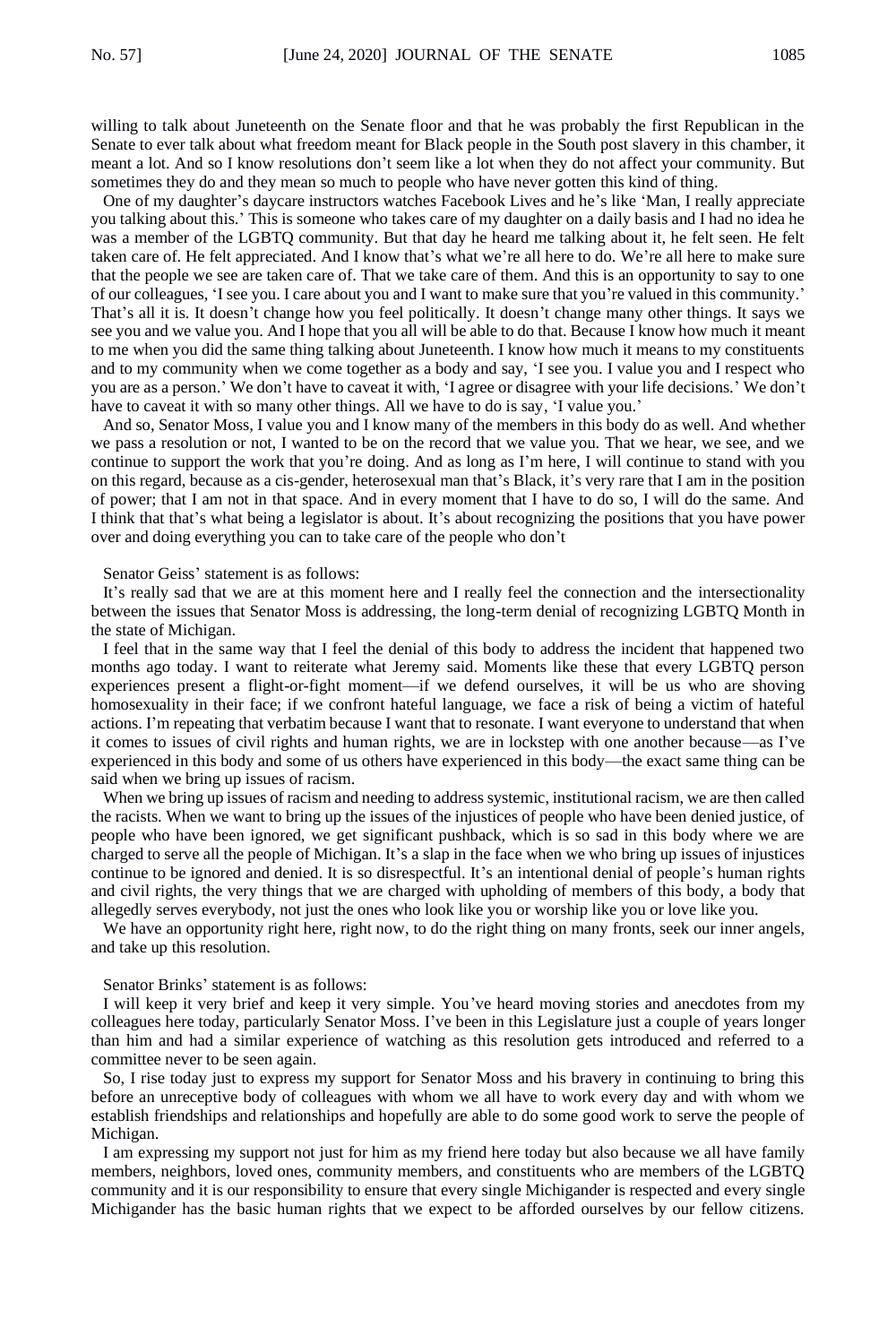I guess I just want to urge each of you to think about what you can do to ensure that every single person in Michigan is valued and respected and treated with dignity and the integrity of this body in assuring them of that.

It is a very simple ask that we put before you today and that Senator Moss is requesting of us—to move this resolution. We're not asking you to pay for anything, we're not asking you to change the laws, we're asking you simply to say that this community has value and it is important and that we are willing to stand up for them. I urge you to bring up Senate Resolution No. 123 and to pass it.

### **Announcements of Printing and Enrollment**

The Secretary announced the enrollment printing and presentation to the Governor on Tuesday, June 23 for her approval the following bill:

#### **Enrolled Senate Bill No. 690 at 12:17 p.m.**

The Secretary announced that the following bills and resolutions were printed and filed on Tuesday, June 23, and are available on the Michigan Legislature website:<br>Senate Bill Nos. 979 980 981

**Senate Bill Nos. 979 980 981 Senate Concurrent Resolution No. 28 Senate Resolution No. House Bills Nos. 5876 5877 5878 5879 5880 5881 5882 5883 5884 5885 5886 5887 5888 5889 5890 5891 5892 5893 5894 5895 5896 5897 5898**

## **Committee Reports**

The Committee on Regulatory Reform reported

**Senate Bill No. 820, entitled**

A bill to amend 1998 PA 58, entitled "Michigan liquor control code of 1998," by amending section 517a (MCL 436.1517a), as amended by 2018 PA 472.

With the recommendation that the bill pass.

The committee further recommends that the bill be given immediate effect.

Aric Nesbitt Chairperson

To Report Out:

Yeas: Senators Nesbitt, Theis, Johnson, Lauwers, VanderWall, Zorn, Moss, Polehanki and Wojno Nays: None

The bill was referred to the Committee of the Whole.

The Committee on Regulatory Reform reported **Senate Bill No. 897, entitled**

A bill to amend 1998 PA 58, entitled "Michigan liquor control code of 1998," by amending section 536 (MCL 436.1536), as amended by 2019 PA 131.

With the recommendation that the bill pass.

The committee further recommends that the bill be given immediate effect.

Aric Nesbitt

Chairperson

To Report Out:

Yeas: Senators Nesbitt, Theis, Johnson, Lauwers, VanderWall, Zorn, Moss, Polehanki and Wojno Nays: None

The bill was referred to the Committee of the Whole.

The Committee on Regulatory Reform reported **House Bill No. 5134, entitled**

A bill to amend 1966 PA 225, entitled "Carnival-amusement safety act of 1966," by amending section 10 (MCL 408.660), as amended by 2014 PA 163.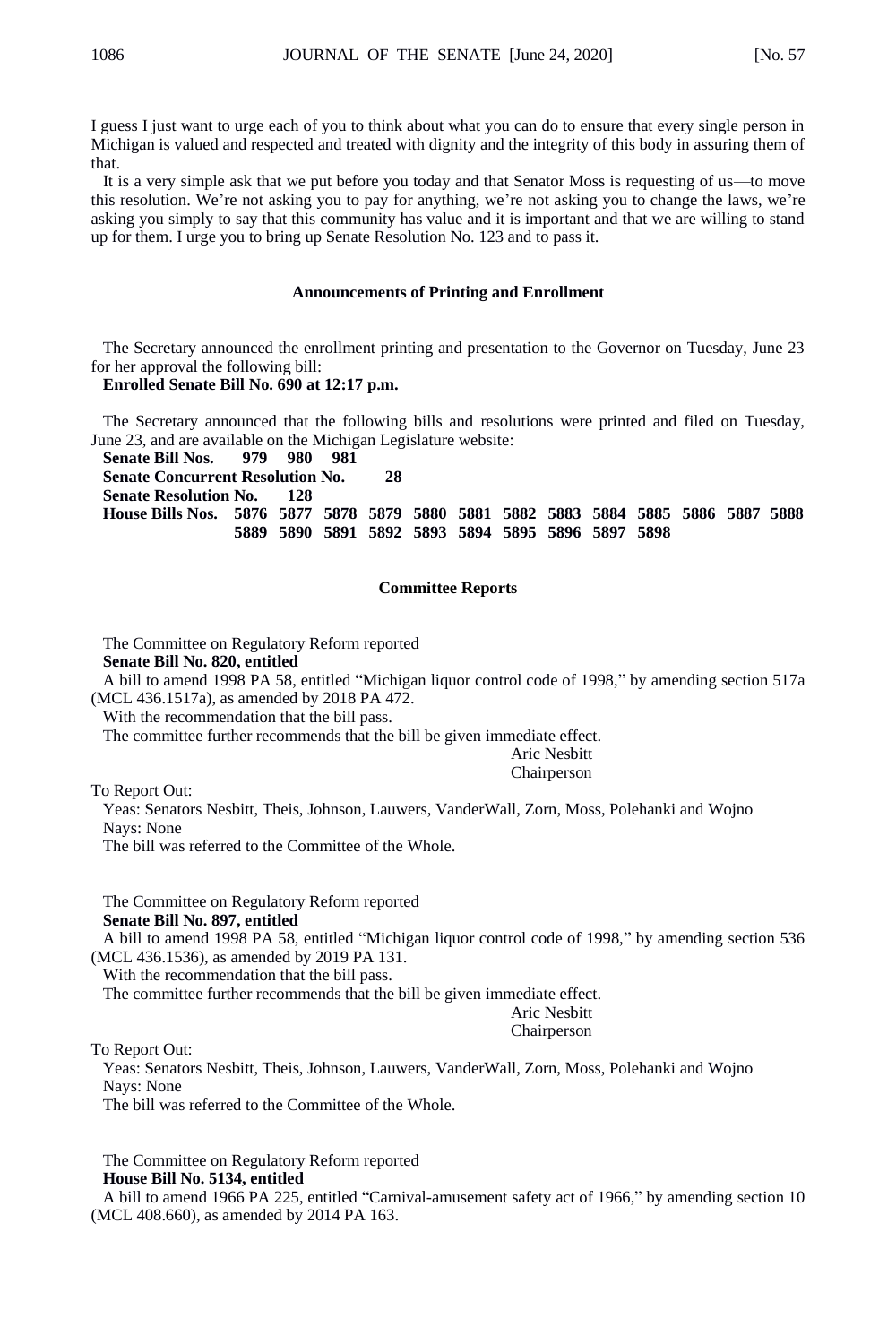With the recommendation that the bill pass.

The committee further recommends that the bill be given immediate effect.

Aric Nesbitt Chairperson

To Report Out:

Yeas: Senators Nesbitt, Theis, Johnson, Lauwers, VanderWall, Zorn, Moss, Polehanki and Wojno Nays: None

The bill was referred to the Committee of the Whole.

## COMMITTEE ATTENDANCE REPORT

The Committee on Regulatory Reform submitted the following:

Meeting held on Tuesday, June 23, 2020, at 3:00 p.m., Harry T. Gast Appropriations Room, 3rd Floor, Capitol Building

Present: Senators Nesbitt (C), Theis, Johnson, Lauwers, VanderWall, Zorn, Moss, Polehanki and Wojno

The Committee on Appropriations reported **Senate Bill No. 943, entitled**

A bill to amend 1893 PA 206, entitled "The general property tax act," by amending section 78a (MCL 211.78a), as amended by 2014 PA 499, and by adding section 44e.

With the recommendation that the substitute  $(S-1)$  be adopted and that the bill then pass.

The committee further recommends that the bill be given immediate effect.

Jim Stamas Chairperson

To Report Out:

Yeas: Senators Stamas, Bumstead, Barrett, Bizon, LaSata, MacDonald, MacGregor, Nesbitt, Outman, Runestad, Schmidt and Victory

Nays: None

The bill and the substitute recommended by the committee were referred to the Committee of the Whole.

The Committee on Appropriations reported **House Bill No. 5761, entitled**

A bill to amend 1893 PA 206, entitled "The general property tax act," by amending section 78a (MCL 211.78a), as amended by 2014 PA 499, and by adding section 44e.

With the recommendation that the substitute  $(S-1)$  be adopted and that the bill then pass.

The committee further recommends that the bill be given immediate effect.

Jim Stamas Chairperson

To Report Out:

Yeas: Senators Stamas, Bumstead, Barrett, Bizon, LaSata, MacDonald, MacGregor, Nesbitt, Outman, Runestad, Schmidt and Victory

Nays: None

The bill and the substitute recommended by the committee were referred to the Committee of the Whole.

The Committee on Appropriations reported

## **House Bill No. 5810, entitled**

A bill to amend 1893 PA 206, entitled "The general property tax act," (MCL 211.1 to 211.155) by adding section 44f.

With the recommendation that the substitute  $(S-1)$  be adopted and that the bill then pass.

The committee further recommends that the bill be given immediate effect.

Jim Stamas Chairperson

To Report Out:

Yeas: Senators Stamas, Bumstead, Barrett, Bizon, LaSata, MacDonald, MacGregor, Nesbitt, Outman, Runestad, Schmidt and Victory

Nays: None

The bill and the substitute recommended by the committee were referred to the Committee of the Whole.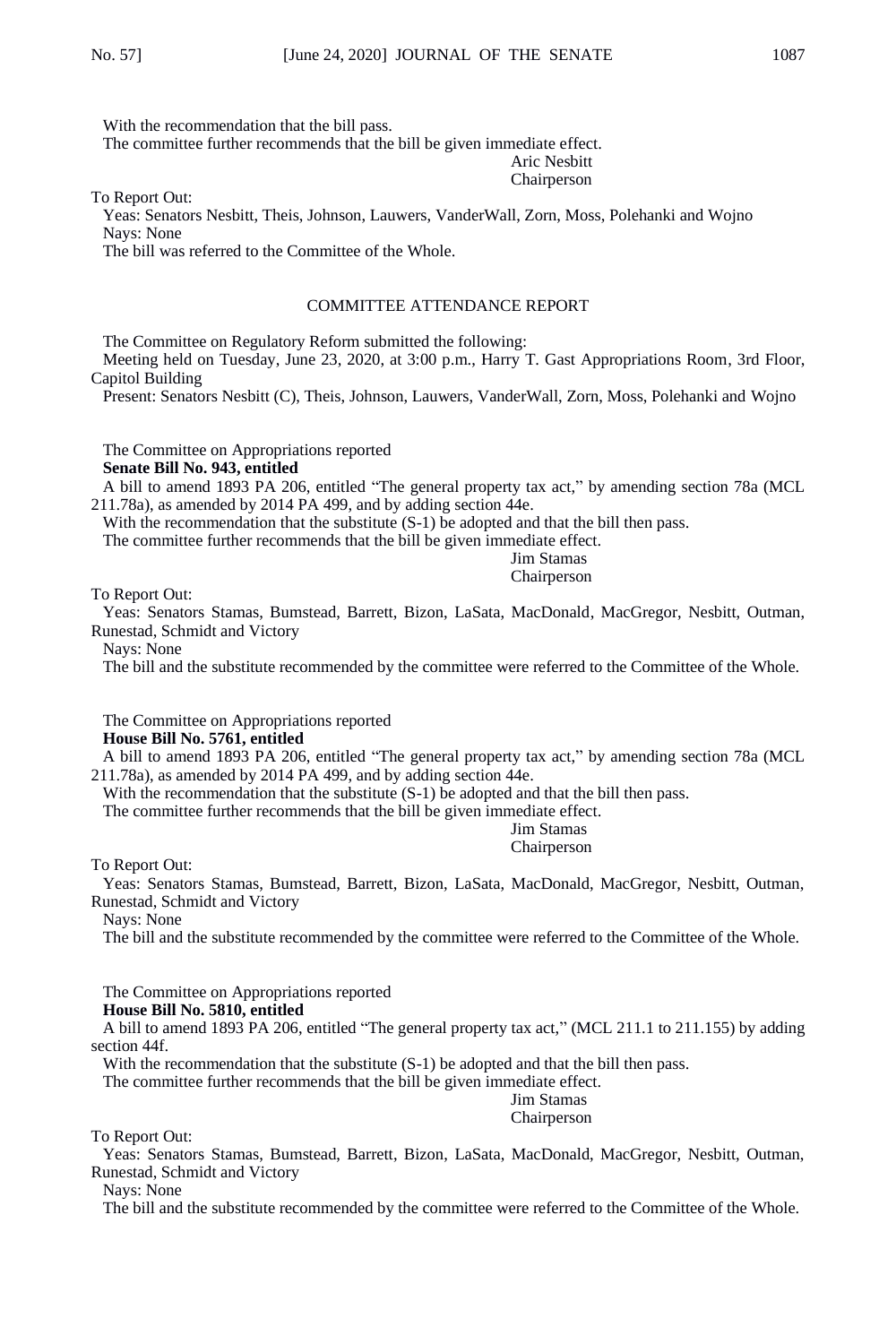#### COMMITTEE ATTENDANCE REPORT

The Committee on Appropriations submitted the following:

Meeting held on Wednesday, June 24, 2020, at 9:00 a.m., Senate Hearing Room, Ground Floor, Boji Tower Present: Senators Stamas (C), Bumstead, Barrett, Bizon, LaSata, MacDonald, MacGregor, Nesbitt, Outman, Runestad, Schmidt, Victory, Hertel, Bayer, Hollier, Irwin, McCann and Santana

## COMMITTEE ATTENDANCE REPORT

The Committee on Education and Career Readiness submitted the following: Meeting held on Tuesday, June 23, 2020, at 12:00 noon, Room 403, 4th Floor, Capitol Building Present: Senators Theis (C), Horn, Bumstead, Runestad, Daley, Polehanki and Geiss

#### COMMITTEE ATTENDANCE REPORT

The Committee on Energy and Technology submitted the following:

Joint meeting held on Tuesday, June 23, 2020, at 1:00 p.m., Senate Hearing Room, Ground Floor, Boji Tower

Present: Senators Lauwers (C), Horn, LaSata, Nesbitt, Barrett, Bumstead, Outman, McCann, Brinks and McMorrow

### COMMITTEE ATTENDANCE REPORT

The Committee on Environmental Quality submitted the following:

Joint meeting held on Tuesday, June 23, 2020, at 1:00 p.m., Senate Hearing Room, Ground Floor, Boji Tower

Present: Senators Outman (C), Daley, Johnson, VanderWall, McBroom, Bayer and Brinks

## COMMITTEE ATTENDANCE REPORT

The Committee on Oversight submitted the following: Meeting held on Tuesday, June 23, 2020, at 2:00 p.m., Room 403, 4th Floor, Capitol Building Present: Senators McBroom (C), Lucido, Theis, MacDonald and Irwin

#### **Scheduled Meetings**

**Advice and Consent** - Thursday, June 25, 12:00 noon, Room 403, 4th Floor, Capitol Building (517) 373-5312

**Agriculture -** Thursday, June 25, 8:30 a.m., Room 403, 4th Floor, Capitol Building (517) 373-1721

**Energy and Technology -** Wednesday, July 22, 3:00 p.m., Harry T. Gast Appropriations Room, 3rd Floor, Capitol Building (517) 373-1721

**Government Operations -** Thursday, June 25, 9:00 a.m., Harry T. Gast Appropriations Room, 3rd Floor, Capitol Building (517) 373-5307

**Local Government -** Thursday, June 25, 1:00 p.m., Harry T. Gast Appropriations Room, 3rd Floor, Capitol Building (517) 373-5314

Senator MacGregor moved that the Senate adjourn. The motion prevailed, the time being 3:19 p.m.